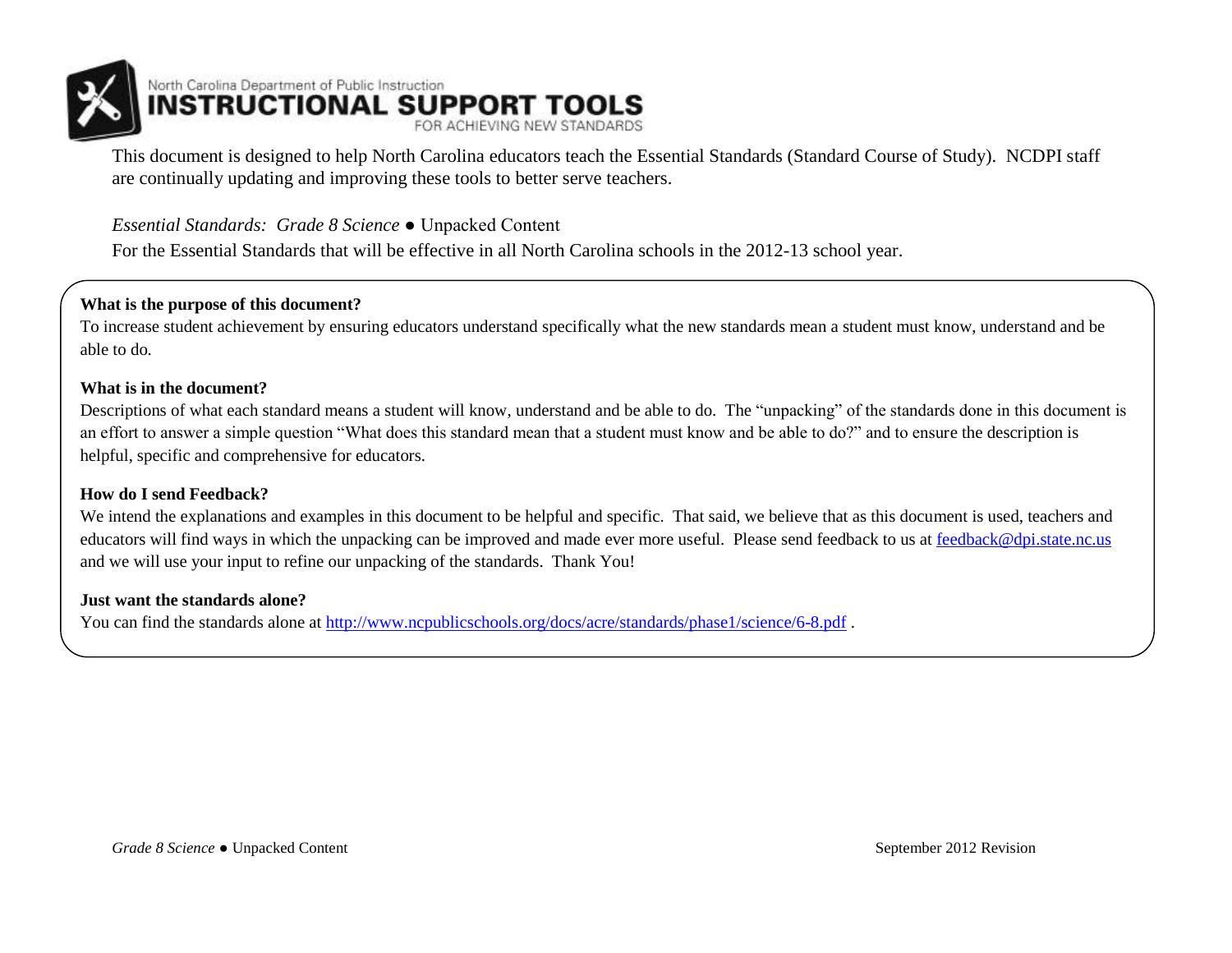### **Essential Standard and Clarifying Objectives**

#### **8.P.1 Understand the properties of matter and changes that occur when matter interacts in an open and closed container.**

8.P.1.1 Classify matter as elements, compounds, or mixtures based on how the atoms are packed together in arrangements.

8.P.1.2 Explain how the physical properties of elements and their reactivity have been used to produce the current model of the Periodic Table of elements.

8.P.1.3 Compare physical changes such as size, shape and state to chemical changes that are the result of a chemical reaction to include changes in temperature, color, formation of a gas or precipitate.

8.P.1.4 Explain how the idea of atoms and a balanced chemical equation support the law of conservation of mass.

Unpacking

What does this standard mean a child will know, understand and be able to do?

8.P.1.1

**Students know:**

- **the structure of the atom:**
	- o that it is composed of extremely small particles that are too small to be seen with an optical microscope and that size at the atomic level is measured on the nanoscale.
	- o that there are three basic particles in the atom (proton, neutron, and electron).
- **that the atom is the basic building block of matter, that a single atom has mass and takes up space, and that all matter is composed of atoms.** Students know that each of the elements has distinct properties and a distinct atomic structure. All forms of matter are composed of one or more of the elements. Students recognize that scientists have identified more than 100 elements that combine in a multitude of ways to produce compounds that make up all living and nonliving things.
- **that an atom is the smallest unit of an element and that a compound is composed of two or more elements chemically combined.** Students know that scientists identify and classify elements, compounds and mixtures according to their physical and chemical makeup.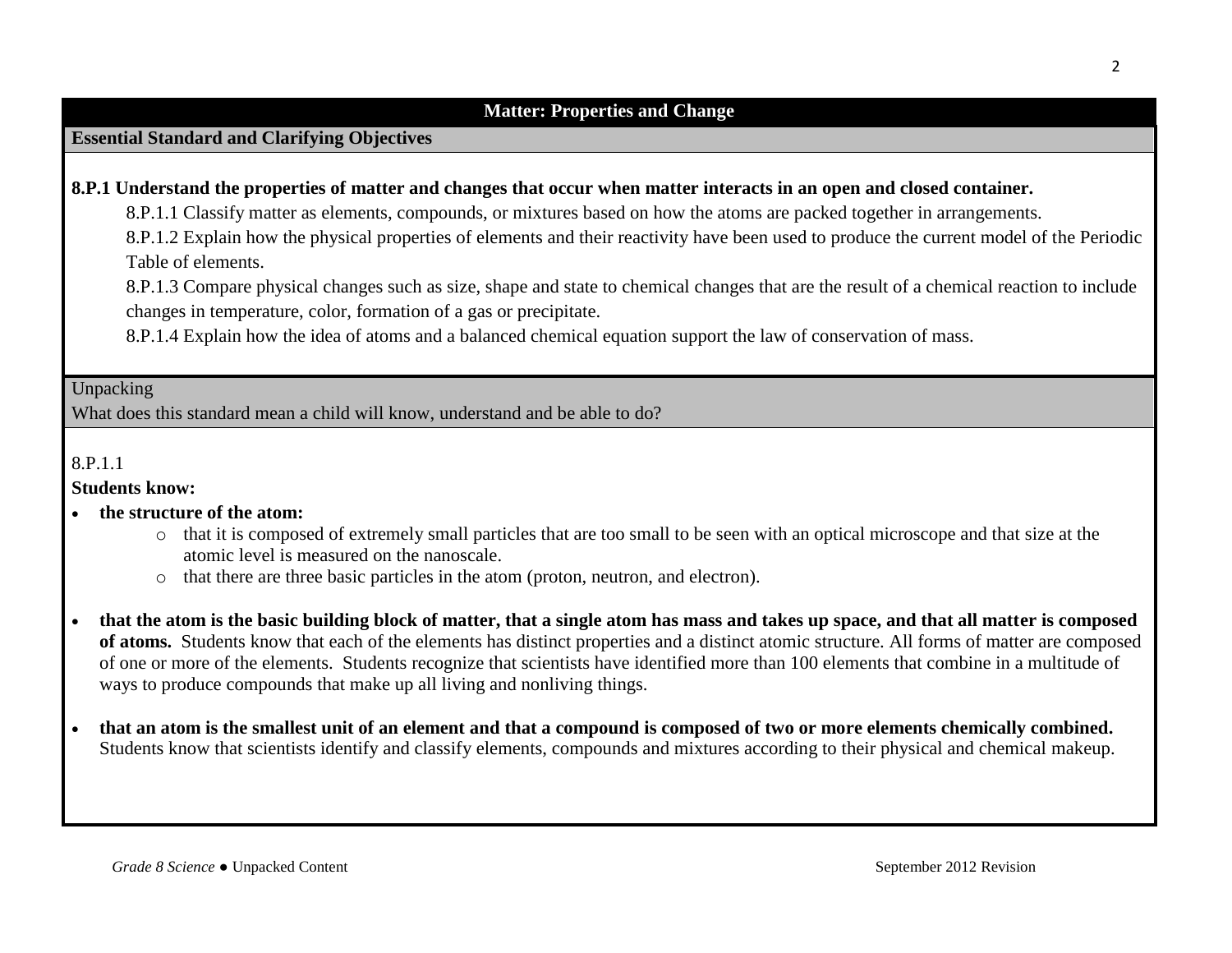#### **the differences among elements, compounds and mixtures.**

# *Elements*

- o Elements are pure substances that cannot be changed into simpler substances.
- o Elements are composed of one kind of atom.

# *Compounds*

- o Compounds are pure substances that are composed of two or more types of elements that are chemically combined.
- o Compounds can only be changed into simpler substances called elements through chemical changes

# *Mixtures*

- o Mixtures are physical combinations of two or more different substances that retain their own individual properties and are combined physically (mixed together).
- o Mixtures can be separated by physical means (filtration, sifting, or evaporation). Characteristic properties can be used to identify different materials and to separate a mixture into its components.
- o Mixtures may be heterogeneous or homogeneous.
	- In a *heterogeneous mixture*, which is not uniform throughout, the component substances can be visibly distinguished. Tossed salad, granite, and iced tea are examples of heterogeneous mixtures.
	- In a *homogeneous mixture*, which is uniform throughout, the substances are evenly mixed and cannot be visibly distinguished. Air, steel, clear salt-water are examples of homogeneous mixtures.
- **that in solids the atoms are closely locked in position and can only vibrate; in liquids the atoms and molecules can collide with and move past one another; and in gases the atoms and molecules move independently, colliding frequently.** The atoms or molecules of a solid form a pattern that minimizes the structural energy of the solid. At the melting point temperature, the atoms or molecules acquire enough energy to slide past one another so that the material, now a liquid, can flow. In a gas the atoms or molecules move about freely and collide randomly with the walls of a container and with each other. The distance between molecules in a gas is much larger than that in a solid or a liquid.
- **that there is a relationship between phase and density and that density is mass per unit volume.**

# *Teacher Notes:*

- *(1) It is not essential for students to understand isotopes or distinguish between covalent and ionic compounds*.
- *(2) Atoms interact to form molecules or crystals. The term molecule is used to describe particles of a pure covalent substance – element or compound. Examples are oxygen*  $(O_2)$ , water  $(H_2O)$ , and sugar  $(C_{12}H_{22}O_{11})$  molecules. Crystalline solids can be metallic elements or *ionic compounds. Examples are gold (Au), table salt (NaCl), and hematite (Fe2O3). These distinctions will be identified in high school courses.*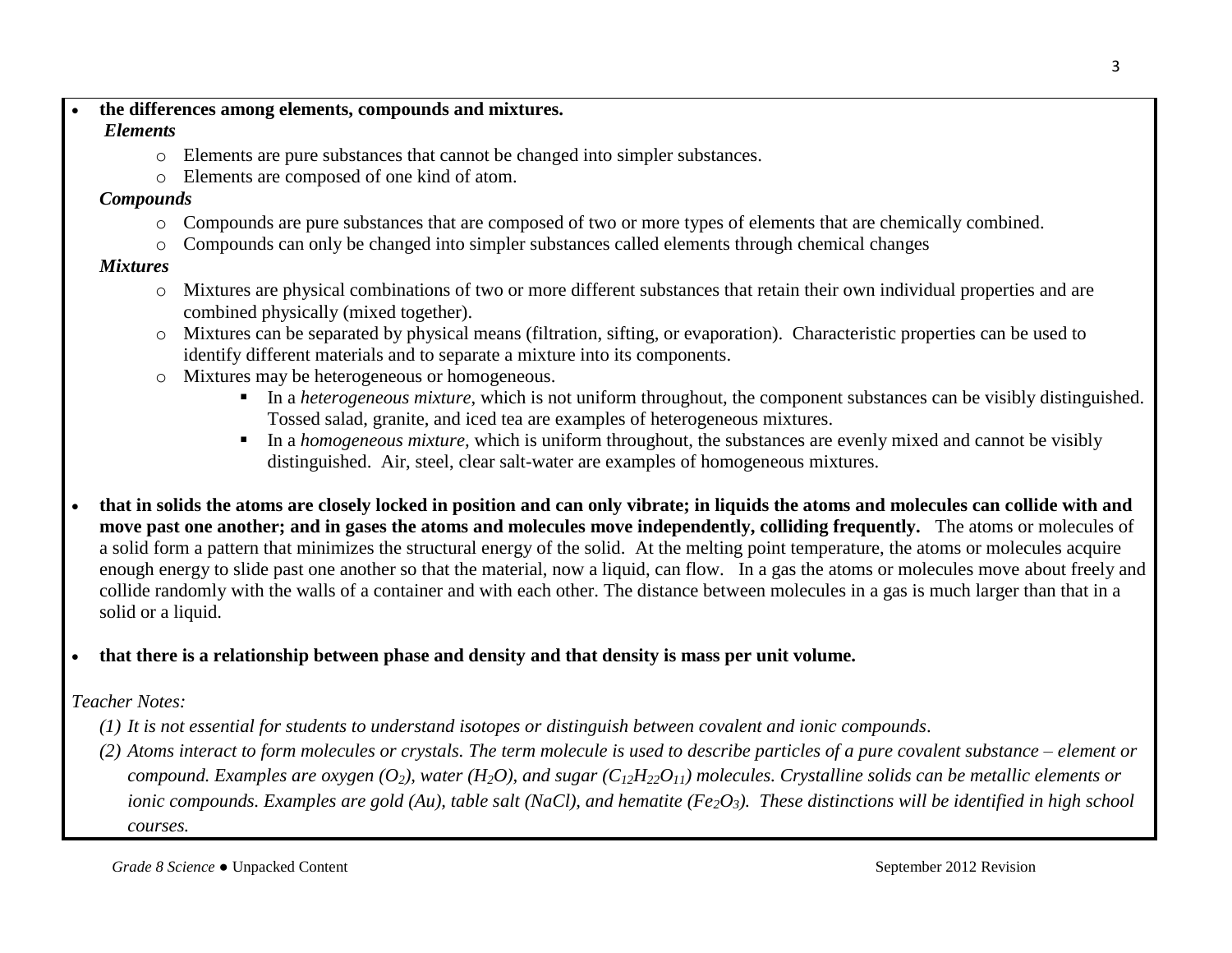*(3) Heterogeneous and homogeneous mixtures are merely introduced at this grade. Further examination of heterogeneous and homogeneous mixtures will be included in a physical science course.* 

### 8.P.1.2

**Students know:**

- **how the periodic table of elements is organized and how to use the periodic table in order to obtain information about the atom of an element:**
	- o symbol
	- atomic number
	- o atomic mass
	- o state of matter at room temperature
	- o number of outer energy level (valence) electrons.
- **how the periodic table of elements is an arrangement of elements according to their properties.** The periodic table of elements is arranged horizontally in order of increasing atomic number (number of protons) and vertically in columns of elements with similar chemical properties. An atom's identity is directly related to the number of protons in its nucleus. This information can be used to predict chemical reactivity.
- **how to use the periodic table as a quick reference for associating the name and symbol of an element**.
- **how to find the atomic number and atomic mass of an element listed on the table.** The periodic table of elements is also an arrangement of elements according to properties. The periodic table is both a tool and an organized arrangement of the elements that reveals the underlying atomic structure of the atoms. The periodic table is a tool that is used in all the domains of science.
- **how groups of elements can be classified based on similar properties,** including highly reactive metals, less reactive metals, highly reactive non-metals, less reactive non-metals, and some almost completely non-reactive gases. Students understand that substances are often placed in categories together if they react in similar ways. Examples of this in the periodic table include metals, nonmetals, and noble gases. Students know these are major groups of elements that have different physical properties.
- **that the information that is organized in the periodic table is based on the observations of many scientists over a long period time.** Dmitri Mendeleev is generally credited with the creation of the basis for our modern day table. Mendeleev was not the first to suggest a table, but he was the first to create one that predicted the existence of as-yet-undiscovered elements which were later discovered. As of 2012, the periodic table contains 118 confirmed chemical elements, of which 114 have been recognized by the [International Union of Pure](http://en.wikipedia.org/wiki/International_Union_of_Pure_and_Applied_Chemistry)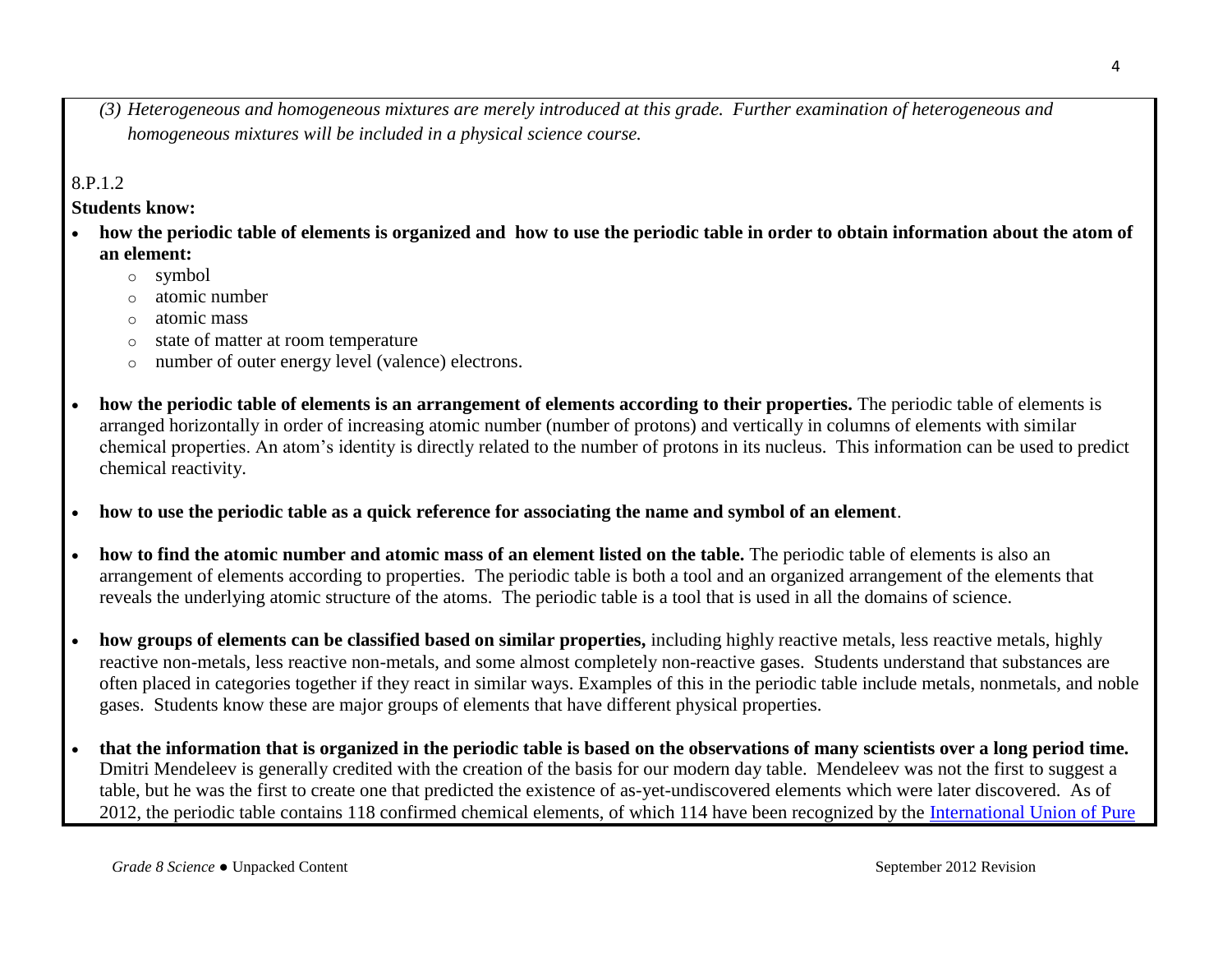[and Applied Chemistry](http://en.wikipedia.org/wiki/International_Union_of_Pure_and_Applied_Chemistry) (IUPAC) and named.

- **that** *chemical symbols* **show the atoms of the elements composing a substance.** Symbols are written with one, two, or three letters. The first letter is always capitalized. Each element has a different symbol.
	- o Elements are made up of one kind of atom and the symbol for each element is unique.
	- o Compounds are composed of more than one element and their formulas have more than one type of symbol showing the different elements that compose the compound.
- **that** *chemical formulas* **are constructed from the symbols of the elements composing the substances.** 
	- o In a chemical formula, the numbers as *subscripts* show how many of each kind of atom are in the compound.
	- o The subscript is written to the lower right of the element symbol.
	- $\circ$  If no subscript is written, only one atom of that element is part of the compound. For example, in H<sub>2</sub>O, the number 2 is the subscript for hydrogen and means that there are 2 atoms of hydrogen in the compound of water; since there is no subscript for oxygen it is assumed to be one atom of oxygen.
- **that atoms are composed of 3 subatomic particles- protons, neutrons and electrons.** The thing that makes elements different is the number of electrons, protons, and neutrons. The protons and neutrons are always in the nucleus (center of the atom). The electrons are always found around the center in areas called orbitals. Protons have a "+" or positive charge. If the charge of an entire atom is "0", that means there are equal numbers of electrons and protons. Neutrons have a neutral charge (a charge of zero). Electrons have a "-" or negative charge.

**Students should recognize common substances** such as water  $(H_2O)$ , carbon dioxide  $(CO_2)$ , sucrose  $(C_{12}H_{22}O_{11})$ , table salt (NaCl), oxygen  $(O_2)$ , household bleach (NaClO), hydrochloric acid (HCl), ammonia (NH<sub>3</sub>), baking soda (NaHCO<sub>3</sub>), and vinegar (HC<sub>2</sub>H<sub>3</sub>O<sub>2</sub>, 5% solution) through chemical formulas and symbols.

*Teacher Note: It is not essential for students to construct atomic models of subatomic particles. They do need to use visual representations and concrete models of elements, compounds and mixtures.*

# 8.P.1.3

**Students know:**

- **that physical and chemical properties can be used to identify substances.**
- **how to distinguish between physical properties (i.e., shape, density, solubility, odor, melting point, boiling point, and color) and**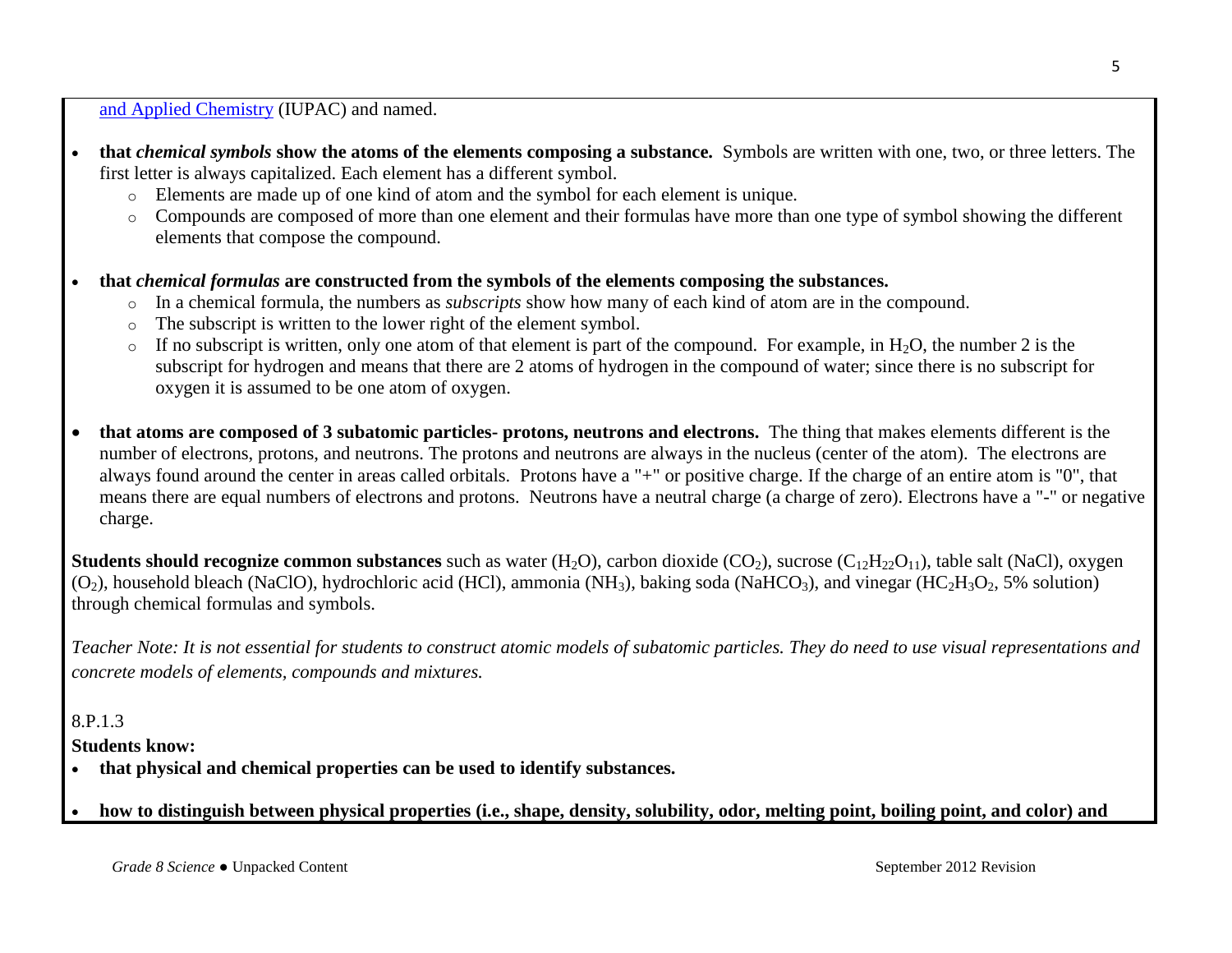**chemical properties (i.e., acidity, basicity, combustibility, and reactivity).**

- **how to determine the identity of an unknown substance by comparing its properties to those of known substances.**
- **how to compare physical changes (including changes in size, shape, and state) to chemical changes that are the result of chemical reactions (including changes in color or temperature and formation of a precipitate or gas).**
- **that matter can undergo physical and chemical changes.** In physical changes, the chemical composition of the substances does not change. In chemical changes, different substances are formed. Students know that when a substance is broken apart or when substances are combined and at least one new substance is formed, a *chemical reaction* has occurred.

#### **how to differentiate between physical and chemical properties:**

*Physical properties* can be observed and measured without changing the kind of matter being studied. The following physical properties can be used to help identify a substance:

#### *Melting Point*

- o The temperature at which a solid can change to a liquid.
- o The temperature at which a pure substance melts is unchanging under constant conditions.
- o Therefore, the melting point of a pure substance can be used as a physical property for identification. Ice melts to form liquid water at  $0^0C$  (32<sup>o</sup>F).

### *Boiling Point*

- o The temperature at which a liquid boils.
- o During the process of boiling a substance changes from a liquid to a gas.
- o Boiling begins when the liquid starts to form bubbles throughout, which grow larger, rise to the surface, and burst.
- o As long as the substance is boiling the temperature of the liquid remains constant (at the boiling point).
- o Boiling point is unchanging under constant conditions for a given substance and therefore can be used as a physical property for identification of the substance.
- $\circ$  The boiling point for pure water at sea level is 100<sup>o</sup>C or 212<sup>o</sup>F.

#### *Density*

- o Density is a property that describes the relationship between the mass of a material and its volume.
- o Substances that have higher densities contain more matter in a given volume.
- $\circ$  The density of a substance will stay the same no matter how large or small the sample of the substance, and therefore, density can be used as a physical property for identification of the substance.
- o For example, the density of lead is much greater than the density of aluminum.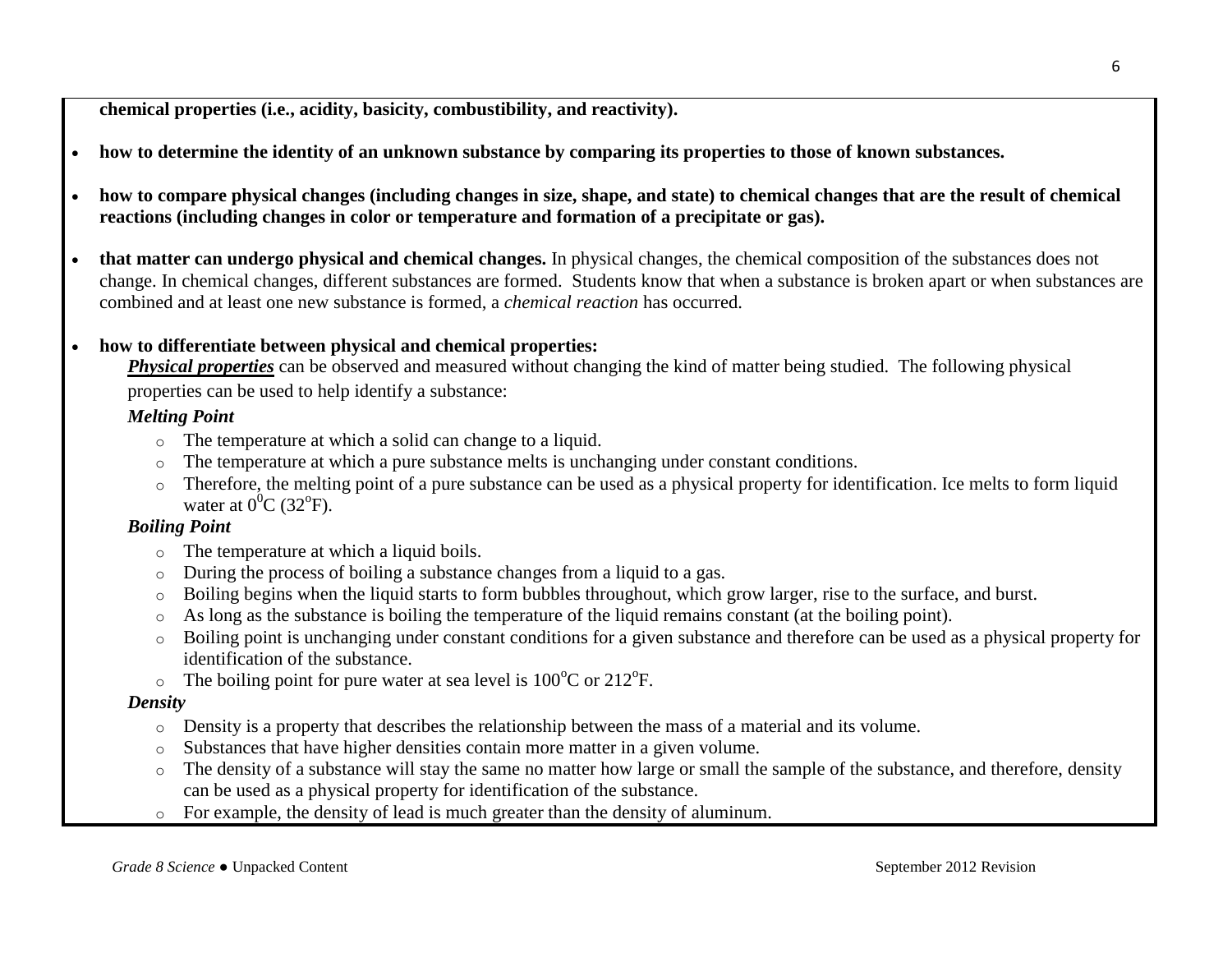#### *Color*

- o Color can be used to help identify a substance, along with other properties.
- o By itself color is not a significant identifier of a substance.
- o Absence of color is also a physical property.

*Chemical properties* can also be used to help identify a substance. Chemical properties can be recognized only when substances react or do not react chemically with one another, that is, when they undergo a change in composition. A chemical property of one substance usually involves its ability to react or not react with another specific substance. Two examples of chemical properties include:

- o *Reacting with Oxygen* The ability of a substance to *burn* is a chemical property that involves a substance reacting quickly with oxygen to produce light and heat. Reacting with oxygen slowly occurs when iron rusts or apples turn brown.
- o *Reacting with Acids* The ability of a substance to react with an acid is a chemical property. Some metals react with various acids to form compounds. All metals do not react with all acids. Bases react with acids to form water and neutralize the acid.

### **how to differentiate between physical and chemical changes:**

**Physical changes** do not change the composition of a substance, only the physical properties. Evidences of a physical change include:

### *Change in state of matter*

- o When a substance changes from one state of matter to another (for example, changing from solid to liquid, from liquid to solid, or from liquid to gas), the composition of the substance remains the same.
- o Examples of change in state might include: melting of ice cream, hardening of melted wax, or evaporating of water from wet clothes.
- o When a substance changes directly from a gas to a solid (the forming of frost from water vapor) or from a solid to a gas (dry ice, solid air fresheners) that change of state is called *sublimation*. This is still a physical change because the composition of the substance remains the same.

### *Change in size or shape*

- o When a substance changes in size or shape (for example, cutting, tearing, dissolving, stretching, or wrinkling), its composition remains the same.
- o Examples of change in size or shape might include: shredding paper, dissolving sugar in water, stretching a rubber band, wadding up a piece of paper, or denting a piece of metal.

*Chemical changes* result in the formation of one or more new substances with new chemical and physical properties. Evidences that a chemical change may have occurred include:

*Color change*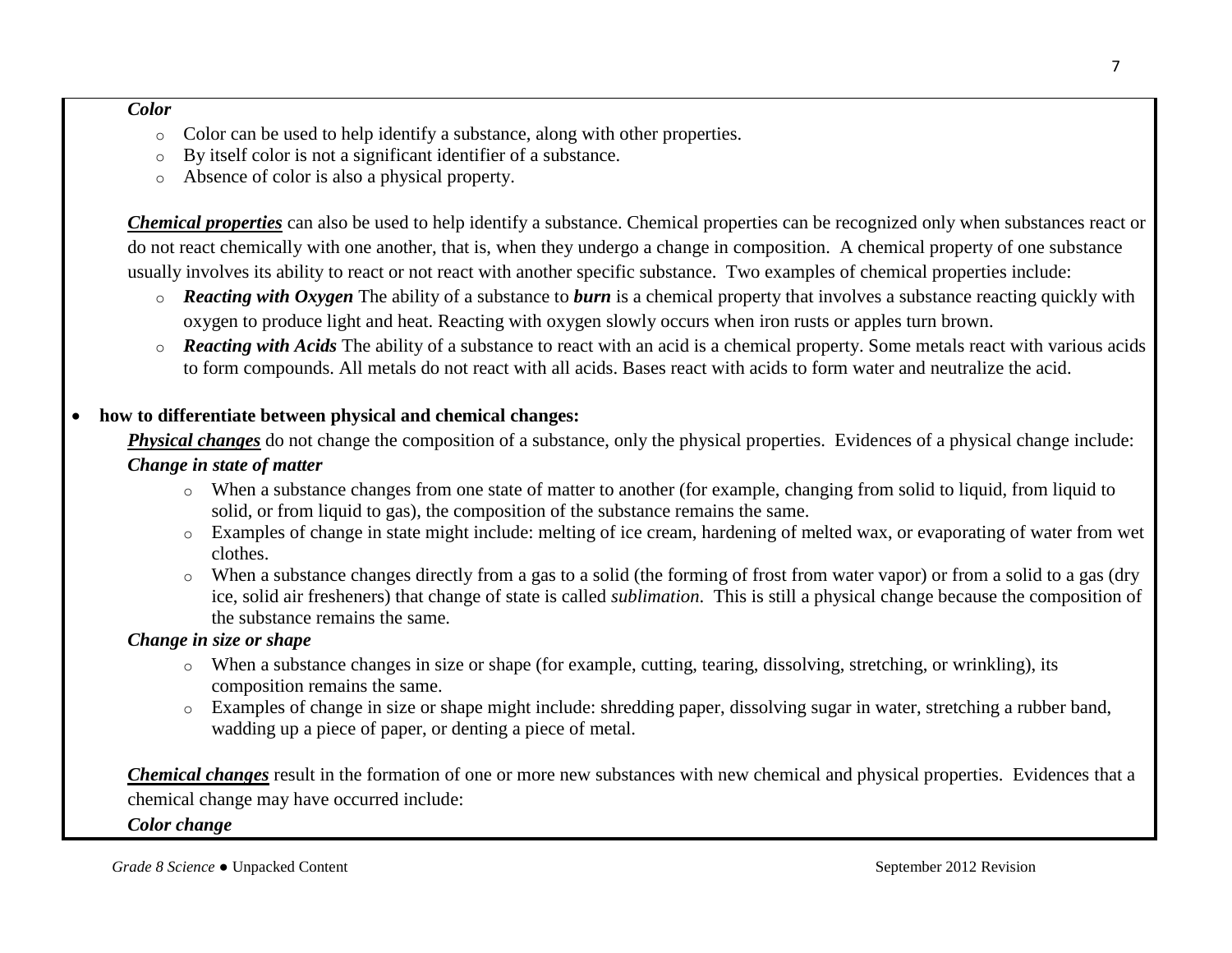- o When a substance changes color, the chemical composition of the substance may have changed (for example, iron turns to a reddish-brown when it rusts, apples brown when they react with oxygen in the air, or marshmallows turn black when burned).
- $\circ$  It is possible to have a color change without a chemical change (for example, adding food coloring to water).

### *Temperature change*

- o When a substance is combined with another substance, there may be an increase or decrease in temperature (for example, when wood burns to ash and gases, the temperature increases.
- o It is possible to have a temperature change without a chemical change (for example, warming of the water in a pond).

# *Formation of a precipitate*

- o When two solutions are combined, they may form a solid substance. This solid substance is called a *precipitate* and indicates that a chemical change has occurred.
- o For example when carbon dioxide is combined with aqueous calcium hydroxide (limewater), solid calcium carbonate (chalk) is formed as the precipitate.
- $\circ$  The precipitate may be in the form of very small particles, appearing as cloudiness in the solution or as a solid which settles to the bottom of the container.

# *Formation of a gas*

- o When solid or liquid substances are combined, they may form gas bubbles.
- o The formation of the gas may indicate that a chemical reaction has taken place. For example when vinegar is added to baking soda, it forms carbon dioxide bubbles.
- o It is possible to form gas without a chemical change (for example, when water is heated to boiling).

# **Students know:**

- **that reactions occur at different rates, slow to fast, and that reaction rates can be changed by changing the concentration of reactants, the temperature, the surface areas of solids, and by using a catalyst.**
- **that many substances dissolve in water**. Water is often called the universal solvent, because so many substances can dissolve in it.
- **that solutions can be acidic, basic, or neutral.** The pH scale is used to classify solutions. Neutral solutions have a pH of 7. Acids have a pH of less than 7. Bases have a pH of more than 7.
- **how to distinguish acids and bases and use indicators (including litmus paper, pH paper, and phenolphthalein) to determine their relative pH.**
- **that a chemical equation can be used to represent a chemical reaction that has occurred.** A chemical equation contains the chemical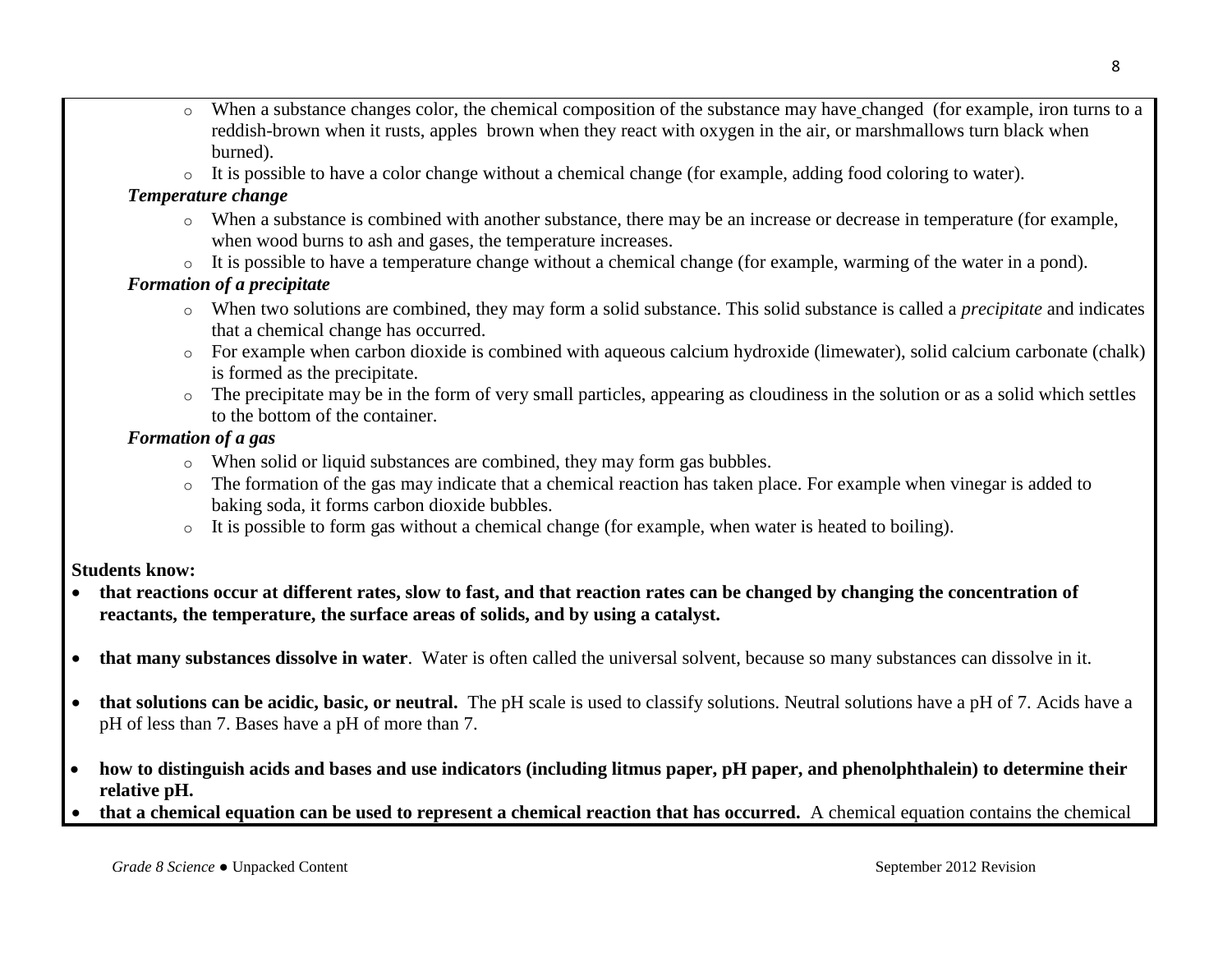names or formulas of the substance involved in the reaction. An arrow is used to distinguish between the substance that are broken apart or combined, and can be understood as meaning "yields" or "makes".

- o Reactants are the substances broken apart or combined in a chemical reaction and that they are located on the left side of the arrow in a chemical equation.
- o Products are new substances formed in a chemical reaction and that they are located on the right side of the arrow in a chemical equation.
- o The amount of matter does not change during a chemical reaction, only that the atoms are rearranged to form new substances. This is evidenced in a balanced chemical equation.

# 8.P.1.4

**Students know:**

- **that when materials react with each other, many changes can take place, but that in every case the total amount of matter afterward is the same as before.**
- **that a balanced chemical equation supports the law of conservation of matter.**
- **how to identify examples that support the law of conservation of matter and can explain the conservation of matter using the idea of atoms.** In chemical reactions, the number of atoms stays the same no matter how they are arranged, and the mass of atoms does not change significantly in chemical reactions, so their total mass stays the same.

*Teacher Note: Experiences using concrete models to simulate chemical changes will build conceptual understanding of conservation of matter. Ask students to explain a chemical change identifying how products are formed from the atoms in the reactants.* 

# *Example: Hydrogen gas*  $(H_2)$  *reacts with oxygen gas*  $(O_2)$  *to form water*  $(H_2O)$ .

One molecule of hydrogen has two atoms and one molecule of oxygen has two atoms. A molecule of water has one oxygen and two hydrogen atoms. So, the two hydrogen atoms bond with one of the oxygen atoms to form a water molecule. There is an atom of oxygen left over, so another hydrogen molecule is needed in order to make a second water molecule.





The balanced chemical equation would be  $2H_2 + O_2 \rightarrow 2H_2 0$ . Two molecules of water are formed from four hydrogen and two oxygen atoms.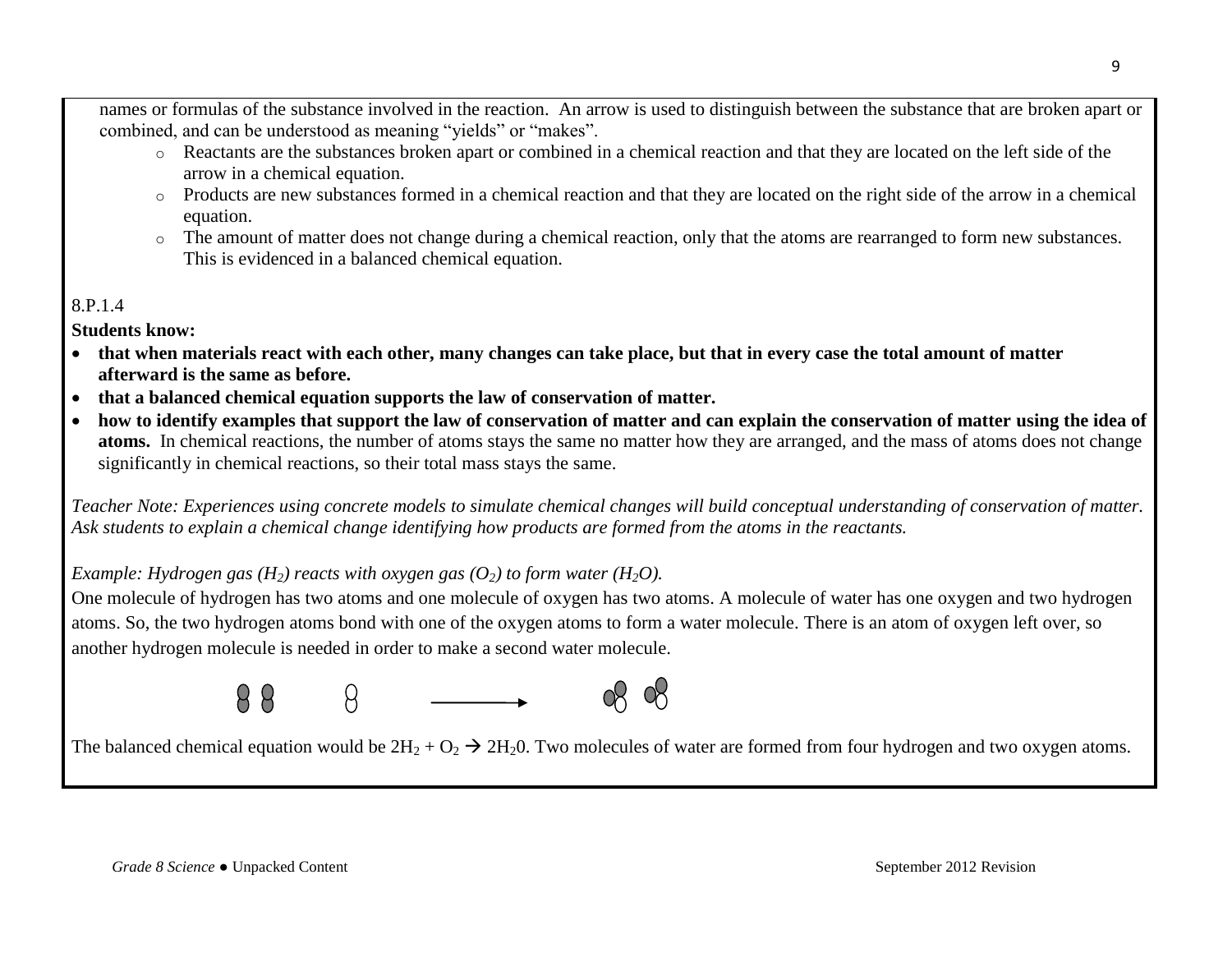### **Energy: Conservation and Transfer**

#### **Essential Standard and Clarifying Objectives**

**8.P.2 Explain the environmental implications associated with the various methods of obtaining, managing and using energy resources.** 8.P.2.1 Explain the environmental consequences of the various methods of obtaining, transforming, and distributing energy. 8.P.2.2 Explain the implications of the depletion of renewable and nonrenewable energy resources and the importance of conservation.

Unpacking

What does this standard mean a child will know, understand and be able to do?

8.P.2.1

**Students know:**

- **that all organisms on Earth, including humans, use energy derived from resources provided by the environment**. Earth supplies a variety of natural resources that living things use, change, and reuse. Some of these resources can be replaced and/or reused in nature; these are renewable resources. Natural resources that cannot be replaced in nature are nonrenewable.
- **that renewable resources are replaced through natural processes at a rate that is equal to or greater than the rate at which they are being used.** Air, freshwater, soil, living things, and sunlight are renewable resources. Air can be cleaned and purified by plants during the process of photosynthesis as they remove carbon dioxide from the air and replace it with oxygen. The water cycle allows Earth's water to be used over and over within the environment. Topsoil is formed to replace soil that has been carried away by wind and water (although new soil forms very slowly). Trees and other new plants grow to replace those that have been cut down or died. Animals are born to replace animals that have died. Sunlight, or solar energy, is considered a renewable resource because it will continue to be available for billions of years. It provides a source of energy for all processes on Earth.
- **that some resources are nonrenewable.** Nonrenewable resources are exhaustible because they are being extracted and used at a much faster rate than the rate at which they were formed. Fossil fuels (coal, oil, and natural gas), diamonds, metals, and other minerals are nonrenewable. Fossil fuels exist in a fixed amount and can only be replaced by processes that take millions of years.

8.P.2.2

**Students know:**

 **that natural resources can be depleted or used to the point that they are in effect no longer available.** Conservation measures are necessary for nonrenewable resources because they are known to be in a non-replenishing supply. If renewable resources are used at an increasing rate so that they cannot be naturally replaced fast enough, they too can be depleted.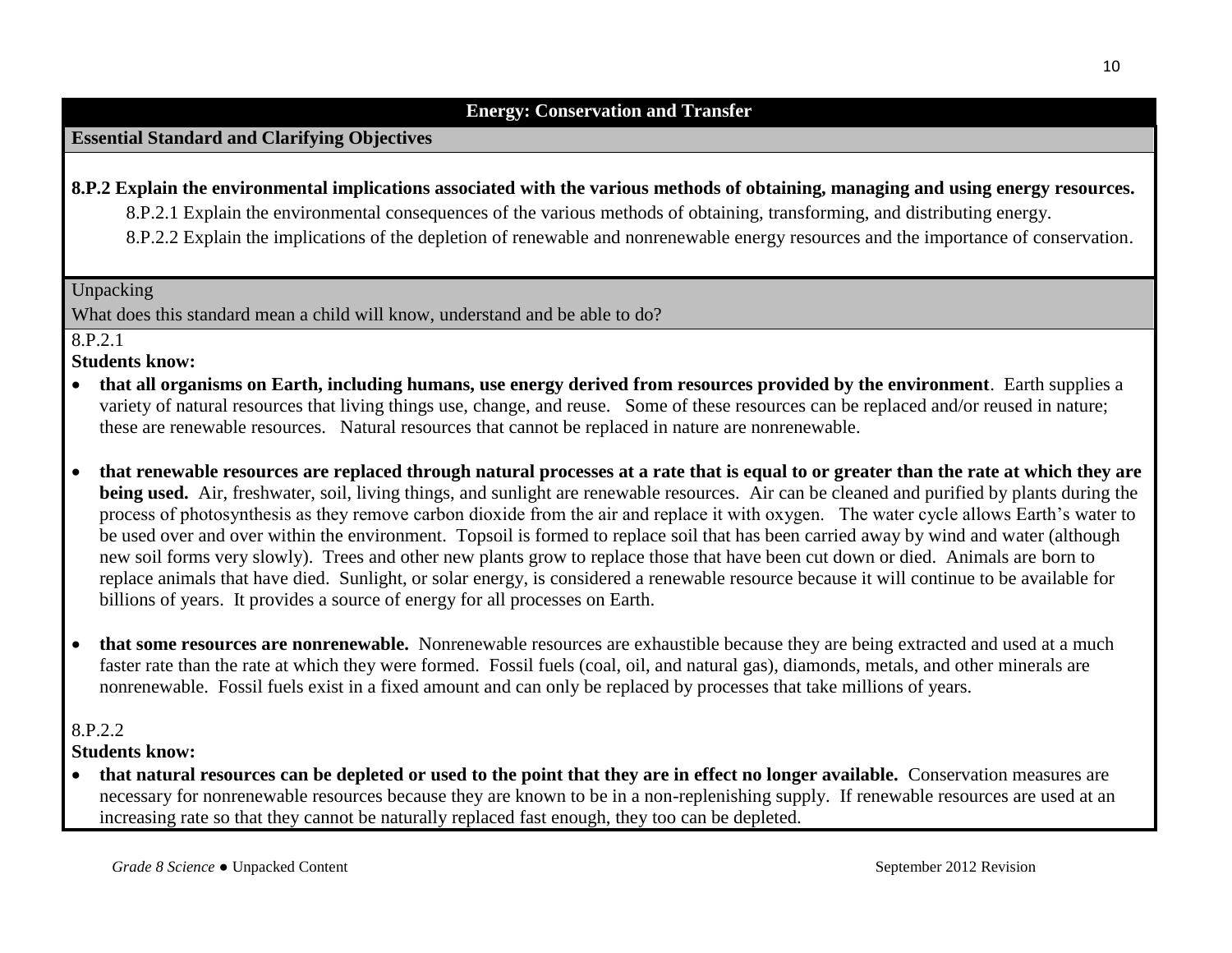**that freshwater can be depleted because of increased demands for water on account of population shifts.** This results in water not being available or not being sufficient to meet demands. Soil can be lost because it is left bare of vegetation and allowed to erode depletes the land of the fertile topsoil needed for plant growth in that area. If living resources, such as trees, are removed without being replanted, this can contribute to environmental changes in the land, air, and water in that area that leads to negative consequences.

### **that as Earth's human population grows, the need for natural resources increases.**

- o The terms *reduce, reuse, recycle* are important ways that people can be involved in conservation of natural resources. *Reducing* involves making a decision to not use a resource when there is an alternative, such as walking or riding a bicycle rather than traveling in a car. *Reusing* involves finding a way to use a resource (or product from a resource) again without changing it or reprocessing it, such as washing a drinking glass rather than throwing away plastic or Styrofoam. *Recycling* involves reprocessing a resource (or product from a resource) so that the materials can be used again as another item, such as metals, glass or plastics being remade into new metal or glass products or into fibers.
- o *Conservation* involves preventing the loss of a resource by way of thoughtful management of it. Increased human consumption can have long-term consequences. Since the Industrial Revolution, human activities have resulted in major impacts on air, water, and soil. Pollution has cumulative ecological effects such as acid rain, global warming, or ozone depletion.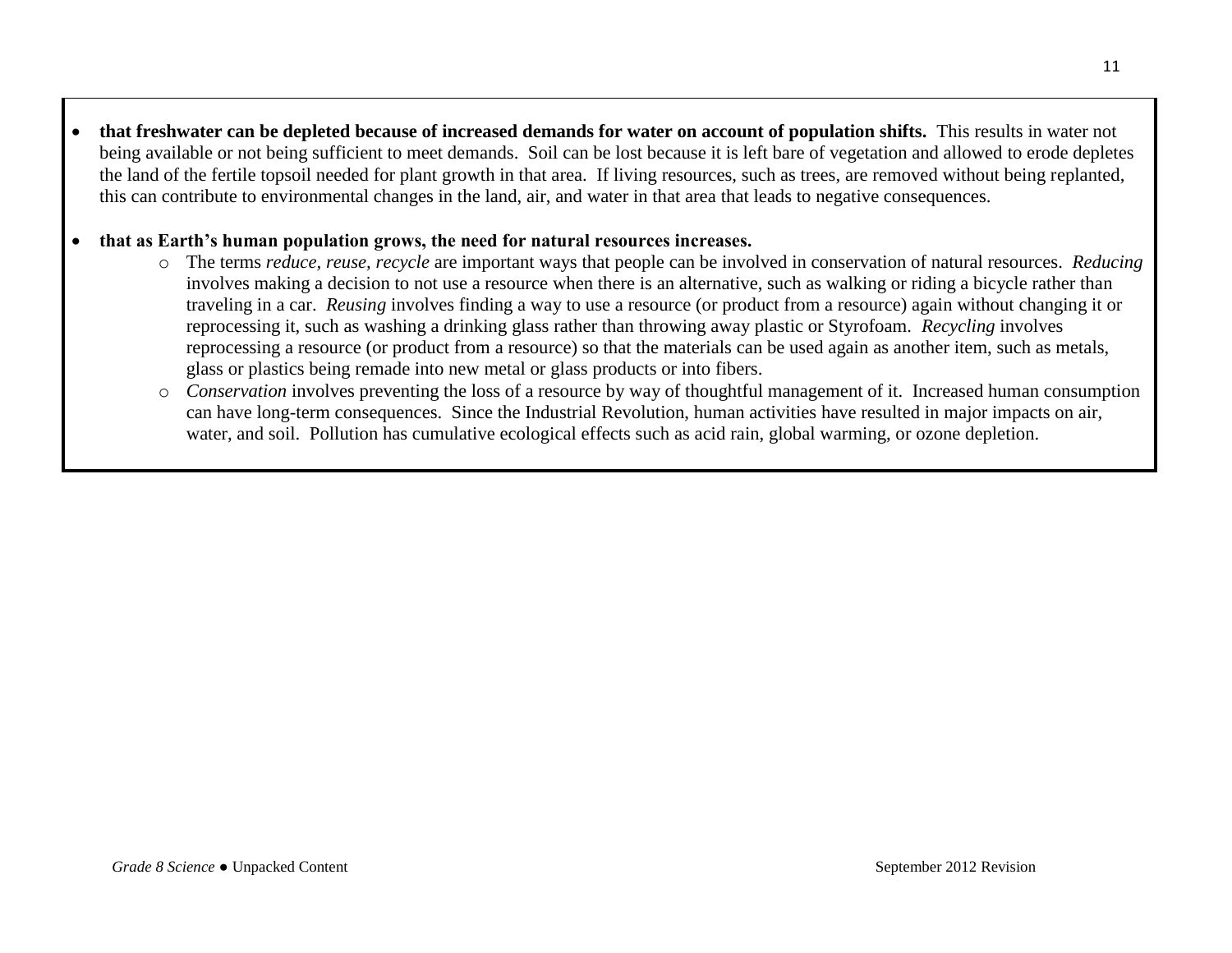#### **Earth Systems, Structures and Processes**

## **Essential Standard and Clarifying Objectives**

- **8.E.1 Understand the hydrosphere and the impact of humans on local systems and the effects of the hydrosphere on humans.**
	- 8.E.1.1 Explain the structure of the hydrosphere including:
		- Water distribution on earth
		- Local river basin and water availability
	- 8.E.1.2 Summarize evidence that Earth's oceans are a reservoir of nutrients, minerals, dissolved gases, and life forms:
		- Estuaries
		- Marine ecosystems
		- Upwelling
		- Behavior of gases in the marine environment
		- Value and sustainability of marine resources
		- Deep ocean technology and understandings gained
	- 8.E.1.3 Predict the safety and potability of water supplies in North Carolina based on physical and biological factors, including:
		- Temperature
		- Dissolved oxygen
		- $\bullet$  pH
		- Nitrates and phosphates
		- Turbidity
		- Bio-indicators
	- 8.E.1.4 Conclude that the good health of humans requires:
		- Monitoring of the hydrosphere
		- Water quality standards
		- Methods of water treatment
		- Maintaining safe water quality
		- Stewardship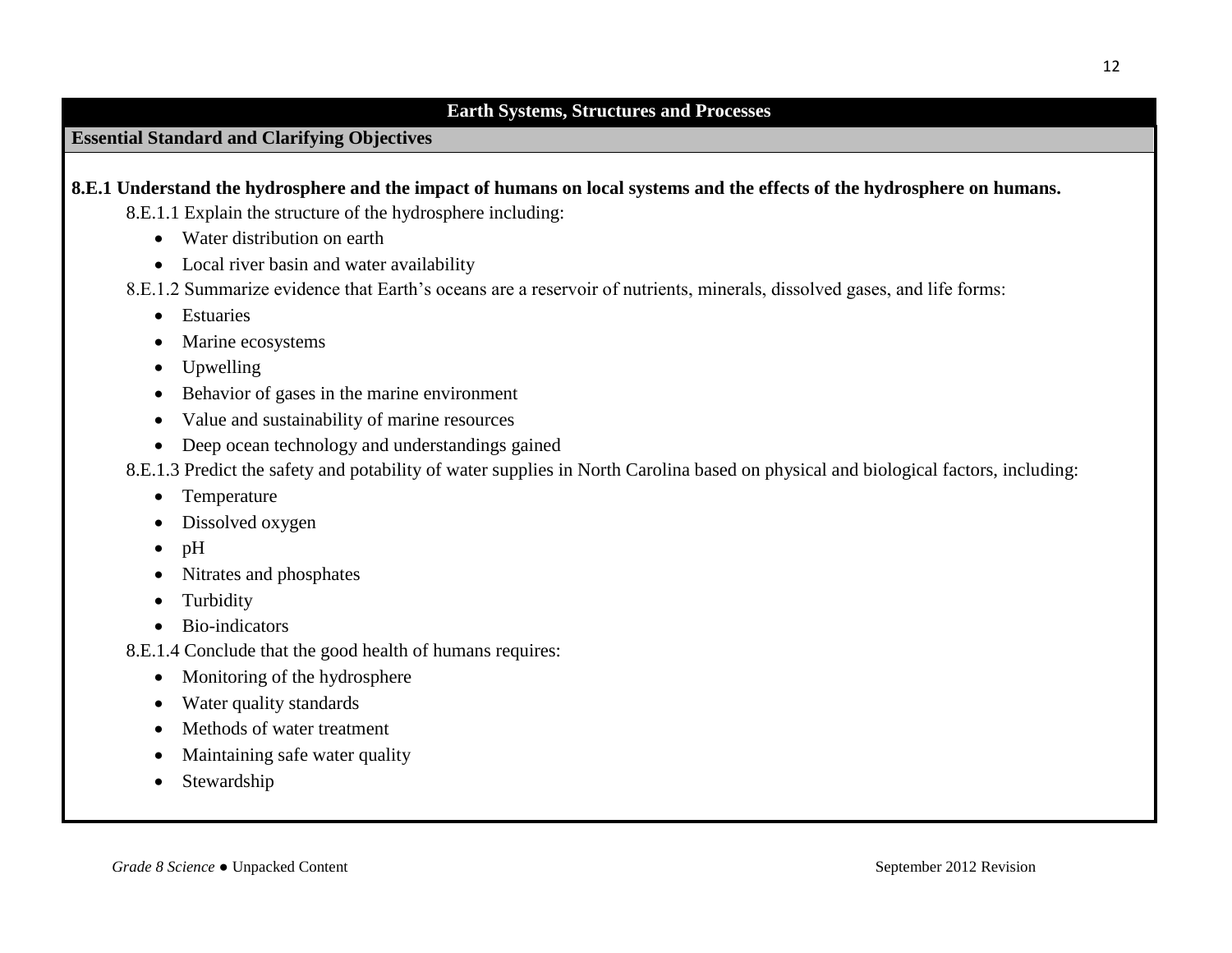### Unpacking

What does this standard mean a child will know, understand and be able to do?

8.E.1.1

### **Students know:**

- **that water is one of the most common substances on the surface of the Earth.** They know that water has unique properties that impact the role it plays on the Earth in all the spheres (hydrosphere, lithosphere, atmosphere, and biosphere). These properties include:
	- o Polarity
	- o Cohesion
	- o Adhesion
	- o High surface tension
	- o Density
	- o High specific heat
	- o High heat of vaporization

Water is the only substance on Earth that occurs naturally as a solid, a liquid, and a gas. It is often referred to as 'the universal solvent' because so many other substances dissolve in it. This characteristic is one reason that the water encountered on Earth is rarely pure.

Water covers approximately 71% of the Earth's surface (USGS). Most of this water (97%) is not drinkable because it is saltwater. The majority of freshwater (3%) exists in ice caps, glaciers, and oceans. 77% of the freshwater is frozen. Of the 23% that is not frozen, approximately a half of a percent is available to supply living organisms with what they need to survive. The availablilty of water varies with local geography and allows humans to utilize water as a resource.

The ocean is salty because of dissolved chemicals eroded from the Earth's crust and washed into the sea. Solid and gaseous ejections from volcanoes, suspended particles swept to the ocean from the land by onshore winds, and materials dissolved from sediments deposited on the ocean floor have also contributed. Salinity in ocean waters is increased by evaporation or by freezing of sea ice and it is decreased as a result of rainfall, runoff, or the melting of ice. The average salinity of seawater is 35 parts per thousand. Salinities are much less than average in coastal waters, in the polar seas, and near the mouths of large rivers.

Hydrothermal vents are recently-discovered features on the crest of oceanic ridges that release dissolved minerals into the oceans. These vents are the exit point on the ocean floor from which sea water that has seeped into the rocks of the oceanic crust (heated and containing dissolved materials from the crust) flows back into the ocean. This super-heated water brings large amounts of dissolved minerals with it.

13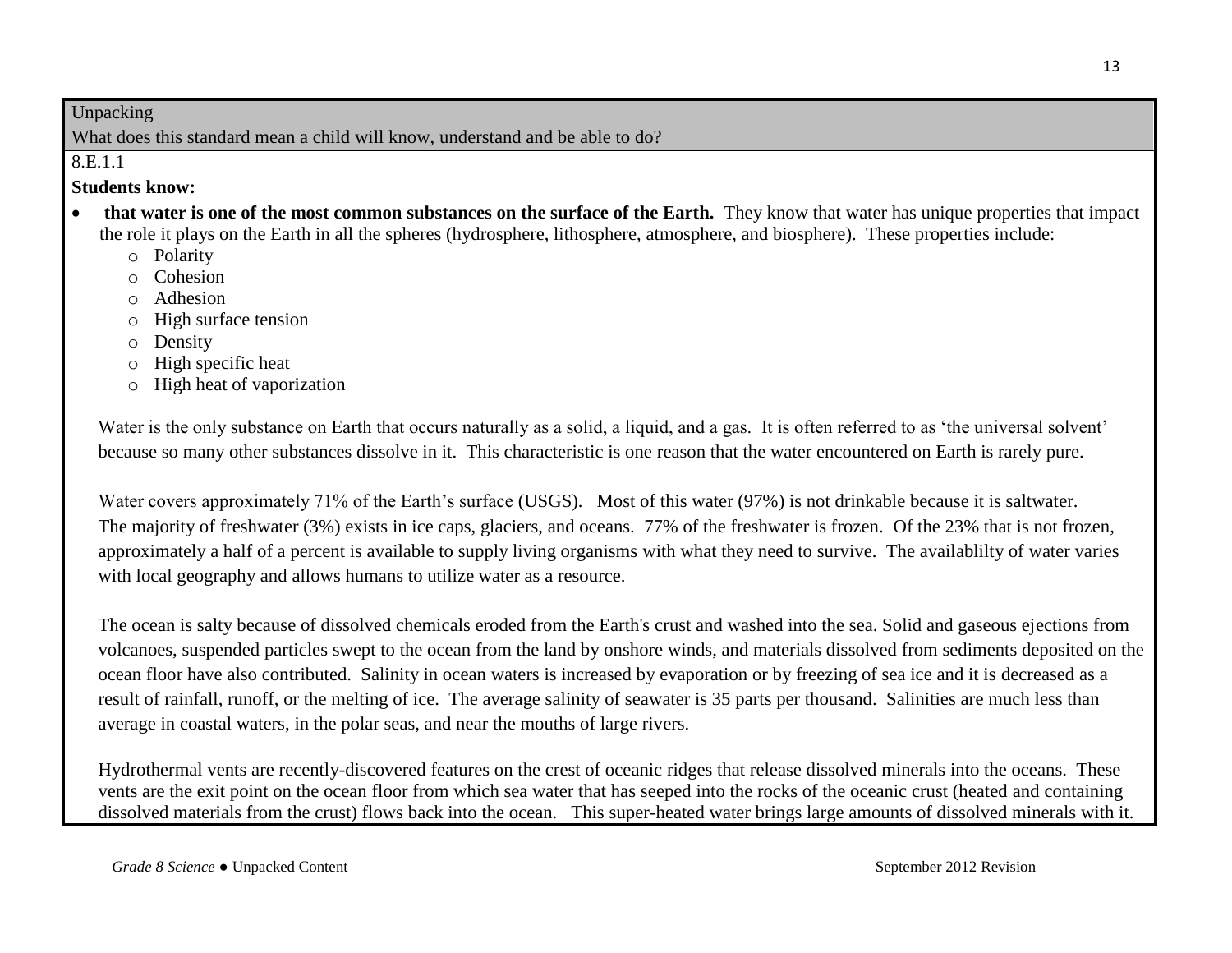Estimates of the amount of hydrothermal fluids now flowing from these vents show that the entire volume of the oceans could seep through the oceanic crust in about 10 million years. Thus, this process has a very important effect on salinity.

- **that the ocean is an integral component of the world's climate due to its capacity to collect, drive and mix water, heat, and carbon**  dioxide. The ocean can hold and circulate more water, heat and carbon dioxide than the atmosphere although the components of the Earth's climate are constantly exchanged. Because the ocean can store so much heat, seasons occur later than they would and air above the ocean is warmed. Heat energy stored in the ocean in one season will affect the climate almost an entire season later. The ocean and the atmosphere work together to form complex weather phenomena like the North Atlantic Oscillation and El Niño. The many chemical cycles occurring between the ocean and the atmosphere also influence the climate by controlling the amount of radiation released into ecosystems and our environment. Air temperatures all over the world are regulated by the circulation of heat by the oceans. The ocean stores heat in the upper two meters of the photic zone. This is because seawater has a very high density and specific heat and as a result can store vast quantities of energy in the form of heat. The ocean can then buffer changes in temperature by storing heat and releasing heat. Evaporation cools ocean water which cools the atmosphere. It is most noticeable near the equator and the effect decreases closer to the poles.
- **that the water cycle is the continuous movement of water in and around the Earth.** The sun drives the entire water cycle and is responsible for its two major components: condensation and evaporation. When the sun heats the surface of water, it evaporates and ends up in the atmosphere as water vapor. It cools and rises, becoming clouds, which eventually condense into water droplets. Depending on the temperature of the atmosphere and other conditions, the water precipitates as rain, sleet, hail or snow.

Some of this precipitation is captured by tree canopies and evaporates again into the atmosphere. The precipitation that falls to the ground becomes runoff, which courses over the surface of the earth in streams. (Runoff also comes from snowmelt, which occurs when the sun and climate changes melt snow and ice.) Runoff can accumulate and freeze into snow caps or glaciers. Runoff can also infiltrate the ground and accumulate, becoming groundwater. Permeability is a measure of the ability of a rock or sediment to transmit water or other liquids. Water does not pass through impermeable materials. A substantial amount of water is stored in permeable soil and rock underground. An aquifer is a large deposit of groundwater that can be extracted and used. Finally, runoff makes its way back into lakes and oceans, where it is again evaporated by the sun.

- **that a river basin is the portion of land drained by a river and its tributaries.** It encompasses the entire land surface drained by the various streams and creeks that flow downhill into one another, and eventually into one river. The final destination of the water drained by a river basin is an estuary or an ocean. A river basin sends all the water falling on the surrounding land into a central river and out to the sea.
- **that for land-dwellers, everyone lives in a river basin.** Even if they do not live near the water, land-dwellers live on land that drains to a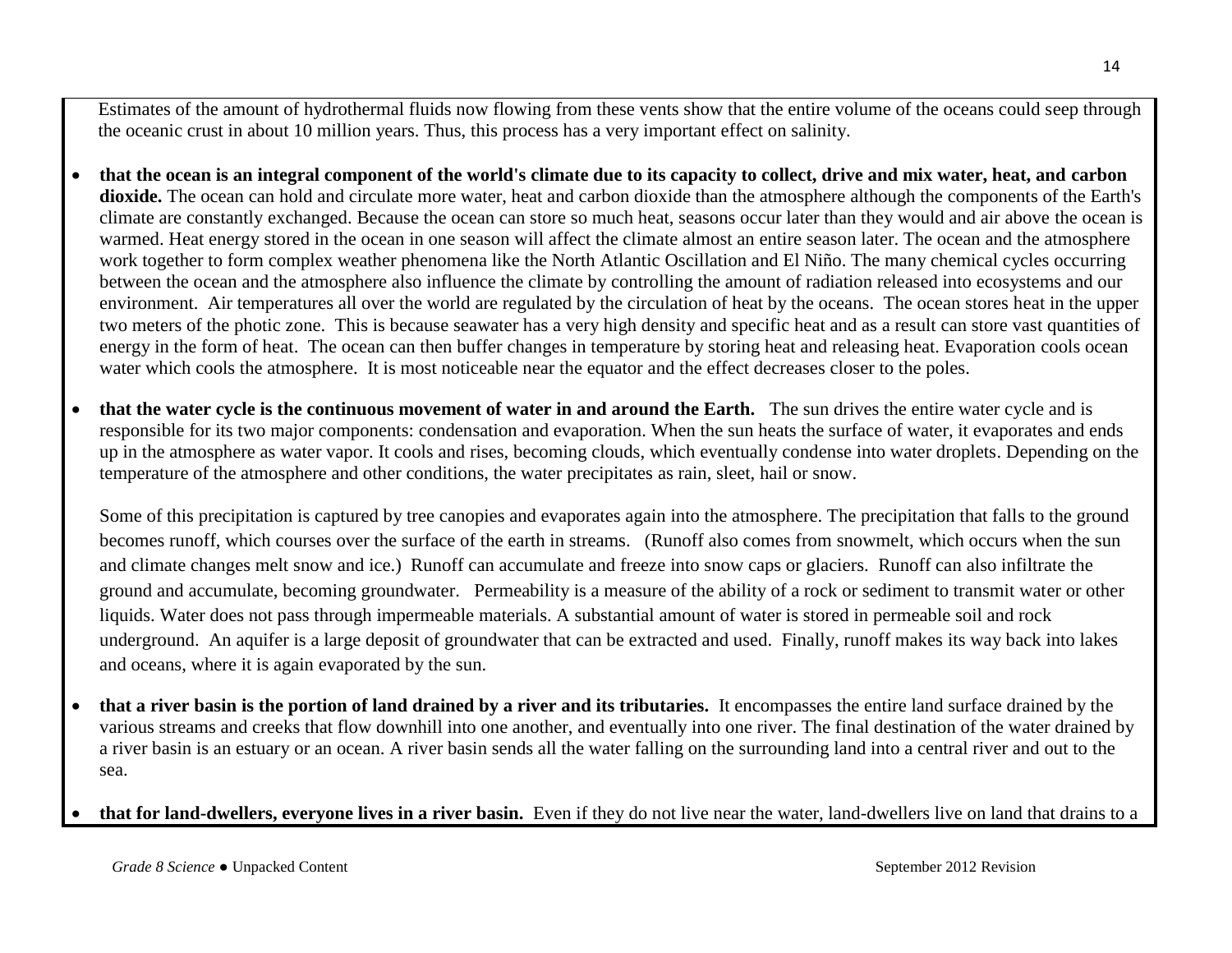river or estuary or lake, and their actions on that land affect water quality and quantity far downstream. There are 17 river basins in North Carolina. The topography of each basin determines the area that it drains, and whether that water - from creeks, rivers, springs, and aquifers - flows into the Atlantic Ocean or Gulf of Mexico.

8.E.1.2

#### **Students know:**

- **that the ocean is a dynamic system in which many chemical, biological, and physical changes are taking place.** The ocean is an important source of food and mineral resources as well as a venue for human recreation and transportation. Students know that the ocean is the largest reservoir of water on the surface of the Earth. They also know that the ocean is the single largest reservoir of heat at Earth's surface. The stored heat in the ocean drives much of Earth's weather and causes climate near the ocean to be milder than climate in the interior of continents. Many of the cycles that circulate materials between the atmosphere, lithosphere and hydrosphere originate in the ocean. Ocean currents are a source of large scale distribution of energy and resources on the Earth.
- **that estuaries are areas where fresh and salt water mix, producing variations in salinity and high biological activity.** Estuaries trap nutrients and sediment that are carried from the land by rivers and from the ocean by tides. In an estuary, these nutrients are constantly being mixed, due to tidal action and river flow. These conditions create a fertile repository of plant and animal life. Estuaries are one of the most productive ecosystems on earth.

Because estuarine waters are shallow (in North Carolina, less than thirty feet deep), sunlight penetrates to the bottom. This promotes plant growth. The rivers that feed estuaries deposit sediments rich in nutrients, which settle onto the sand and mud of the estuary floor. These conditions create unique habitats for both plants and animals, and provide the basis for great biological diversity in species (of fish, shrimp, crabs, clams and oysters) that are able to adapt to the brackish conditions. Estuaries are also good nurseries as they provide a protected environment for species to hatch and grow in before they migrate to the sea to live out their adult lives.

Estuaries are numerous in North Carolina. The largest North Carolina estuary is Pamlico Sound. Water drains into this system from eastern North Carolina and southeastern Virginia, from the Chowan, Roanoke, Pasquotank, Pamlico, and Neuse Rivers, from marshes, swamps, forests, and grasslands. Estuaries help control erosion and reduce flooding of the mainland. Sand bars buffer the impact of waves, while plants and shellfish beds anchor the shore against tides. Swamps and marshes take the initial impact of high winds moving in from the ocean, soak up heavy rain and storm surges, and release the extra water gradually into rivers and groundwater supplies.

Estuaries are a type of environmental filter. Plants and animals in estuaries filter pollutants out of the water. For instance, salt marsh plants trap some of the chemicals and pathogens carried by rivers and move them into soils where they can be neutralized. Oysters filter impurities out of water as they eat, collecting the contaminants in their bodies. One oyster can filter twenty-five gallons of water per day. Bacteria eat organic matter found in the sediment and in turn release carbon dioxide, hydrogen sulfate and methane into the atmosphere preventing these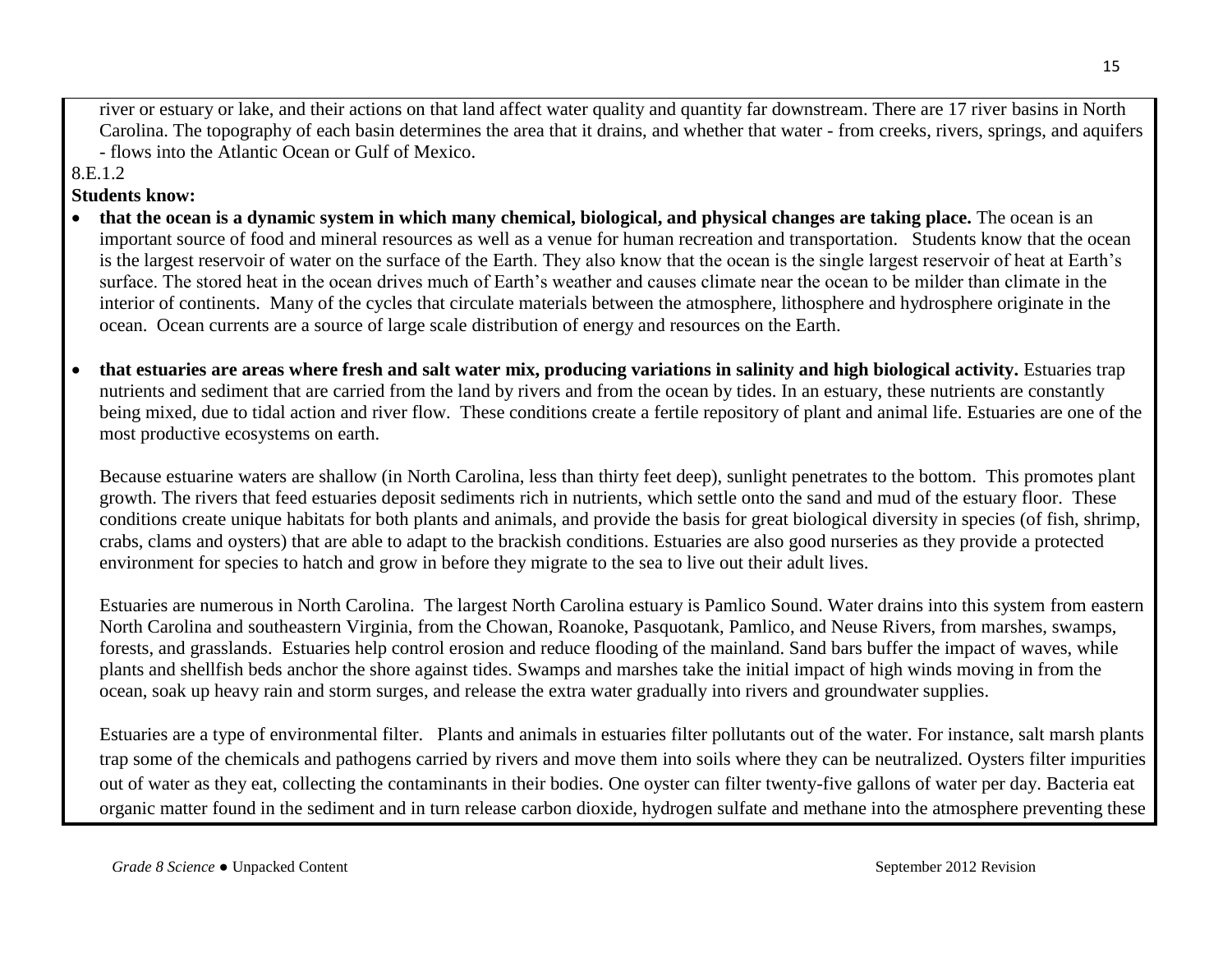gases from being excessively stored up in the estuary. However, toxins can accumulate in estuaries causing many environmental and health problems. Chemical pollution and sedimentation are great threats to the well-being of estuaries and oceans.

- **that from the seashore to the deepest depths, oceans are home to some of the most diverse life on Earth.** Oceanographers divide the ocean into zones according to how far down sunlight penetrates. Plants are found only in the sunlit zone where there is enough light for photosynthesis, however, animals are found at all depths of the oceans. As far as we know, nearly all life in the ocean is dependent on plants. Only plants have the ability to manufacture food out of inorganic substances. Algae in the ocean are an important food source as well as an important source of atmospheric oxygen. The most abundant plants in the ocean are known as phytoplankton. To grow, phytoplankton needs nutrients from sea water and an abundance of sunlight. Currents in the ocean recycle and circulate a variety of organic and inorganic materials. This makes nutrients, minerals, and gases available to organisms.
- **that in the ocean there are innumerable individual food chains overlapping and intersecting to form complex food webs.** Most marine creatures eat a variety of foods. If one link in a chain is depleted, the other consumers in the chain have alternate food sources. Ocean organisms generally belong to several different food chains that are linked to form a food web. Ocean food chains and webs are also connected to land-dwelling organisms.
- **how winds have a powerful effect on the oceans and are an important force in creating ocean currents.** From global circulation to microscopic patterns of turbulence, winds move water and its resident animals and plants. Under certain conditions, a special kind of ocean event known as upwelling can occur. Upwelling happens when warm surface water near coastal areas is blown offshore by winds. This creates a condition in which the cold water along the bottom of the ocean near the shore rises, carrying sediment and organic material to the surface. Phytoplankton uses these nutrients to grow and reproduce at a rapid rate. This attracts organisms that rely on the phytoplankton as food and their consumers in turn. As a result, areas of upwelling tend to become areas of rich biological activity, providing resources to a great diversity of ocean organisms. Approximately half of the fish caught in the world come from areas where there is upwelling.
- **that seawater has many different gases dissolved in it, especially nitrogen, oxygen and carbon dioxide.** The action of ocean wind and waves agitates the ocean surface, stimulating the exchange of these gases between the ocean and the atmosphere. Marine plants depend on dissolved carbon dioxide in order to perform photosynthesis. Photosynthesis releases oxygen into ocean water which is in turn used by ocean organisms for respiration. Respiration releases energy from stored carbohydrates and produces carbon dioxide and water as byproducts. Some properties of seawater affect how much gas can be dissolved in it:
	- o Cold water holds more gas than warm water.
	- o Seawater with low salinity holds more gas than high salinity water.
	- o Deep water, which has a high pressure, holds more gas than shallow water.
- **that carbon dioxide is one of the most important gases that dissolve in the ocean.** Some of it remains as dissolved gas, but most reacts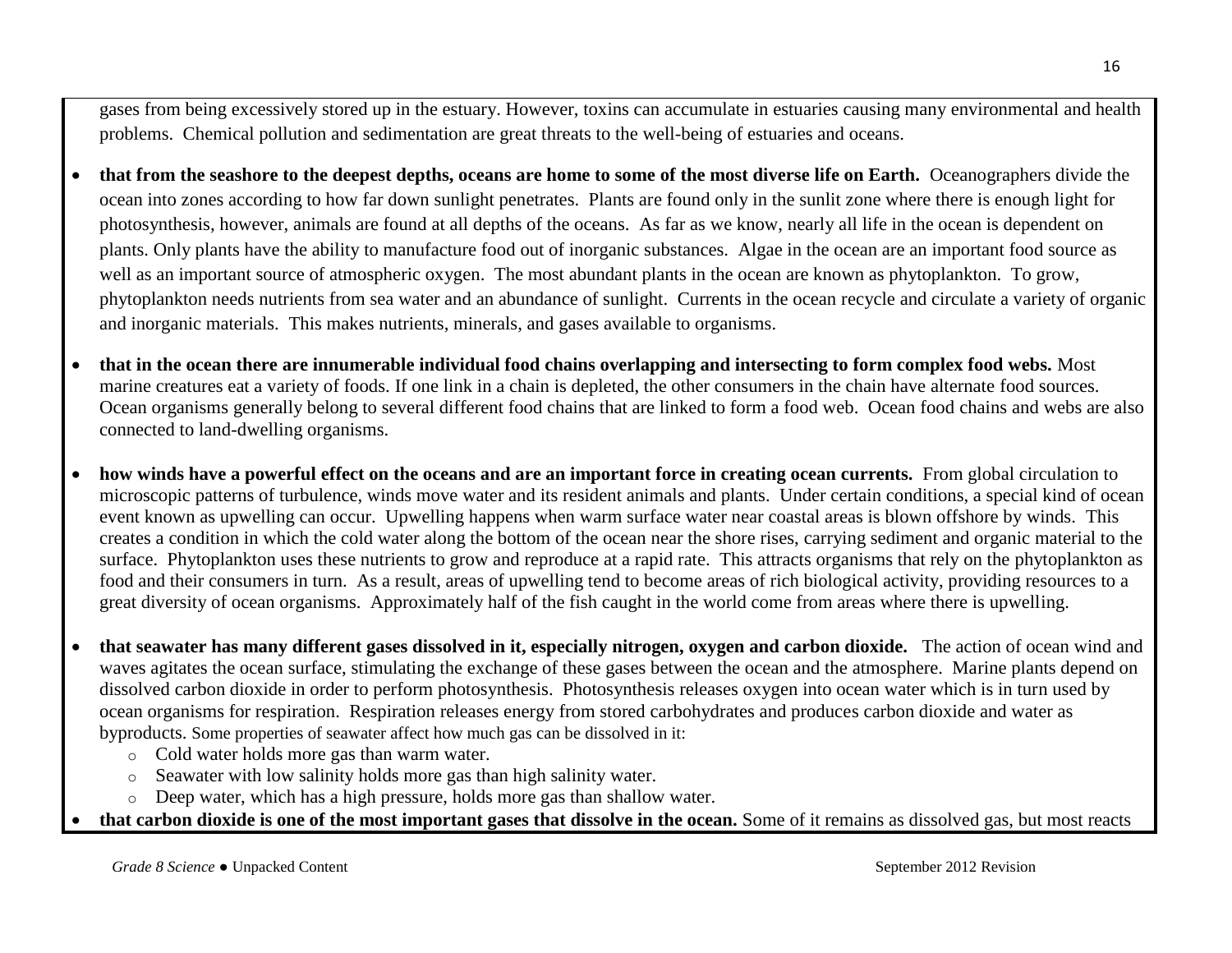with the water to form carbonic acid or reacts with carbonates already in the water to form bicarbonates. This reaction removes dissolved carbon dioxide from the water. Many marine organisms use the bicarbonate to form calcium carbonate shells. When these organisms die, some of the bicarbonate is returned to the water, but a lot of it settles down to the sea bed. This process locks up, for long periods of time, carbon that originated in carbon dioxide in the atmosphere. As atmospheric levels of gases rise, so do the levels of the same gases dissolved in ocean water rise.

 **that the ocean is one of Earth's most valuable natural resources.** Marine resources include biotic, mineral and energy resources. The ocean provides food. It is used for travel and shipping. It provides a source of recreation for humans. It is mined for minerals and drilled for crude oil.

The ocean plays a critical role in removing carbon from the atmosphere and providing oxygen. It regulates Earth's climate. The ocean is an increasingly important source of biomedical organisms with potential for fighting disease. The ocean is very important to life on land.

The oceans have been fished for thousands of years and are an integral part of human society. Fish have been important to the world economy for a very long time. Fisheries today provide about 16% of the total world's protein with higher percentages occurring in developing nations.

The word *shipping* refers to the activity of moving cargo with ships in between seaports. Wind-powered ships exist, but more often ships are powered by steam turbine plants or diesel engines. The various types of ships include container ships, tankers, crude oil ships, chemical ships, bulk carriers, cable layers, general cargo ships, ferries, gas and car carriers, tugboats, barges and dredgers.

Tourism is the fastest growing division of the world economy and is responsible for more than 200 million jobs all over the world. The tourism industry is based on natural resources present in each country and tourism often has a negative impact on coastal and ocean ecosystems. However, sustainable tourism can actually promote conservation of the environment. The negative effects of tourism originate with the over development of coastal habitats and the annihilation of entire ecosystems. Garbage and sewage generated by natives and visitors can add to an already existing solid waste and garbage disposal issue. Often visitors produce more waste than locals, and much of it ends up as untreated sewage dumped in the ocean. This causes eutrophication because it results in excessive algal bloom. It can also lead to disease epidemics. Ecotourism and cultural tourism are a new trend that favors low impact tourism and fosters a respect for local cultures and ecosystems.

Humans began to mine the ocean floor for diamonds, gold, silver, metal ores like manganese nodules and gravel in the 1950's. Sands and gravels are often mined for in the United States and are used to protect beaches and reduce the effects of erosion. Mining the ocean can be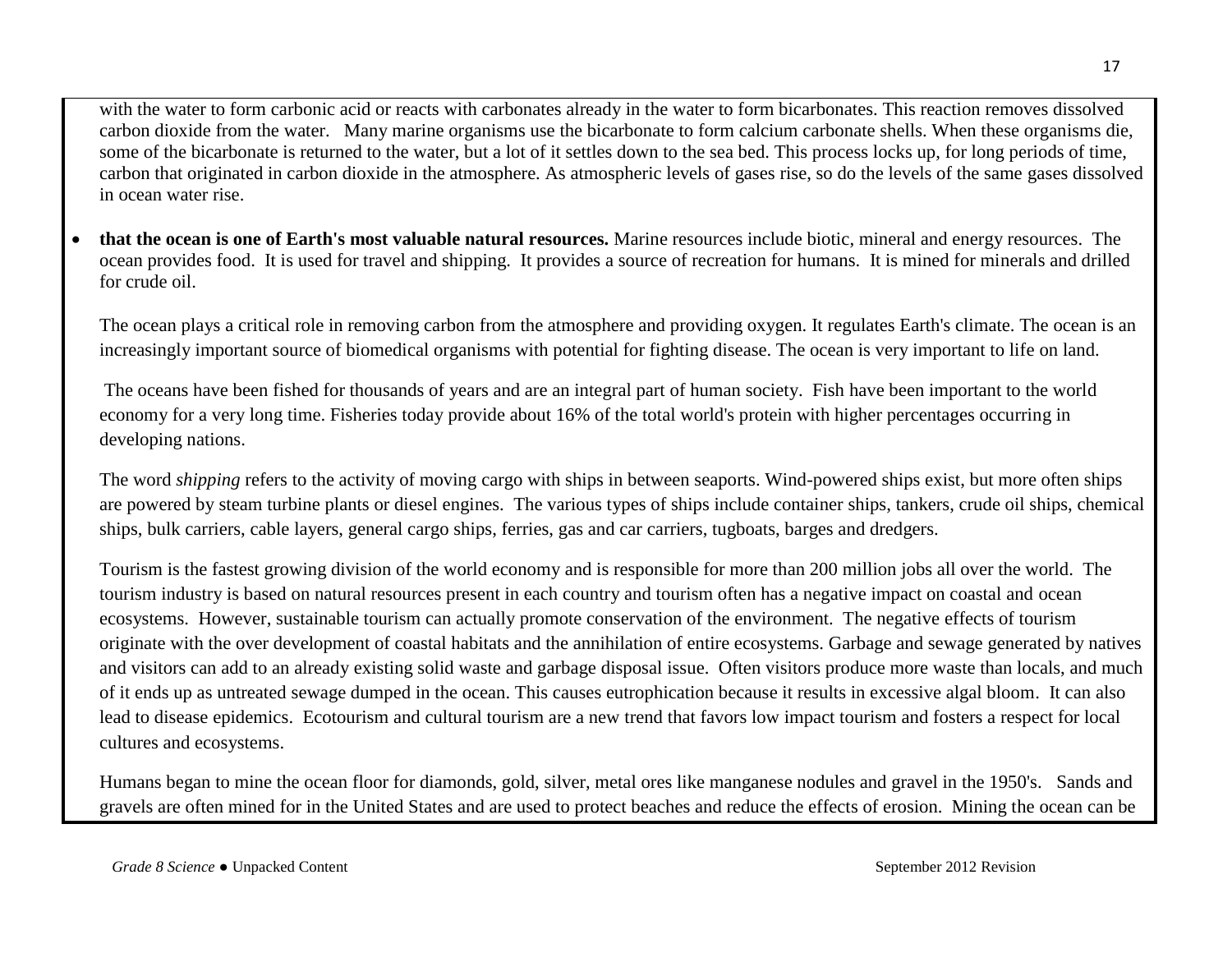devastating to natural ecosystems. Dredging of any kind pulls up the ocean floor and a cloud of sediment rises up in the water, interfering with photosynthetic processes of phytoplankton and other marine life. Dredging also introduces previously benign heavy metals into the ocean food chain.

Drilling for oil is another activity that extracts resources from the ocean. Before an offshore oil well can be drilled, it must first be located. Geologists locate potential oil wells beneath the ocean floor through the use of magnetic and seismic surveys. This surveying does not indicate for certain whether a site contains oil until exploratory drilling takes place. In order to drill exploratory wells, government permission must first be obtained. An environmental impact assessment may be carried out at this stage. Then, using an exploratory drilling rig, geologists drill temporary wells to find out if there's a source of oil. If they think they've found a good source of oil, then more drilling takes place to substantiate the findings. Once oil or gas is discovered, then a production well is drilled and a production oil rig is built to replace the exploratory drilling rig. An average well will last from ten to twenty years, and even after it has run dry an oil rig may still be used for processing or storage of petroleum from other wells, so the production oil rig is built to last. The platforms are normally made of steel and are secured to the seabed using concrete or metal foundations. Initially the pressure from the reservoir is enough to pump the oil or gas, but as the pressure decreases various techniques are used to increase the pressure in the reservoir. These techniques include pumping in gas, water, compressed air or steam. The crude oil obtained from the well is then refined at oil refineries onshore.

Drilling for oil under the ocean has many different environmental impacts. The rigs themselves impact living creatures, the actions and processes of drilling affect the oceans and ocean life, and the danger of accidental release of petroleum into the oceans is constant. Conservation of ocean resources and thoughtful long term cost /benefit analyses with regard to the use of the ocean's many natural resources are an integral part of sustaining our oceans well into the future.

 **that the deep ocean has long been of interest to scientists.** In order to understand the ocean, scientists must gain access for themselves or their instruments to very specific parts of it. Traditionally, scientists have used ships to photograph the depths, to drop floats and drifters into the currents, and to collect samples of water, rock, and marine life. In recent years, the spectrum of available observing tools has grown to include human-occupied submersibles, remote-controlled vehicles, and autonomous robots.

At one time, scientists thought that life could not exist on the deep ocean floor. In 1977, scientists diving in *Alvin* to the Galápagos Rift discovered a new community of organisms. These organisms can withstand tremendous pressure, high temperatures, utter darkness, and toxic chemicals. These organisms are called extremophiles because of the extreme nature of their living conditions.

The discovery of life at vents and seeps revolutionized what scientists understand about how and where life can exist on Earth. The organisms that thrive at deep-sea vents and seeps have to survive freezing cold, perpetual darkness, high-pressure, and toxic chemicals.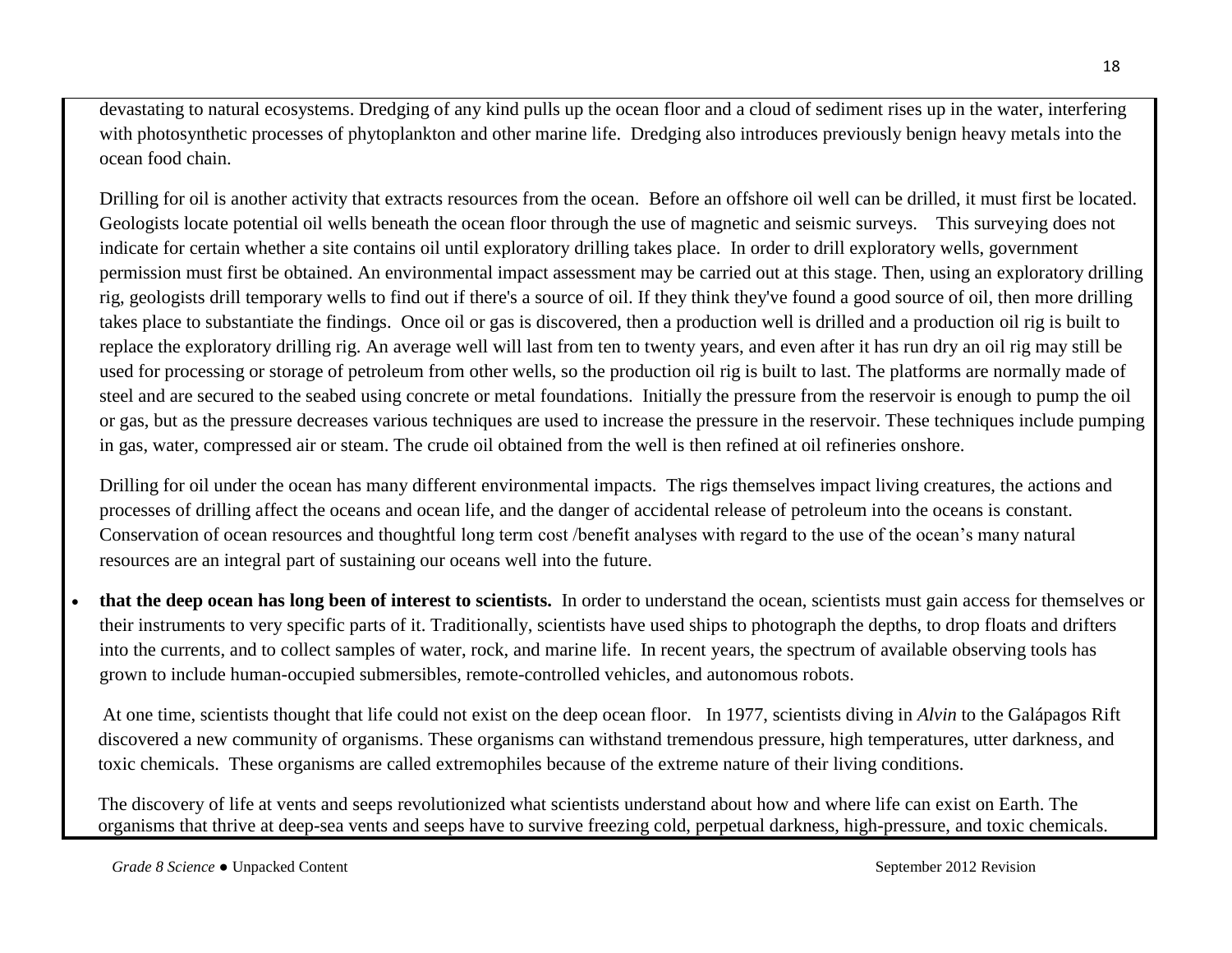Hydrothermal vents and cold seeps are places where chemical-rich fluids emanate from the seafloor, often providing the energy to sustain lush communities of life in some very harsh environments. Studying the organisms at hydrothermal vents and cold seeps expands our understanding of how life first took hold and slowly evolved on our planet as well as where it might exist elsewhere in the solar system and beyond.

On land and near the ocean surface, sunlight provides the energy that allows photosynthetic plants to convert carbon dioxide and water into the organic carbon, the fundamental source of nutrients for animals higher up the food chain. Below the photic zone (the sunlit, upper reaches of the ocean) many microbes have evolved chemosynthetic (instead of photosynthetic) processes that create organic matter by using oxygen in seawater to oxidize hydrogen sulfide, methane, and other chemicals present in vent and seep fluids.

Animals such as clams, mussels, snails, and shrimp feed on the microbes, and in turn, provide food for fish and other predators. Some vent and seep animals, such as tubeworms and shrimp, also host chemosynthetic microbes on or within their bodies, providing a place for the microbes to live in exchange for nutrients produced by the microbes.

Cold seeps and hydrothermal vents differ from one another in the underlying conditions that form and drive them. This has implications for the kinds of animals that are able to survive at each.

Hydrothermal vents are driven by heat from volcanism beneath the seafloor. In this environment, chemical reactions take place as seawater percolates through cracks in the seafloor to produce hot (more than 400°C or 750°C), acidic fluids that eventually rise back to the seafloor. Vents, and the ecosystems they support, are created and destroyed as underlying volcanic activity waxes and wanes over tens or hundreds of years. On land and near the ocean surface, sunlight provides the energy that allows photosynthetic plants to convert carbon dioxide and water into a fundamental source of nutrients for organisms in proximal food chains and webs. Below the photic zone many microbes have evolved chemosynthetic (instead of photosynthetic) processes that create organic matter by using oxygen in seawater to oxidize hydrogen sulfide, methane, and other chemicals present in vent and seep fluids. Animals such as clams, mussels, snails, and shrimp feed on the microbes, and in turn, provide food for fish and other predators.

Cold seeps are a little bit different. They produce a diffuse flow of lower-temperature fluids, often composed of natural gas and a mixture of hydrocarbons, at slower rates for longer periods. The methane seeping from the seafloor sustains microbes that serve as the base of the food chain for communities of animals which thrive in the sunless depths. Far more natural gas is sequestered on the seafloor—or leaking from it—than can be drilled from all the existing wells on Earth. Some seeps may be thousands of years old.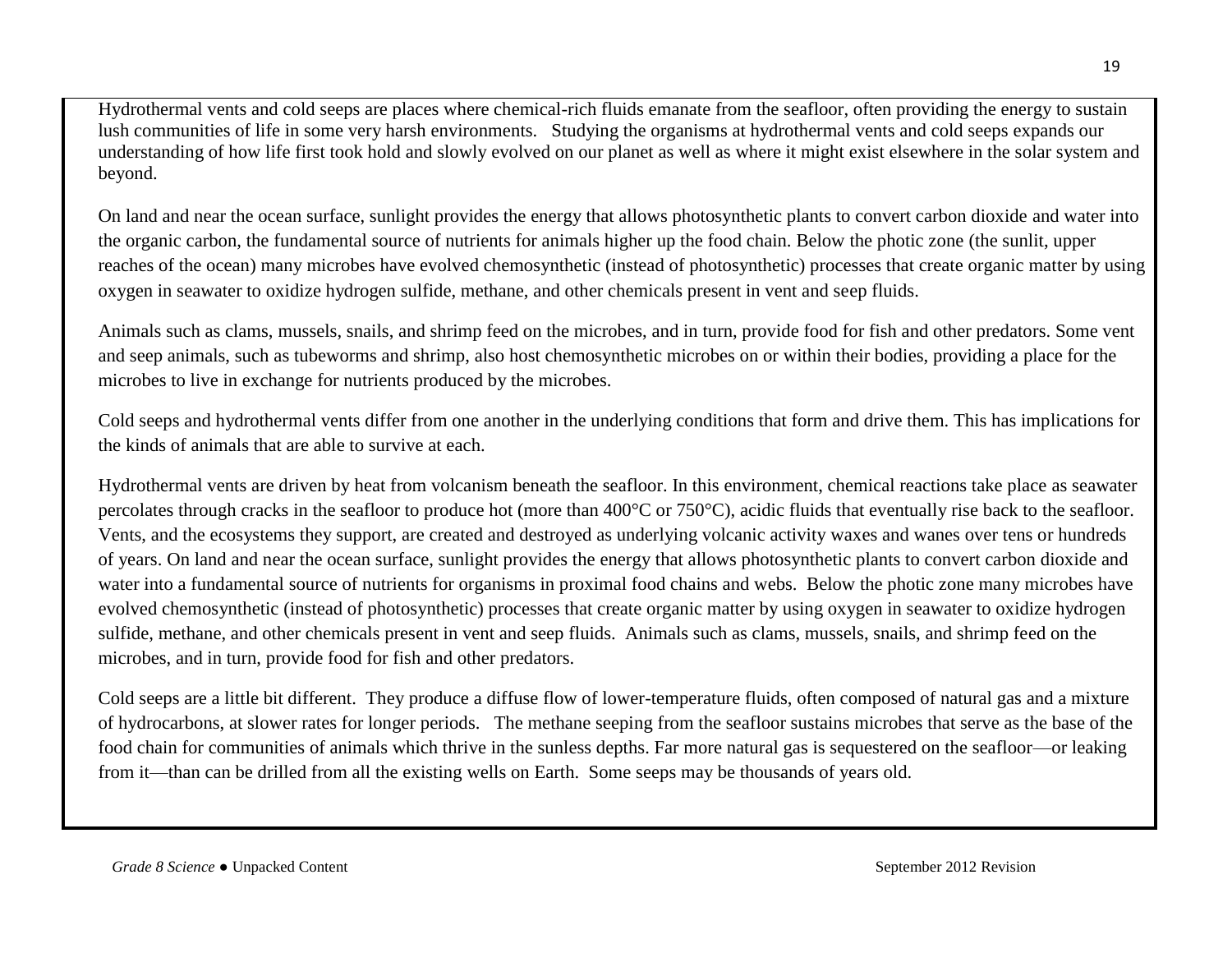### 8.E.1. 3

#### **Students know:**

- **that the health of a water system is determined by the balance between physical, chemical and biological variables.** Physical variables include temperature, turbidity, and water movement. Chemical variables include dissolved oxygen and other gases, pH, nitrates, and salinity. Both natural and man-made forces are constantly changing these variables. Freshwater systems are of particular concern because they are the source of most of the potable water consumed by humans. Testing for the occurrence of chemicals and other factors that can influence water quality, such as nutrients and pesticides in water resources is a normal part of public health maintenance and stewardship of freshwater resources. Water that is safe to drink is called potable water, or drinking water, in contrast to safe water, which can be used for bathing or cleaning. In the United States, the Environmental Protection Agency sets maximum levels for the 90 most commonly occurring contaminants.
- **that the temperature of water in rivers and lakes determines the kinds of organisms that can survive there.** Particular aquatic species have preferred water temperature ranges within which they will live and thrive. Warm water dissolves more of a solid substance as it gets warmer, but it also dissolves less of important gases like oxygen and carbon dioxide. Very warm water may not contain enough dissolved oxygen for aquatic life to survive.
- **that measuring dissolved oxygen is an important factor in determining water quality**. Dissolved oxygen (commonly called DO, pronounced dee-oh) is oxygen that is dissolved in water. Dissolved oxygen (DO) is a measure of the amount of oxygen in water that is available for chemical reactions and for use by aquatic organisms. In the aquatic ecosystem, dissolved oxygen balance in water is important for the survival of certain microorganisms and higher organisms such as zooplankton and fish. Normally oxygen in water gets there through diffusion with the air and as a waste product of photosynthesis by aquatic plants. Dissolved oxygen in surface water is used by all forms of aquatic life; therefore, it is measured to assess the "health" of lakes and streams. Dissolved oxygen levels vary with seasons, and over 24 hour cycles. When dissolved oxygen levels in a body of water decline, sensitive animals may move away, weaken, or die. High DO levels in potable water usually make it taste better.
- **that pH is a measure of how acidic or basic water is.** pH is important because it controls many chemical and biological processes that occur in the water. pH is measured on a scale that ranges from 0 to 14, with 7 considered neutral. Values of pH less than 7 are acidic, while values higher than 7 are basic. The pH scale ranges from 0 (high concentration of positive hydrogen ions, strongly acidic) to 14 (high concentration of negative hydroxide ions, strongly basic). In pure water the pH measures exactly 7. Students know that the pH of a body of water is important because pH has a synergistic effect. This means that the impact of other materials in a body of water - such as iron, aluminum, ammonia, or mercury - is amplified or diminished depending on the pH of the water. For example, when acidic waters

20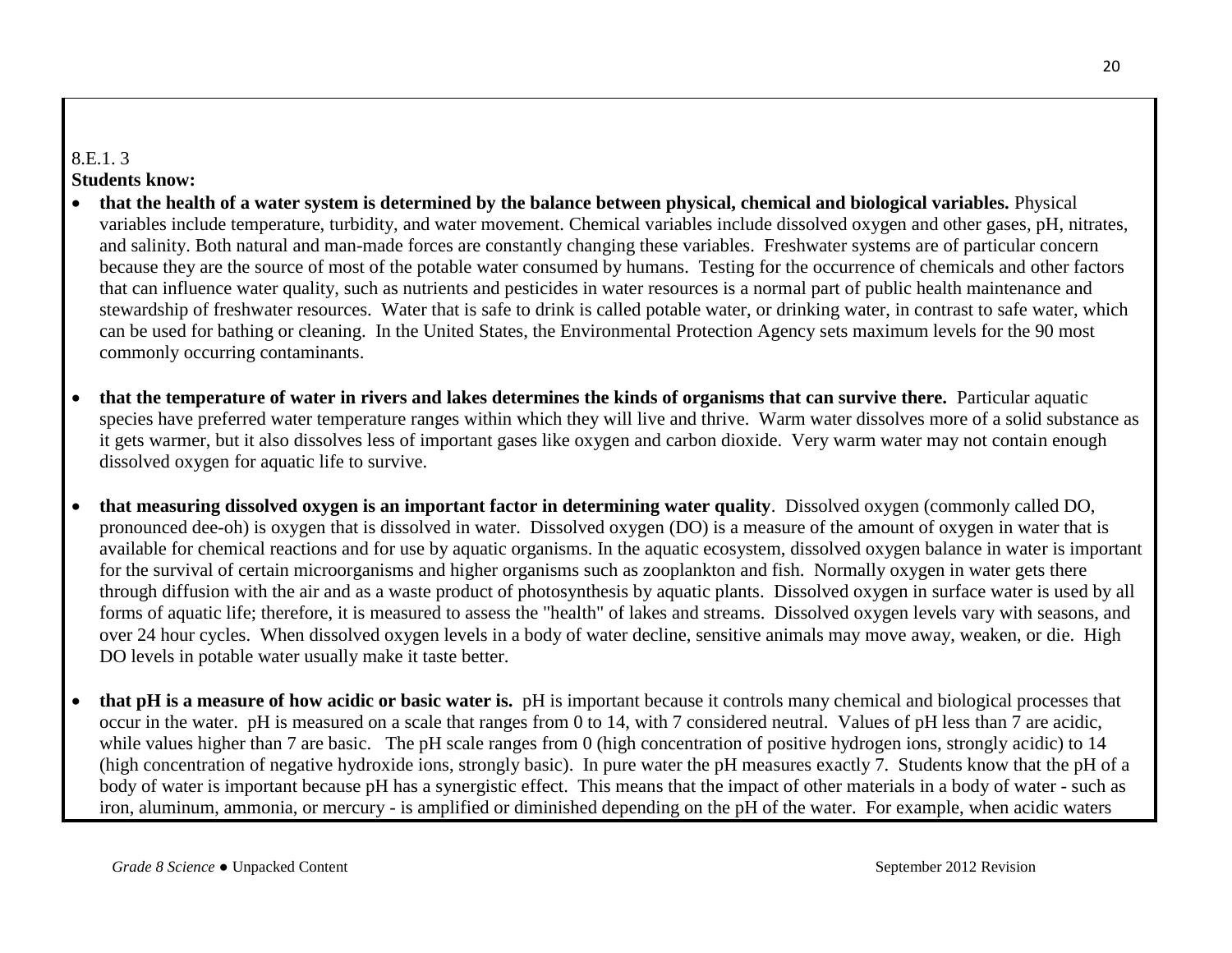come into contact with certain chemicals and metals, it makes these chemicals and metals more poisonous than normal. This has special significance in water treatment processes, because specific water treatment processes require specific pH ranges.

- **that nitrogen and phosphorous are essential plant nutrients.** The nitrates and phosphates derived from them are chemicals that pose possible health risks to humans if their presence in drinking water is not controlled. The major sources of nitrates in surface water include runoff contaminated with fertilizers, septic tank leakage, sewage, and erosion of natural deposits. Phosphates, on the other hand, usually enter waterways from human and animal waste, laundry, cleaning and industrial effluents.
- **that turbidity is a measure of how clear water is.** The more suspended solids there are in a water sample, the less transparent it is. Turbidity is considered a good measure of water quality. In drinking water, high turbidity is generally not considered a favorable sign because it can be associated with organic pollution that might include pathogenic materials. In surface bodies of water, high turbidity can lead to increased water temperatures, low dissolved oxygen, and even physical impairment of aquatic organisms.
- **that the water quality of a body of water can also be assessed by using bioindicators (macroinvertebrates)**. The presence, condition, and numbers of the types of fish, insects, algae, plants and other aquatic life provide accurate information about the health of freshwater, coastal and marine waters. Bioindicators include living macroinvertebrates. Macroinvertebrates are easy for people to collect and identify. Because many macroinvertebrates are sensitive to pollution in water, they are a good indicator of whether or not a body of water is livable. Good water quality is indicated by a variety of macroinvertebrates. Poor water quality is indicated by a few of one type of macroinvertebrates in one place.

### 8.E.1.4

### **Students know:**

- **that water quality is a term used to describe the chemical, physical, and biological characteristics of water.** Scientifically, an array of chemical, physical, and biological measurements is used to define water quality. Water quality is also described in terms of the purpose for which water is intended to be used. Water that is safe to drink is called potable water, or drinking water, in contrast to safe water, which can be used for bathing or cleaning. In the United States, the Environmental Protection Agency sets maximum levels for the 90 most commonly occurring contaminants.
- **that water quality standards outline the water quality pollution control program that is mandated and regulated by local, regional and federal agencies.** Standards outline the goals for a body of water by identifying its uses, establishing how to protect those uses and establishing provisions to protect and preserve the water bodies in the long term. Point and non-point environmental stressors such as urban and/or agricultural runoff, industrial inputs and over-fishing can impact a variety of aquatic and land-based populations. Because the water quality of a given water body is so closely linked to the surrounding environment and land use, monitoring and regulation at local, regional,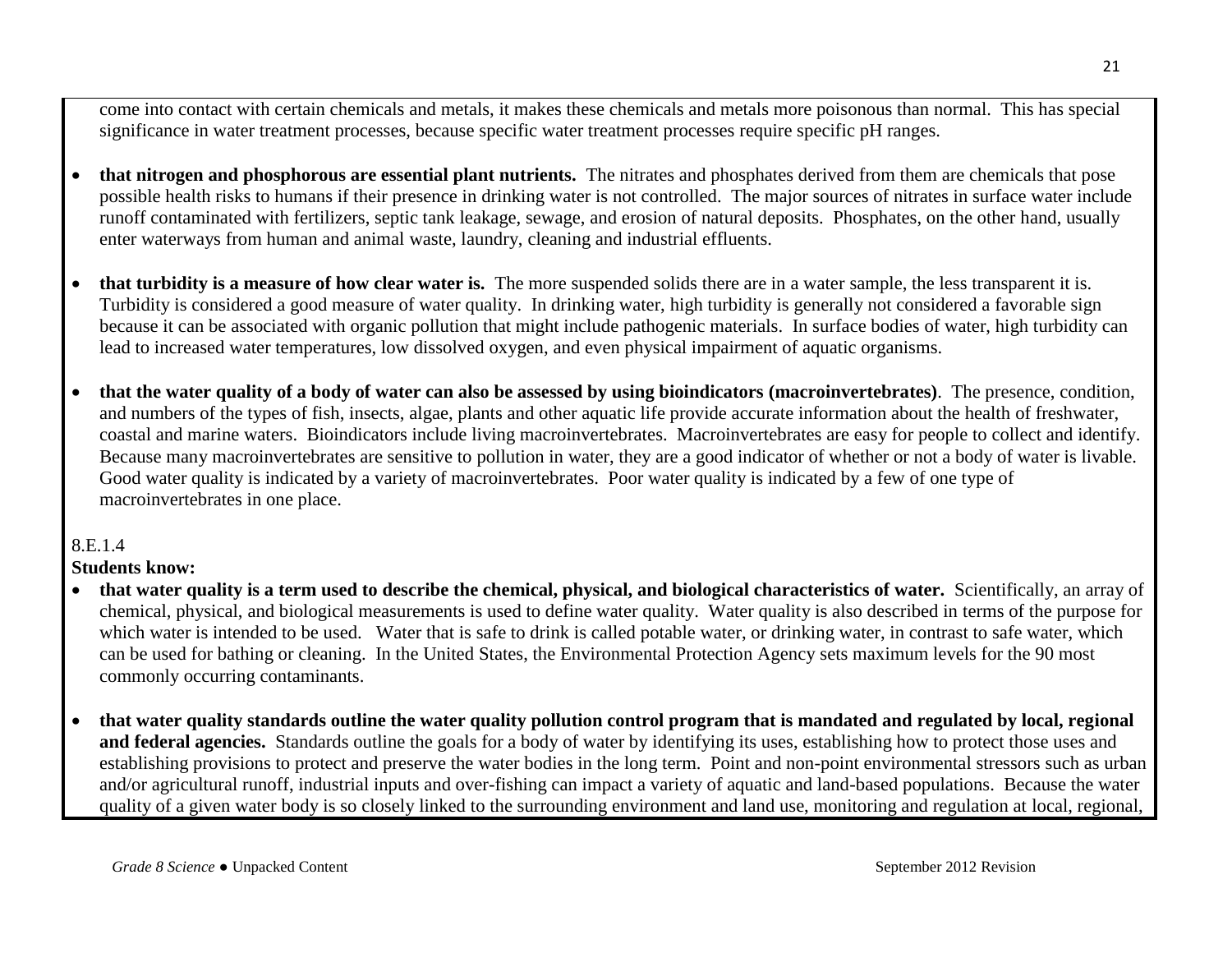and national levels is important.

- **clear water may contain odorless, tasteless, and colorless harmful contaminants.** Water must be tested for specific contaminants such as bacteria, nitrates, arsenic and others. Natural supplies of potable water are very limited and do not exist in sufficient quantities to meet human needs. Because of this, humans have developed water treatments that process water so that it can be used for a particular purpose. Drinking water treatment requires some basic steps:
	- o Water collection
	- o Coagulation, during which lime and alum are added to the water, causing particulates to clump together.
	- o Next, the water is shaken to form larger clumps, called flocs.
	- o During the sedimentation process water stands for approximately 24 hours, which allows the clumps to settle to the bottom.
	- o The water is then filtered, disinfected (usually with chlorine) and aerated.

The substances removed during the drinking water treatment process include suspended solids, bacteria, algae, viruses, fungi, minerals, and chemical pollutants.

 **that water is essential to life.** Water quality determines the sustenance of ecosystems, human activity such as agriculture, fishing, and recreation, as well as public health of human societies. Water quality supports healthy environments in which rich and varied communities of organisms can be found. The importance of monitoring and maintaining water quality cannot be overstated. Cultivating an awareness of their connection to North Carolina's hydrologic system is the first step towards developing stewardship skills and dispositions in students.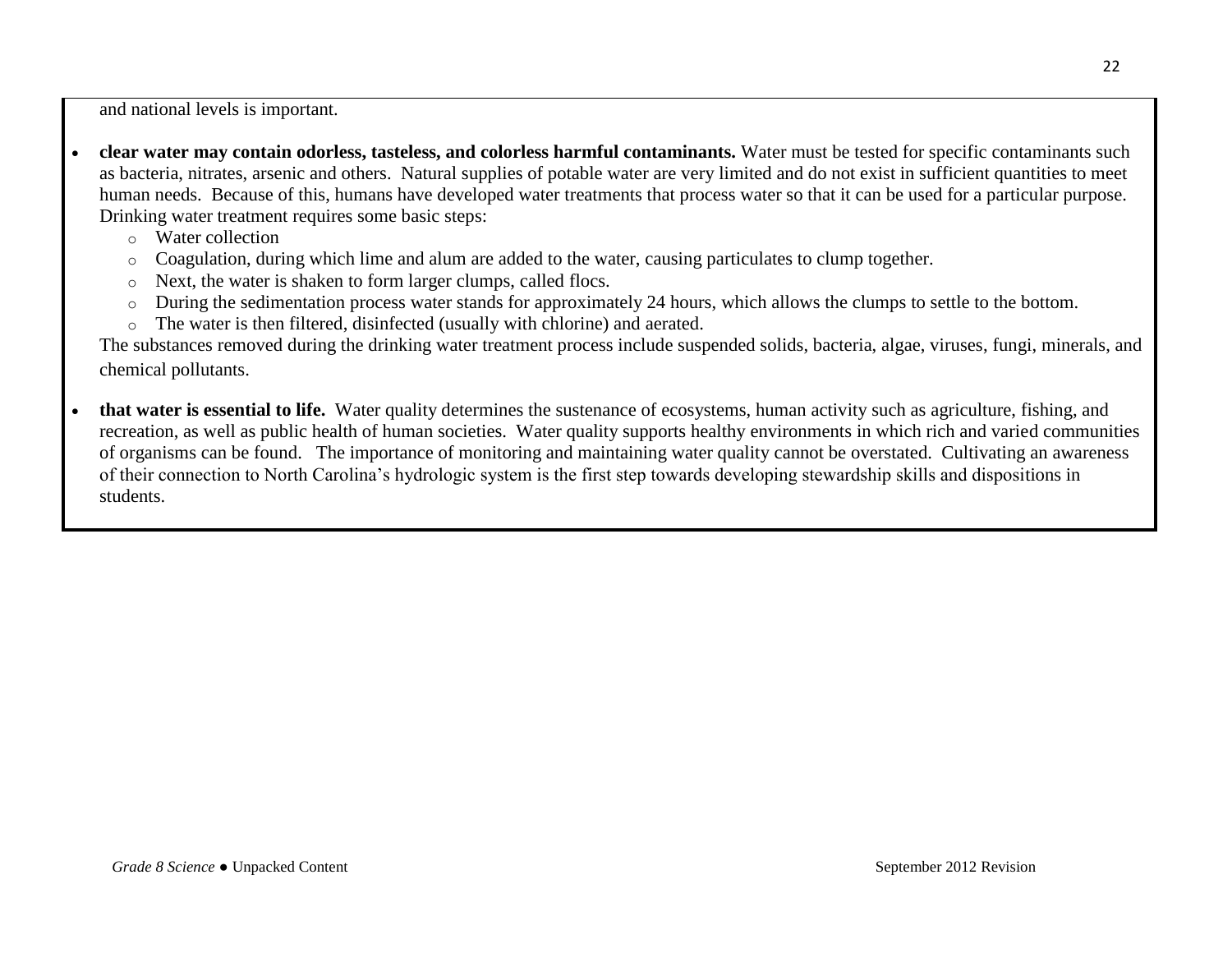# **Essential Standard and Clarifying Objectives**

### **8.E.2 Understand the history of Earth and its life forms based on evidence of change recorded in fossil records and landforms.**

8.E.2.1 Infer the age of Earth and relative age of rocks and fossils from index fossils and ordering of rock layers (relative dating and radioactive dating).

8.E.2.2 Explain the use of fossils, ice cores, composition of sedimentary rocks, faults, and igneous rock formations found in rock layers as evidence of the history of the Earth and its changing life forms.

#### Unpacking

What does this standard mean a child will know, understand and be able to do?

8.E.2.1

#### **Students know:**

- **that fossils provide important evidence of how life and environmental conditions have changed.** The earth processes we see today, including erosion, movement of lithospheric plates, and changes in atmospheric composition, are similar to those that occurred in the past. Earth's history is also influenced by occasional catastrophes, such as the impact of an asteroid or comet.
- **that a** *fossil* **is the preserved remains or traces of an organism that lived in the past.** Fossils give clues to the diversity of living things over the history of Earth, give clues to past climate and surface changes on Earth, and give clues to changes that have occurred with organisms over time.
- **the formation process of mold, cast, petrified, preserved, carbonized, and trace fossils.**
- **the different types of fossils based on how they were formed.** The formation process of fossils varies depending on where and under what environmental conditions they formed.
	- o *Mold fossil* **–** forms when sediments bury an organism and the sediments change into rock; the organism decays leaving a cavity in the shape of the organism.
	- o *Cast fossil* **–** forms when a mold is filled with sand or mud that hardens into the shape of the organism.
	- o *Petrified fossil (permineralized fossil) –* forms when minerals soak into the buried remains, replacing the remains, and changing them into rock.
	- o *Preserved fossil* **–** forms when entire organisms or parts of organisms are prevented from decaying by being trapped in rock, ice, tar, or amber.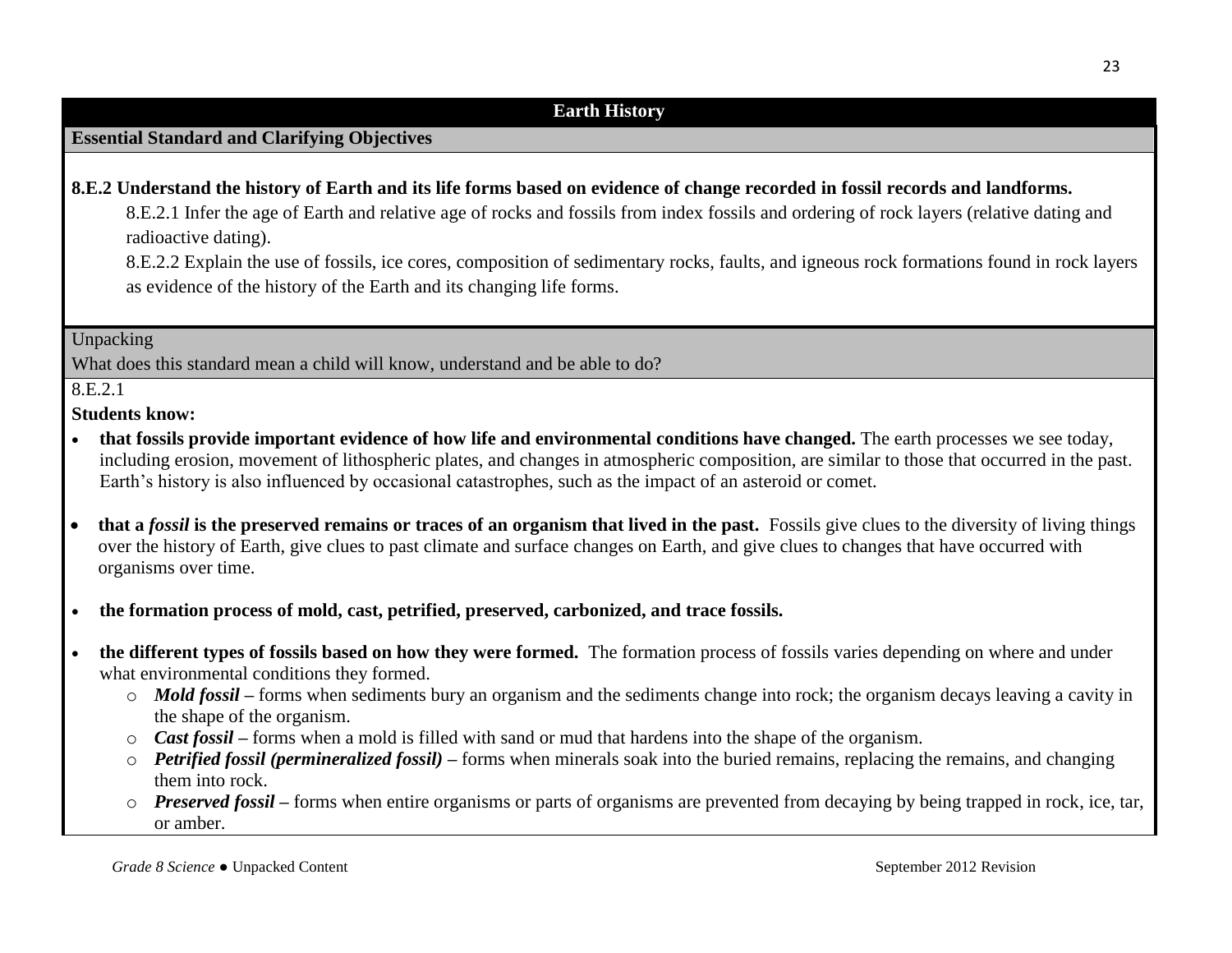- o *Carbonized fossil* **–** forms when organisms or parts, like leaves, stems, flowers, fish, are pressed between layers of soft mud or clay that hardens squeezing almost all the decaying organism away leaving the carbon imprint in the rock.
- o *Trace fossil* **–** forms when the mud or sand hardens to stone where a footprint, trail, or burrow of an organism was left behind.
- **that the geologic time scale is a record of the major events and diversity of life forms present in Earth's history.** The geologic time scale began when Earth was formed and goes on until the present. At the end of each era a mass extinction occurred, many kinds of organisms died out, although there were other extinctions going on during each period of geologic time. Using the fossil record, paleontologists have created an idea of the different types of common organisms in each geologic period.
	- o *Precambrian Era*
		- The Precambrian Era is Earth's first era of time. It began with the creation of the Earth around 4.6 billion years ago.
		- $\blacksquare$  5 major events occurred during this era: (1) the formation of the Sun and light, (2) the creation of the Earth, (3) the creation of the atmosphere through volcanic out-gassing, (4) the creation of the oceans, and (5) the creation of life.
		- Began with simple life forms such as bacteria and simple algae.
		- There was a rise of simple organisms such as jellyfish and sea worms by the end of the era.
		- Few fossils because the life forms were soft-bodied and had no hard skeleton.
	- o *Paleozoic Era* 
		- Began with the early invertebrates, such as trilobites and brachiopods; continued to develop early vertebrate fish, then arachnids and insects; later came the first amphibians, and near the era's end the reptiles became dominant.
		- Early land plants included simple mosses, ferns, and then cone-bearing plants.
		- By the end of the era, seed plants were common.
		- The mass extinction that ended the era caused most marine invertebrates as well as amphibians to disappear.
	- o *Mesozoic Era*
		- Reptiles were the dominant animals of this era, including the various dinosaurs.
		- Small mammals and birds also appeared.
		- Toward the end of the era, flowering plants appeared and the kinds of mammals increased.
		- The mass extinction that ended the era caused the dinosaurs to become extinct.
	- o *Cenozoic Era*
		- New mammals appeared while others became extinct.
		- The diversity of life forms increased.
		- Flowering plants became most common.
		- Humans are also part of the most recent period of this era.

#### **that various models, diagrams, and pictures can be used to illustrate the vastness of time involved in geologic time and to show the**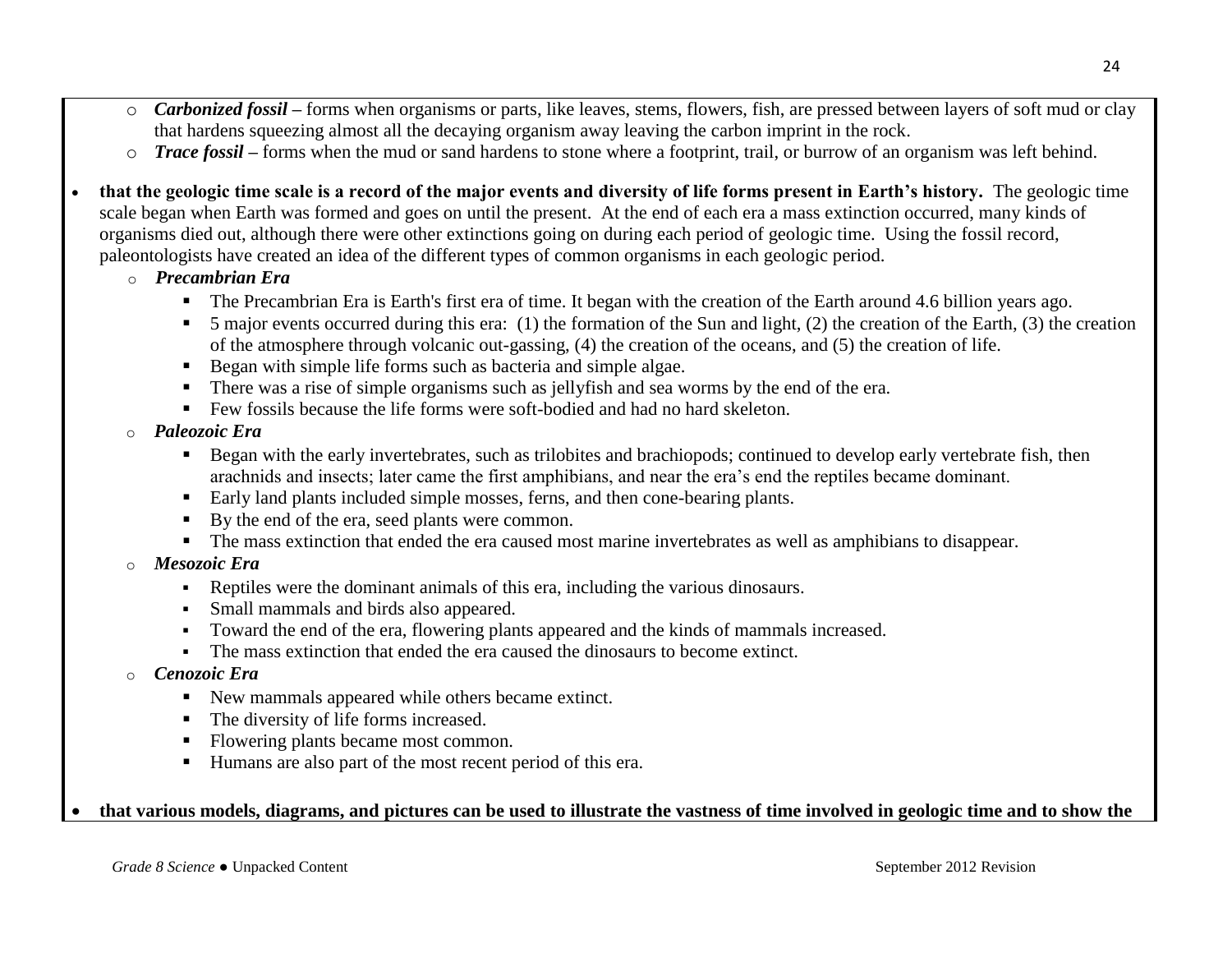**diversity of life evident across geologic time.** Through the illustrations, not only does the diversity of life-forms increase, but the complexity of those life-forms also increases.

- **that millions of fossils have been collected and studied.** The *fossil record* gives important information about past life and environments on Earth. Certain fossilized organisms could only live in specific environments or under particular climate conditions. Extinction of lifeforms as well as how and when new life-forms appeared is part of the fossil record.
- **that the** *relative age* **means the age of one object compared to the age of another object.** Relative age does not tell the exact age of an object. The relative age of rocks and fossils can be determined using two basic methods: ordering of rock layers and index fossils:
	- o *Ordering of Rock Layers* Scientists read the rock layers knowing that each layer is deposited on top of other layers. The *law of superposition* states that each rock layer is older than the one above it. This law is used to read rock layers. Using this understanding of layering, scientists infer that the relative age of the rock or fossil in the rock is older if farther down in the rock layers. Relative dating is best used when the rock layers have been preserved in their original sequence. Over millions of years, tectonic plate motion can distort these layers. As a result of this, the youngest layers of rock are not always found on top, because of folding, breaking, and uplift of layers.
	- o *Index Fossils* Certain fossils, called *index fossils*, can be used to help find the relative age of rock layers. To be an index fossil –an organism must have lived only during a short part of Earth's history; many fossils of the organism must be found in rock layers; the fossil must be found over a wide area of Earth; the organism must be unique.

The shorter time period a species lived, the better an index it is. A key example of an organism used as an index fossil are *trilobites*, a group of hard-shelled animals whose body had three sections, lived in shallow seas, and became extinct about 245 million years ago. Therefore, if a trilobite is found in a particular rock layer, it can be compared with trilobites from other layers to estimate the age of the layer in which it was found.

 **that geologists use radiometric dating to estimate how long ago rocks formed, and to infer the ages of fossils contained within those rocks.** The universe is full of naturally occurring radioactive elements. Radioactive atoms are inherently unstable; over time, radioactive "parent atoms" decay into stable "daughter atoms." When molten rock cools, forming what are called igneous rocks, radioactive atoms are trapped inside. Afterwards, they decay at a predictable rate. By measuring the quantity of unstable atoms left in a rock and comparing it to the quantity of stable daughter atoms in the rock, scientists can estimate the amount of time that has passed since that rock formed. Absolute geologic dating and relative geologic dating are two methods by which scientists try to determine the age of geologic evidence. Carbon-14 dating is an example of absolute dating, and the law of superposition is an example of relative dating.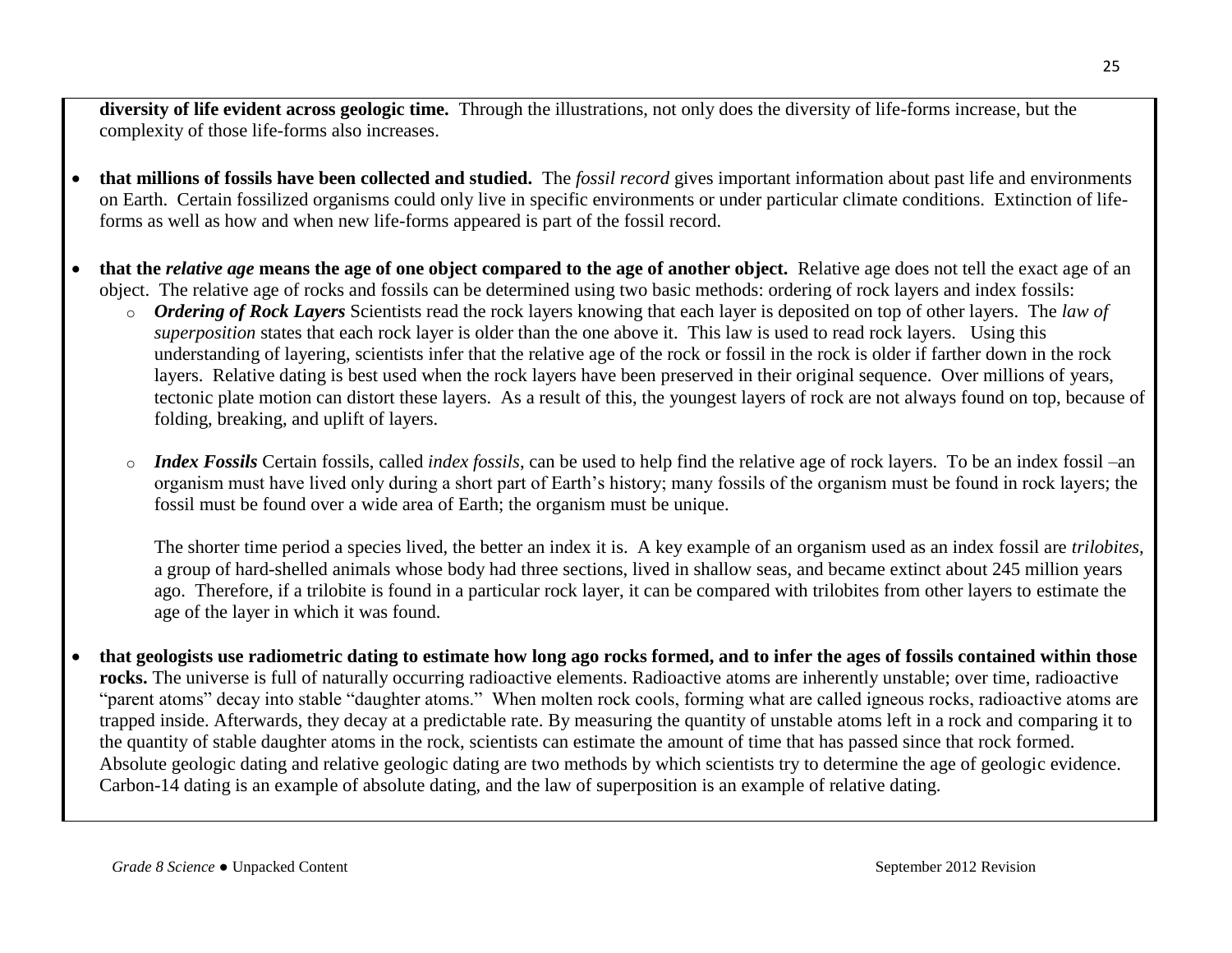*Teacher Note: It is not necessary for students to calculate radioactive decay.*

### **8.E.2.2**

#### **Students know:**

 **that a variety of artifacts are used to determine the geological history of the Earth, as well as how its life forms have changed over time.** *Ice cores* are cylinders of ice that are drilled out of glaciers and polar ice sheets. Ice cores play an important role in helping scientists to gain an understanding of the Earth's history, particularly how earth's climate has changed over time. When snow falls it carries with it the compounds that are in the air at the time. In areas where temperatures are rarely above freezing (ice sheets and glacial areas), this builds up layer upon layer of compacted snow which becomes ice. Within these ice layers there is a record of the atmosphere at the time that the snow creating the ice layers fell.

Sedimentary rock makes up about 75% of the rocks on the Earth's surface. Sedimentary rocks form on the surface of the Earth, anywhere that sand, mud, or other types of sediment collect. Scientists can gain an understanding of Earth's climate, biological, and geologic history by examining the contents of different layers of sedimentary rock. Sedimentary rock layers can be disturbed by igneous rock. This happens when molten rock forces it way up through the layers above it. This forms igneous rock sections within and across the sedimentary layers. The sedimentary rock layers must be there first, therefore the igneous rock intrusions are younger than the layers it cuts through. Sometime the molten rock will force its way to the surface and erupt, creating a younger igneous layer at the surface. With time, more sedimentary layers can form on top of the igneous rock. Igneous rock is always younger than rock layers it cuts through.

 **that a fault is a break in the rocks that make up the Earth's crust that is formed due to the movement of rock on either side of the fault.** Generally, faults occur where there is movement (a slip) of tectonic plates. Sudden movement of this type is associated with earthquakes. Students know that the two main types of faults involve dip slips and strike slips. In a dip slip, two pieces of land change their vertical position compared to one another. Afterward, one side of the fault is higher than the other. In a strike slip, two pieces of land move horizontally.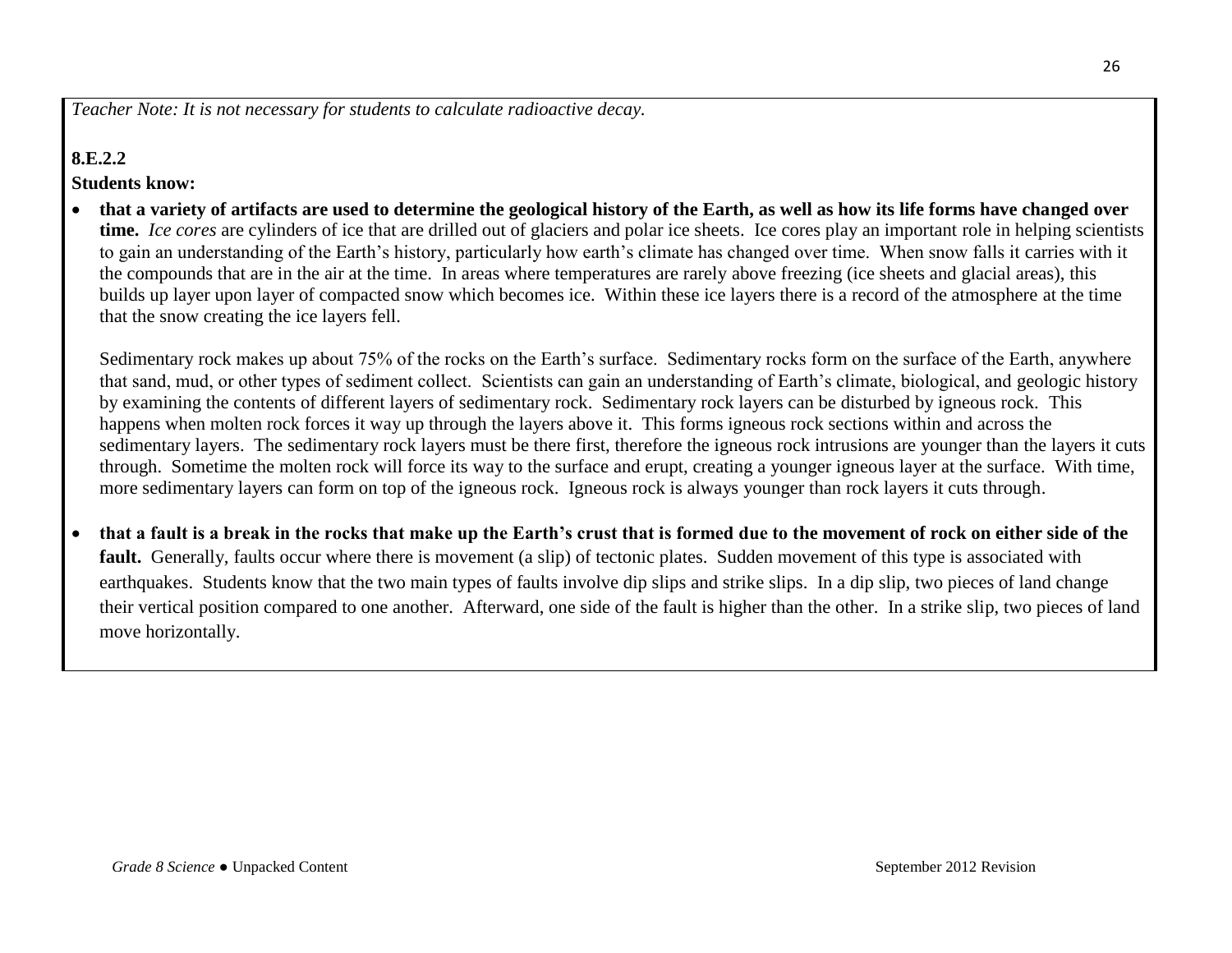#### **Structures and Functions of Living Organisms**

#### **Essential Standard and Clarifying Objectives**

#### **8.L.1 Understand the structure and hazards caused by agents of disease that effect living organisms.**

8.L.1.1 Summarize the basic characteristics of viruses, bacteria, fungi and parasites relating to the spread, treatment and prevention of disease.

8.L.1.2 Explain the difference between epidemic and pandemic as it relates to the spread, treatment and prevention of disease.

#### Unpacking

What does this standard mean a child will know, understand and be able to do?

#### 8.L.1.1

**Students know that:**

- **microbiology as a basic science explores microscopic organisms including viruses, bacteria, protozoa, parasites, and some fungi and algae.** These organisms lack tissue differentiation, are unicellular, and exhibit diversity of form and size.
- **viruses, bacteria, fungi and parasites may infect the human body and interfere with normal body functions.** Some kinds of bacteria or fungi may infect the body to form colonies in preferred organs or tissues.

o *Viruses*

- Viruses are non-living particles composed of a nucleic acid (DNA or RNA) and a protein coat.
- Viruses need a host cell to reproduce.
- Viruses invade healthy cells and use the enzymes and organelles of the host cell to make more viruses, usually killing those cells in the process.
- Viral diseases are among the most widespread illnesses in humans. These illnesses range from mild fevers to some forms of cancer and include several other severe and fatal diseases. Transmission of these illnesses varies; some are transmitted by human contact, while others are transmitted through water or an insect bite.
- Vaccines and some anti-viral drugs are used to control and prevent the spread of viral diseases.
- o *Bacteria*
	- Bacteria are prokaryotic single-celled organisms.
	- Bacteria can live in a variety of places (with oxygen, without oxygen, extreme hot, extreme cold).
	- Bacteria reproduce through [binary fission,](http://en.wikipedia.org/wiki/Binary_fission) a form of [asexual reproduction.](http://en.wikipedia.org/wiki/Asexual_reproduction) Under optimal conditions, bacteria can grow and divide extremely rapidly, and bacterial populations can double very quickly.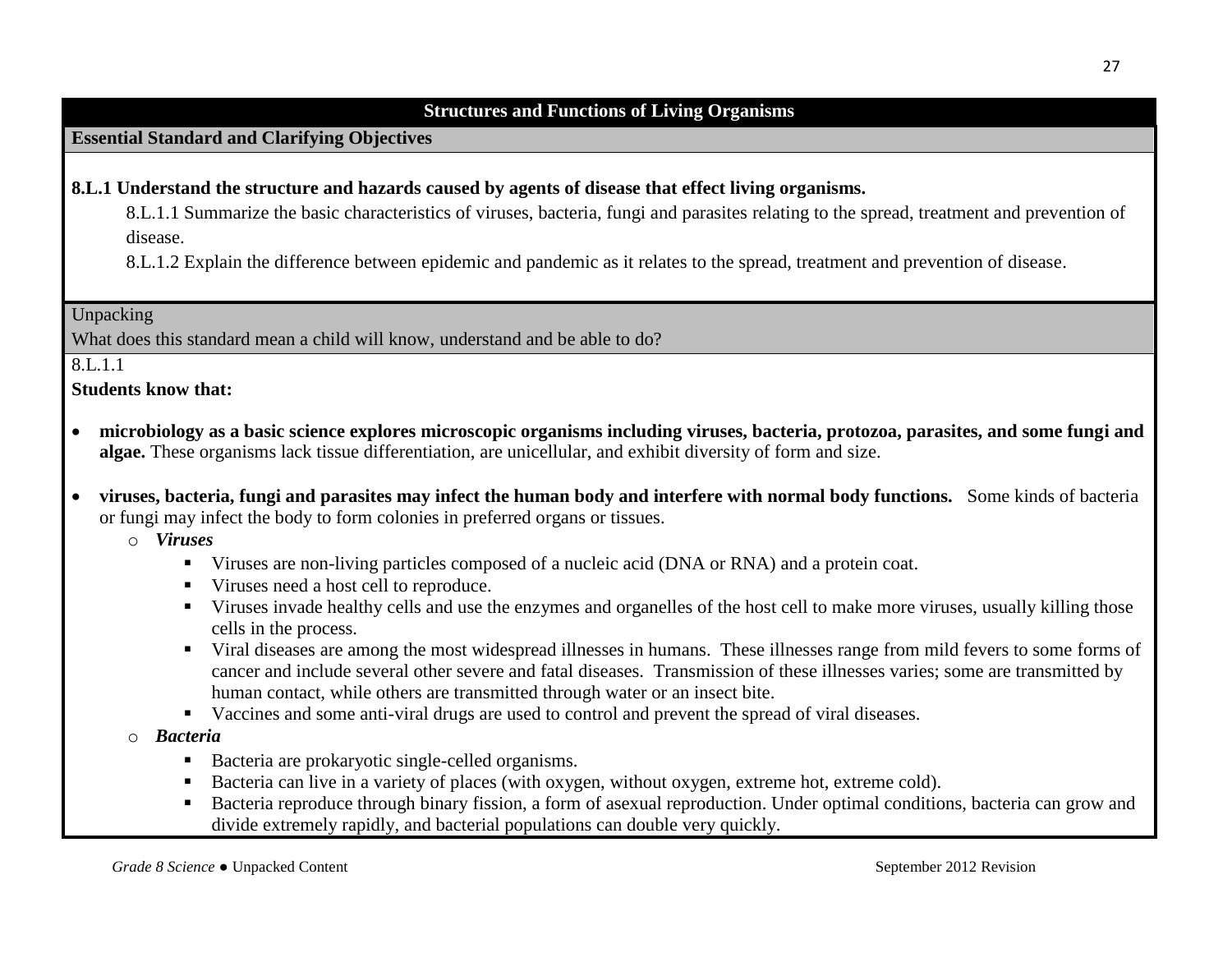Antibiotics are used to inhibit the growth of bacteria. Because antibiotics have been overused, many diseases that were once easy to treat are becoming more difficult to treat. Antibiotic resistance in bacteria occurs when mutant bacteria survive an antibiotic treatment and give rise to a resistant population.

# o *Fungi*

- Fungi are eukaryotic, nonphotosynthetic organisms, and most are multicellular heterotrophs.
- Most fungi reproduce both sexually and asexually (producing spores). This provides an adaptive advantage. When the environment is favorable, rapid asexual reproduction ensures an increased spread of the species. During environmental stress, sexual reproduction ensures genetic recombination, increasing the likelihood that offspring will be better adapted to the new environmental conditions.
- Fungi can sometimes attack the tissues of living plants and animals and cause disease. Fungal disease is a major concern for humans because fungi attack not only us but also our food sources, making fungi competitors with humans for nutrients.
- $\blacksquare$  Mold spores can cause mild to serious allergies in some people. Billions of mold spores can become airborne and may then be inhaled, triggering an allergic reaction.

### o *Parasites*

- A parasite is an organism that feed on another individual, known as the host. They either live on or in their host's body.
- Natural selection favors adaptations that allow a parasite to efficiently exploit its host. Parasites are usually specialized anatomically and physiologically. Tapeworms are so specialized for a parasitic lifestyle that they do not even have a digestive system. They live in the small intestine of their host and absorb nutrients directly through their skin.
- Infectious disease may also be caused by animal parasites, which may take up residence in the intestines, bloodstream, or tissues.

*Teacher Note: It is not necessary for students to know specific diseases or disorders caused by microorganisms.* 

# 8.L.1.2

### **Students know that:**

- **a disease outbreak happens when a disease occurs in greater numbers than expected in a community or region, or during a season.** An outbreak may occur in one community or even extend to several countries. It can last from days to years. Sometimes a single case of a contagious disease is considered an outbreak. This may be true if it is an unknown disease, is new to a community, or has been absent from a population for a long time. An outbreak can be considered as an *epidemic* or *pandemic*.
- **epidemic and [pandemic](http://www.wisegeek.com/what-is-a-pandemic.htm) are similar terms that refer to the spread of infectious diseases among a population.** There are two main differences between epidemic and pandemic. The term *pandemic* normally is used to indicate a far higher number of people affected than an epidemic. *Pandemic* also refers to a much larger region being affected. In the most extreme case, the entire global population would be affected by a pandemic.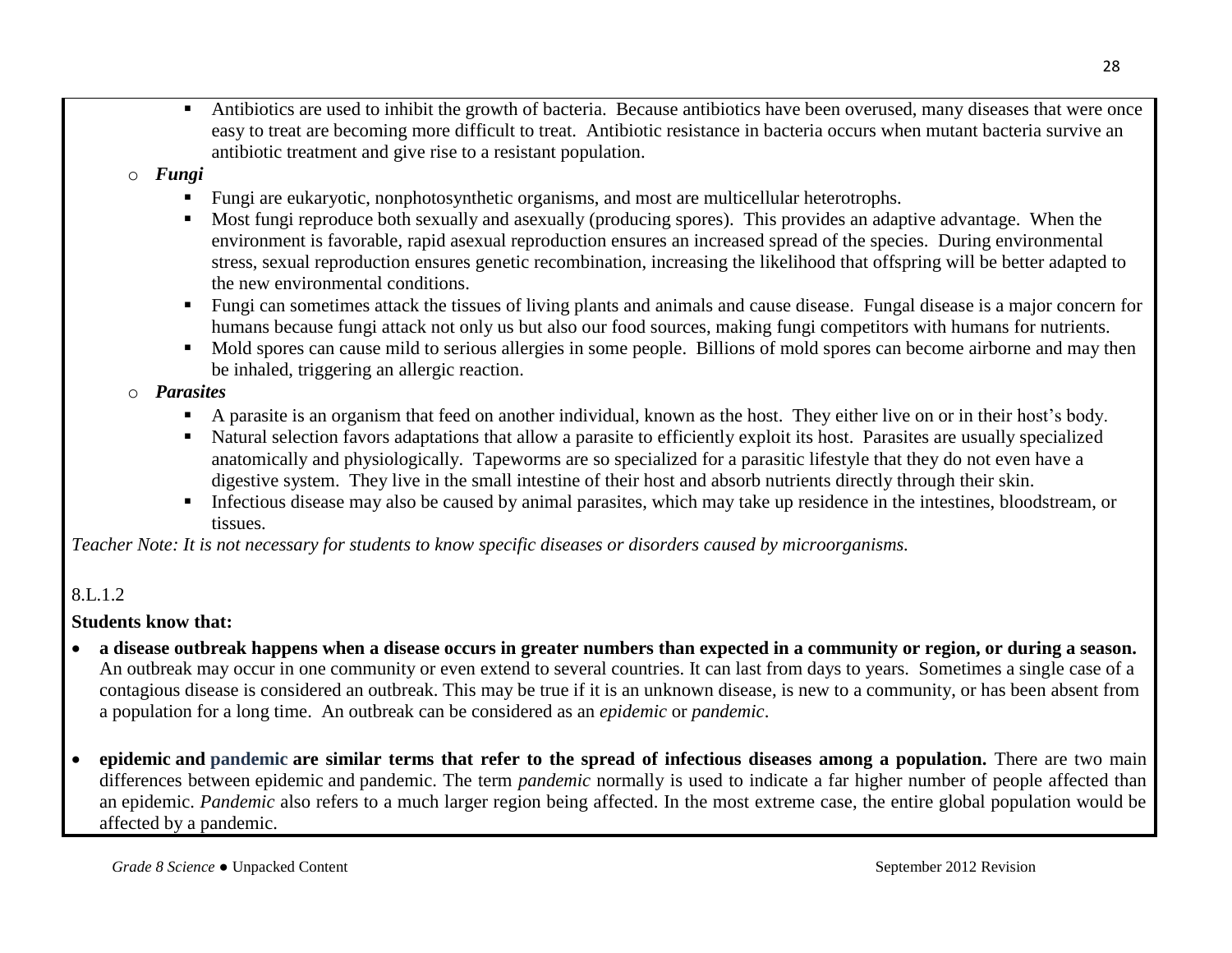- **the terms** *epidemic* **and** *pandemic* **usually refer to the rate of infection, the area that is affected or both.** An epidemic is defined as an illness or health-related issue that is showing up in more cases than would normally be expected. It occurs when an infectious disease spreads rapidly to many people. In 2003, the severe acute respiratory syndrome (SARS) epidemic took the lives of nearly 800 people worldwide.
- **in the case of a pandemic, even more of the population is affected than in an epidemic.** A pandemic typically is in a widespread area (usually worldwide) rather than being confined to a particular location or region and affect global populations. An epidemic is not worldwide. For example, malaria can reach epidemic levels in regions of Africa but is not a threat globally. Whereas a flu strain can begin locally (epidemic) but eventually spread globally (pandemic). This is not unusual for a new virus, because if people have not been exposed to the virus before, their immune systems are not ready to fight it off, and more people become ill. Swine flu started in Mexico city where it was feared to lead to epidemic proportions in North America, now that the flu has been found in New Zealand, Israel, Scotland and many other countries, it has become pandemic. The 1918 Spanish flu and the Black Plague are extreme examples of pandemics. Keep in mind, though, that a pandemic doesn't necessarily mean millions of deaths-it means a geographically widespread epidemic.
- **[influenza](http://www.webmd.com/cold-and-flu/default.htm) pandemics have occurred more than once.** Spanish influenza killed 40-50 million people in 1918. The Asian influenza killed 2 million people in 1957. The Hong Kong influenza killed 1 million people in 1968. An influenza pandemic occurs when: A new subtype of virus arises. This means humans have little or no immunity to it; therefore, everyone is at risk. The virus spreads easily from person to person, such as through sneezing or [coughing.](http://www.webmd.com/cold-and-flu/tc/coughs-topic-overview) The virus begins to cause serious illness worldwide. With past flu pandemics, the virus reached all parts of the globe within six to nine months. With the speed of air travel today, public health experts believe an influenza pandemic could spread much more quickly. A pandemic can occur in waves. And all parts of the world may not be affected at the same time.

*Teacher Note: It is not necessary for students to know specific examples of epidemics and pandemics. Examples provided are for teaching purposes only.*

# **Essential Standard and Clarifying Objectives**

- **8.L.2 Understand how biotechnology is used to affect living organisms.**
	- 8.L.2.1 Summarize aspects of biotechnology including:
		- Specific genetic information available
		- **Careers**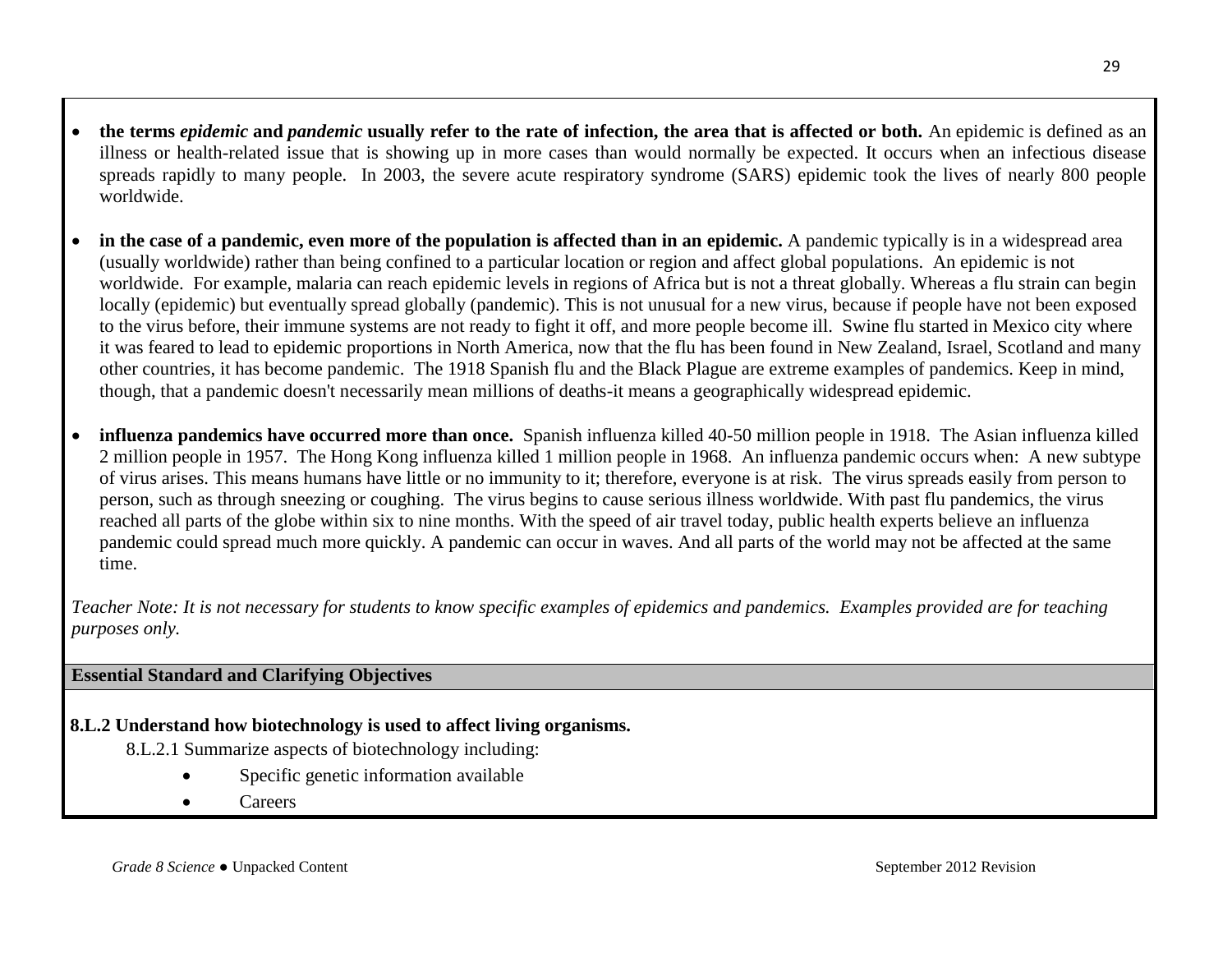- Economic benefits to North Carolina
- Ethical issues
- Implications for agriculture

#### Unpacking What does this standards mean a child will know and be able to do?

8.L.2.1

**Students know that:**

- **technology is essential to science for such purposes as sample collection and treatment, measurement, data collection and storage, computation, and communication of information.**
- **traditional biotechnology was (and still is) the use of living organisms to solve problems and make useful products.** Domesticating crop plants and farm animals through selective breeding, and using yeast to make bread rise and produce wine are examples of traditional biotechnology. New biotechnology involves the use of living cells and their molecules to solve problems and make useful products.
- **biotechnology is not just one technology, but many.** Biotechnology is a toolbox filled with many different kinds of living cells and their component molecules, and different ways to use them. Because there are millions of different species of plants, animals, and microorganisms in the world, each having cells and molecules with unique characteristics, there are a lot of potential tools in this toolbox. This is why biotechnology is so powerful and can be applied in so many different ways. There are three basic kinds of biotechnology tools: working with cells, working with proteins, and working with genes.
- **many industries are finding uses for the new tools provided by biotechnology.** The health care industry is developing better ways to diagnose, treat, and prevent disease. The food and agriculture industries are rapidly adopting the tools of biotechnology. The "third wave" of biotechnology applications is just beginning to emerge in energy and the environment, where living cells and their molecules can help us develop new methods to clean up our environment, detect environmental contamination, and reduce our dependence on petroleum.
- **the microbial world has led to the emerging field of biotechnology which has given us many advances and new careers in medicine, agriculture, genetics, and food science.** Biotechnology, while it has benefited North Carolina in many ways, has also raised many ethical issues for an informed community to consider. As we increase our knowledge and make advances in technology we are able to reduce the threat of microbial hazards.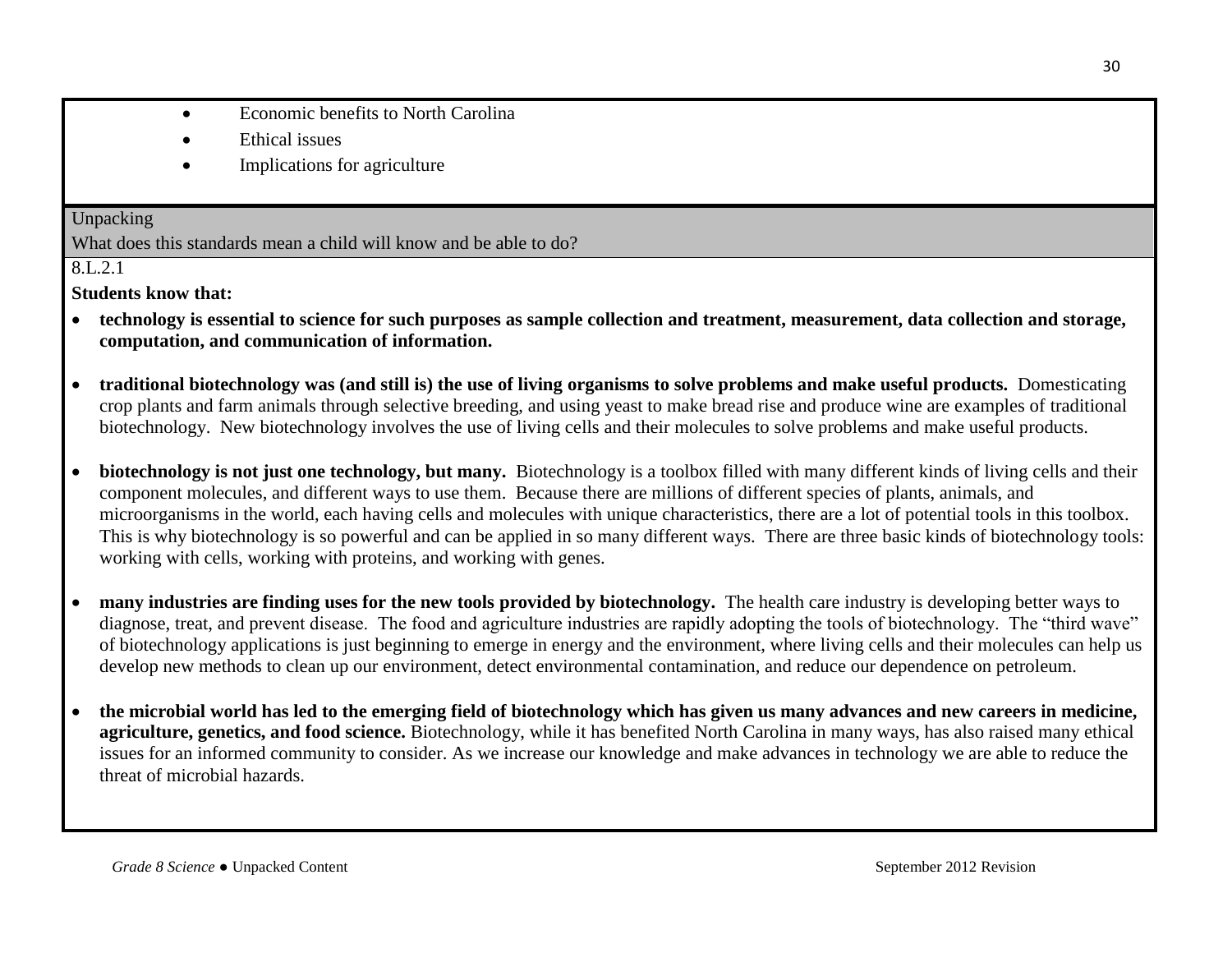**biotechnology affects us in every area of our lives: our food, water, medicine and shelter.** Uses of modern biotechnology include: making medicine in large quantities (e.g. penicillin) and human insulin for the treatment of diabetes, combating crime through DNA testing and forensic testing, removing pollution from soil and water (bioremediation), and improving the quality of agricultural crops and livestock products. Some new areas such as Genetic Modification (GM) and cloning are controversial.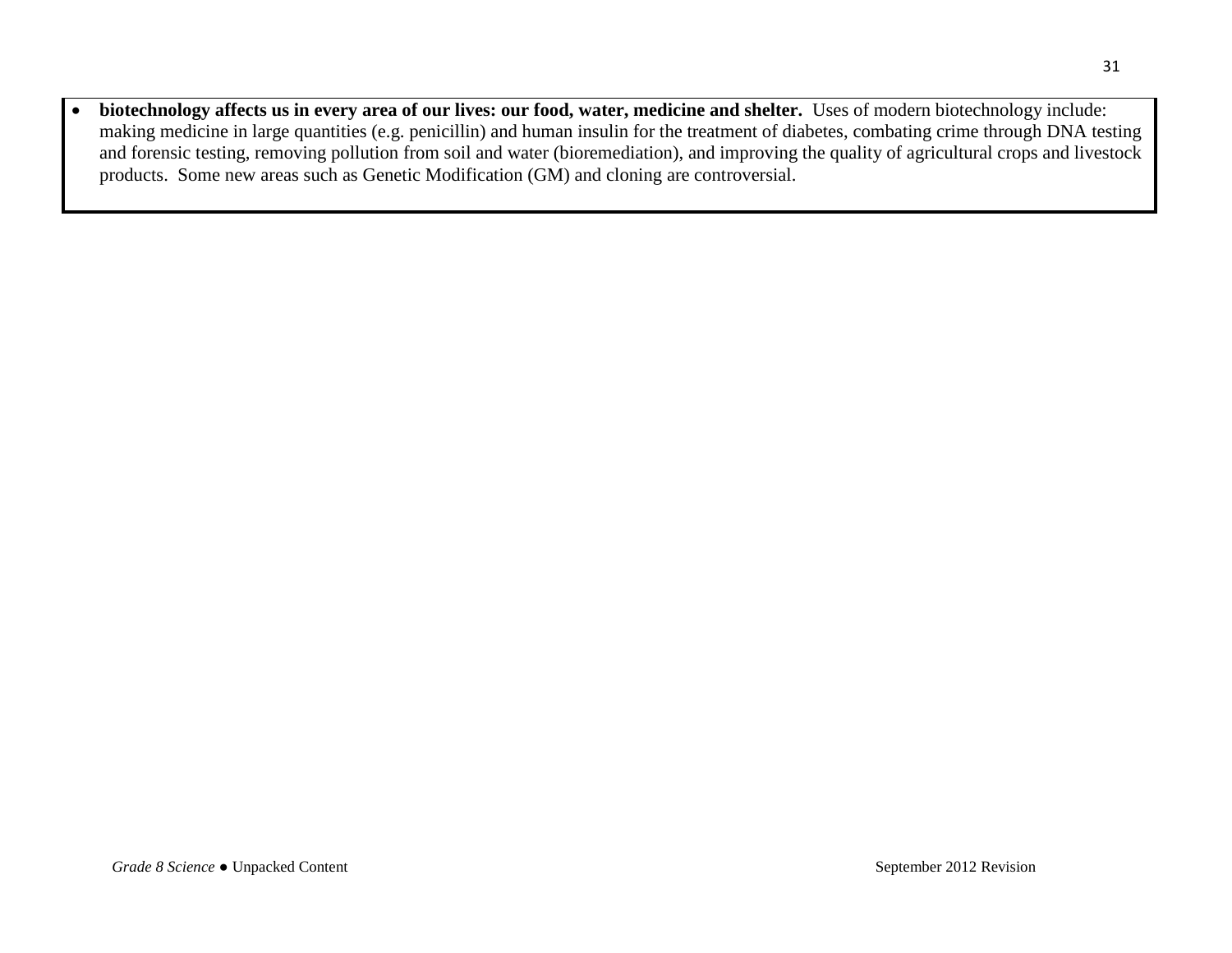#### **Ecosystems**

## **Essential Standard and Clarifying Objectives**

#### **8.L.3 Understand how organisms interact with and respond to the biotic and abiotic components of their environment.**

8.L.3.1 Explain how factors such as food, water, shelter, and space affect populations in an ecosystem.

8.L.3.2 Summarize the relationships among producers, consumers, and decomposers including the positive and negative consequences of such interactions including:

- coexistence and cooperation
- competition (predator/prey)
- parasitism
- mutualism

8.L.3.3 Explain how the flow of energy within food webs is interconnected with the cycling of matter (including water, nitrogen, carbon dioxide, and oxygen).

#### Unpacking

What does this standard mean a child will know, understand and be able to do?

#### 8.L.3.1

#### **Students know that:**

- **ecosystems are complex, interactive systems that include both biological communities (biotic) and physical (abiotic) components of the environment.** Organisms and populations of organisms are dependent on their environmental interactions both with living and nonliving factors. As with individual organisms, a hierarchal structure exists; groups of the same organisms (species) form populations, different populations interact to form communities, communities live within an ecosystem, and all of the ecosystems on Earth make up the biosphere. Like individual organisms, ecosystems are sustained by the continuous flow of energy.
- **ecosystems are dynamic in nature; their characteristics can vary over time.** Disruptions to any physical or biological component of an ecosystem can lead to shifts in all its populations. Biodiversity describes the variety of species found in Earth's terrestrial and oceanic ecosystems. The completeness or integrity of an ecosystem's biodiversity is often used as a measure of its health.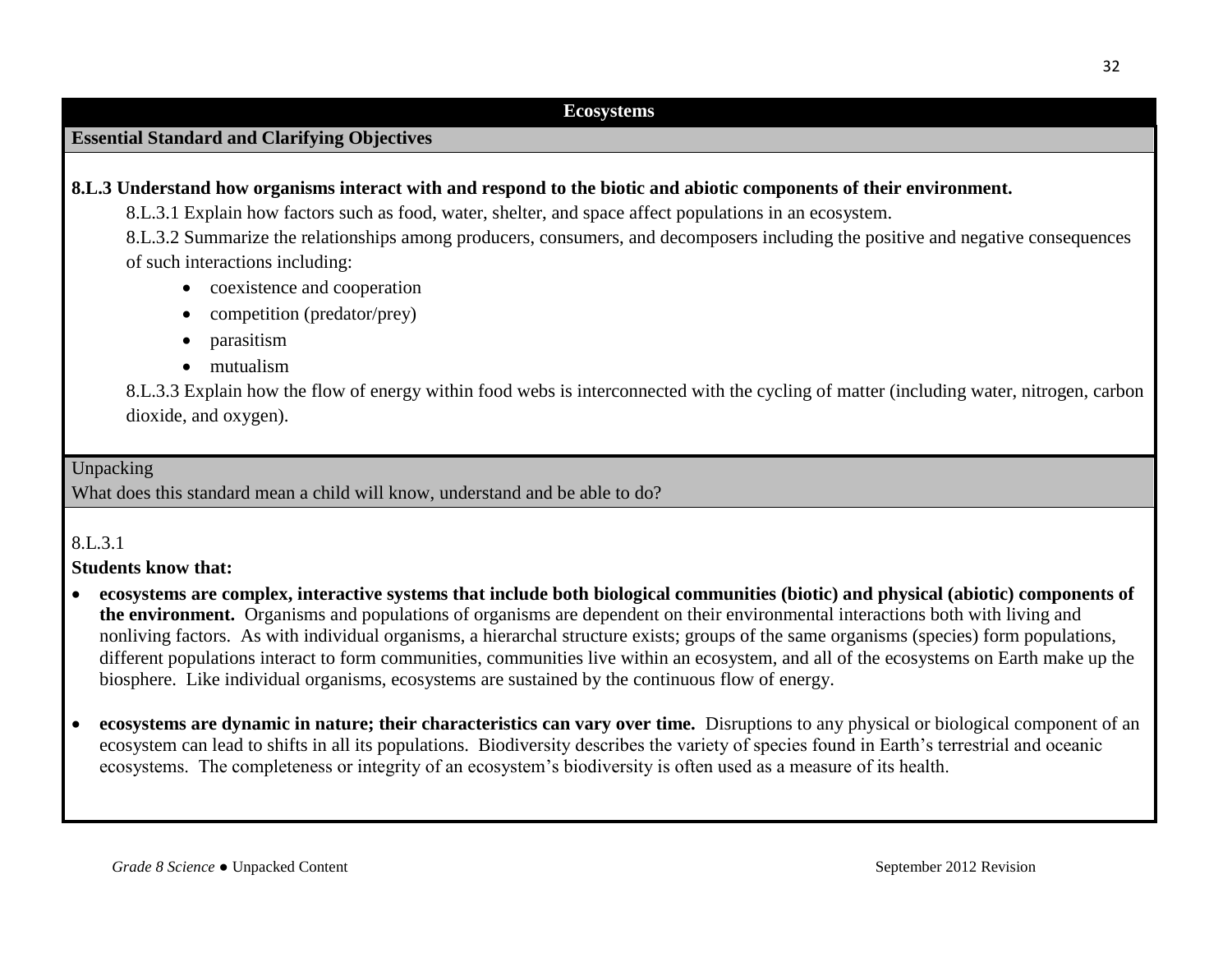- **a** *population* **is a group of organisms belonging to the same species that live in a particular area.** Populations can be described based on their size, density, or distribution.
- **population density measures the number of individual organisms living in a defined space.** Regulation of a population is affected by limiting factors that include density-dependent, density-independent, abiotic and biotic factors.
	- o *Density-dependent factors* Limiting factors that are density-dependent are those that operate more strongly on large populations than on small ones. Density-dependent limiting factors include competition (for food, water, shelter & space), predation, parasitism, and disease. These limiting factors are triggered by increases in population density (crowding).
	- o *Density-independent factors* Limiting factors that are density-independent are those that occur regardless of how large the population is and reduce the size of all populations in the area in which they occur by the same proportion. Density-independent factors are mostly abiotic (such as weather changes), human activities (such as pollution), and natural disasters (such as fires).
	- o *Abiotic and biotic factors* Limiting factors can change within an ecosystem and may affect a population.
		- *Abiotic factors* are nonliving things in an ecosystem and may be chemical or physical. Some examples are water, nitrogen, oxygen, salinity, pH, soil nutrients and composition, temperature, amount of sunlight, and precipitation.
		- *Biotic factors* include all of the living components of an ecosystem. Some examples are bacteria, fungi, plants, and animals. A change in an abiotic or biotic factor may decrease the size of a population if it cannot acclimate or adapt to or migrate from the

change. A change may increase the size of a population if that change enhances its ability to survive, flourish or reproduce.

*Teacher Note: It is not essential for students to calculate population growth patterns or population density.*

# 8.L.3.2

### **Students know:**

- **that organisms in an ecosystem constantly interact.** These interactions among the organisms:
	- o generate stability within ecosystems.
	- o can facilitate or restrain growth.
	- o can enhance or limit the size of populations, maintaining the balance between available resources and those who consume them.
	- o can change both biotic and abiotic characteristics of the environment.
- **that an** *ecosystem* **is defined as a community (all the organisms in a given area) and the abiotic factors (such as water, soil, or climate) that affect them.** A *stable ecosystem* is one where
	- o the population numbers of each organism fluctuate at a predictable rate.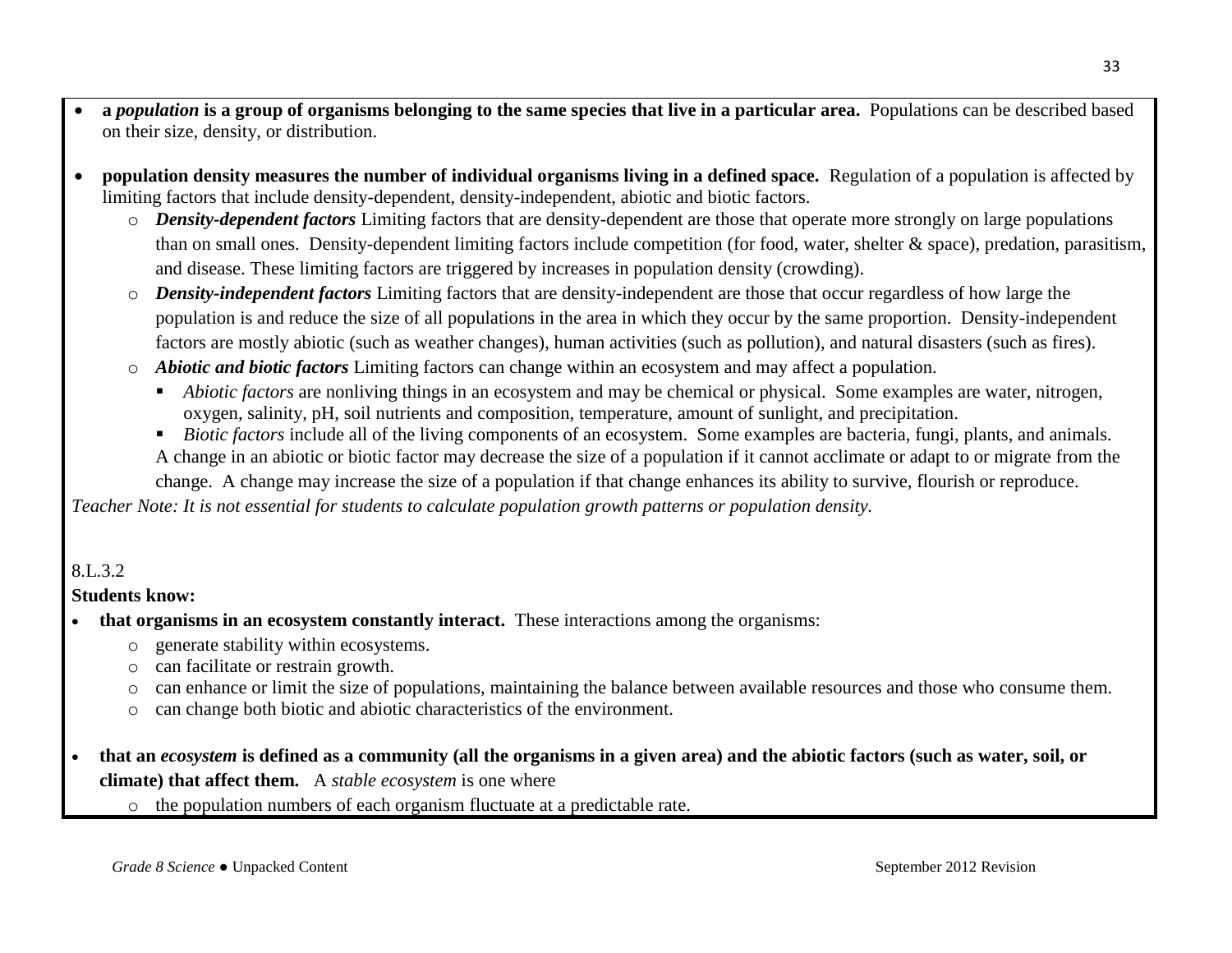- o the supply of resources in the physical environment fluctuates at a predictable rate.
- o energy flows through the ecosystem at a fairly constant rate over time.

These fluctuations in populations and resources ultimately result in a stable ecosystem.

*Predation* is an interaction between species in which one species (the *predator*) eats the other (the *prey*). This interaction helps regulate the population within an ecosystem thereby causing it to become stable. Fluctuations in predator–prey populations are predictable. At some point the prey population grows so numerous that they are easy to find.

A graph of predator–prey density over time shows how the cycle of fluctuations results in a stable ecosystem.

- As the prey population increases, the predator population increases.
- As the predator population increases, the prey population decreases.



- **that in any ecosystem, organisms and populations with similar requirements for food, water, oxygen, or other resources may compete with each other for limited resources.** 
	- *Competition* is a relationship that occurs when two or more organisms need the same resource at the same time. Competition can be among the members of the same or different species and usually occurs with organisms that share the same niche.
		- An ecological *niche* refers to the role of an organism in its environment including type of food it eats, how it obtains its food and how it interacts with other organisms.
		- Two species with identical ecological niches cannot coexist in the same habitat.
	- Competition usually results in a decrease in the population of a species less adapted to compete for a particular resource.
	- A *symbiotic relationship* exists between organisms of two different species that live together in direct contact. The balance of the ecosystem is adapted to the symbiotic relationship. If the population of one or other of the symbiotic organisms becomes unbalanced,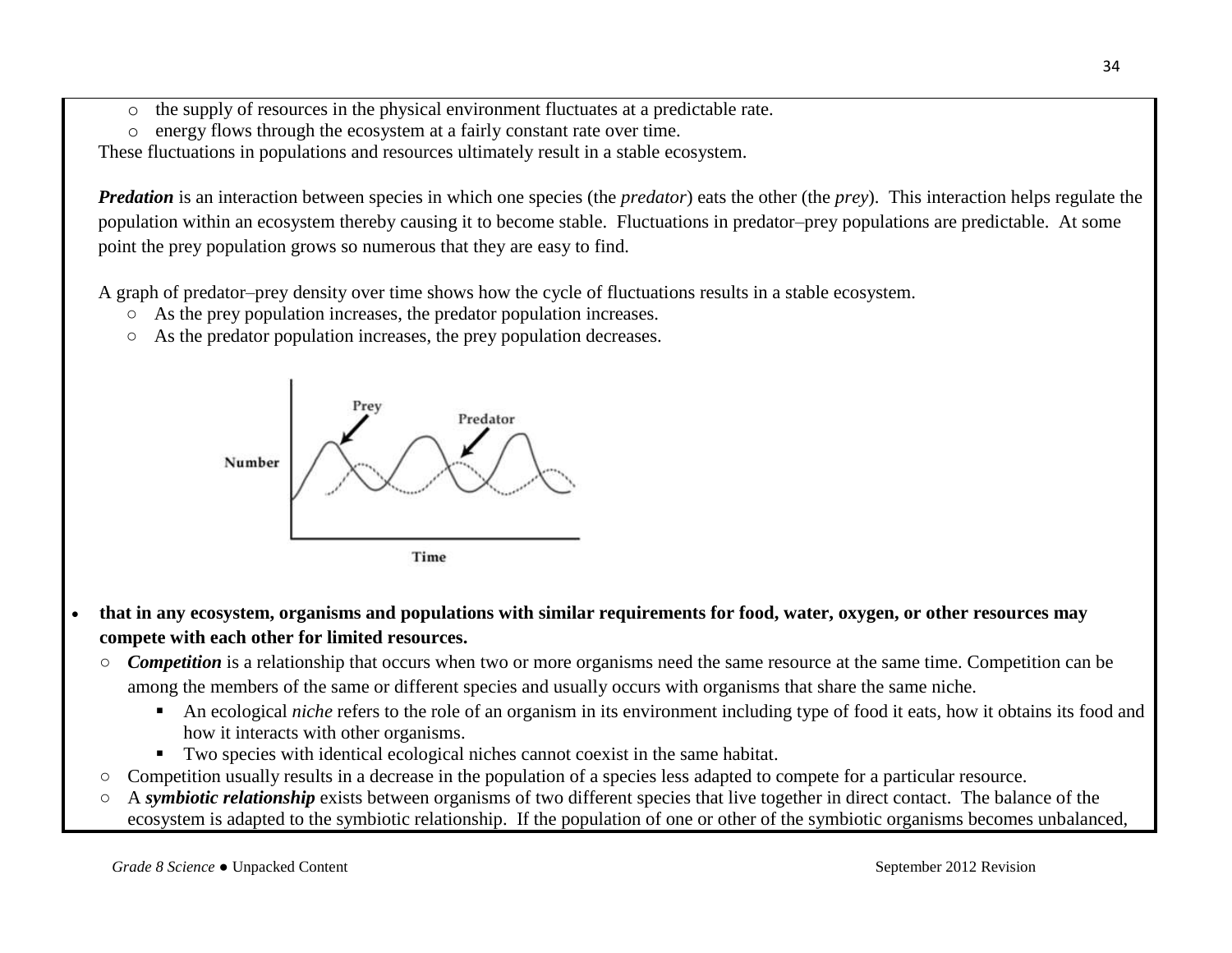the populations of both organisms will fluctuate in an uncharacteristic manner. Symbiotic relationships include parasitism, mutualism, and commensalism.

- *Parasitism* is a symbiotic relationship in which one organism (the parasite) benefits at the expense of the other organism (the host). In general, the parasite does not kill the host.
	- Some parasites live within the host, such as tape worms, heartworms, or bacteria.
	- Some parasites feed on the external surface of a host, such as aphids, fleas, or mistletoe.
	- The parasite-host populations that have survived have been those where neither has a devastating effect on the other.
	- Parasitism that results in the rapid death of the host is devastating to both the parasite and the host populations. It is important that the host survive and thrive long enough for the parasite to reproduce and spread.
- **Mutualism** is a symbiotic relationship in which both organisms benefit. Because the two organisms work closely together, they help each other survive. For example,
	- bacteria, which have the ability to digest wood, live within the digestive tracts of termites;
	- plant roots provide food for fungi that break down nutrients the plant needs.

# 8.L.3.3

### **Students know that the sun is the ultimate source of energy.**

- Energy entering ecosystems as sunlight is transferred by producers into chemical energy through the process of photosynthesis.
- Energy then passes from organisms to organisms.
- Energy can change from one form to another in living things. Animals get energy from oxidizing their food, releasing some of its energy as heat.
- Almost all food energy comes originally from sunlight.

**Students know that food provides molecules that serve as fuel and building material for all organisms.** Plants, algae (including phytoplankton), and many microorganisms use the energy in light to make sugars (food) from carbon dioxide and from the atmosphere and water through the process of photosynthesis, which also releases oxygen. This food can be used immediately for fuel or materials or it may be stored for later use. Animals obtain food from eating plants or eating other animals. Within individual organisms, food moves through a series of chemical reactions in which it is broken down and rearranged to form new molecules, to support growth, or to release energy;. In most animals and plants, oxygen reacts with carbon-containing molecules (sugars) to provide energy and produce waste carbon dioxide; anaerobic bacteria achieve their energy needs in other chemical processes that do not require oxygen. Organisms that eat plants break down the plant structures to produce the materials and energy they need to survive. Then they are consumed by other organisms.

### **Students know that over a long time, matter is transferred from one organism to another repeatedly and between organisms and their physical environment.** As in all material systems, the total amount of matter remains constant, even though its form and location change.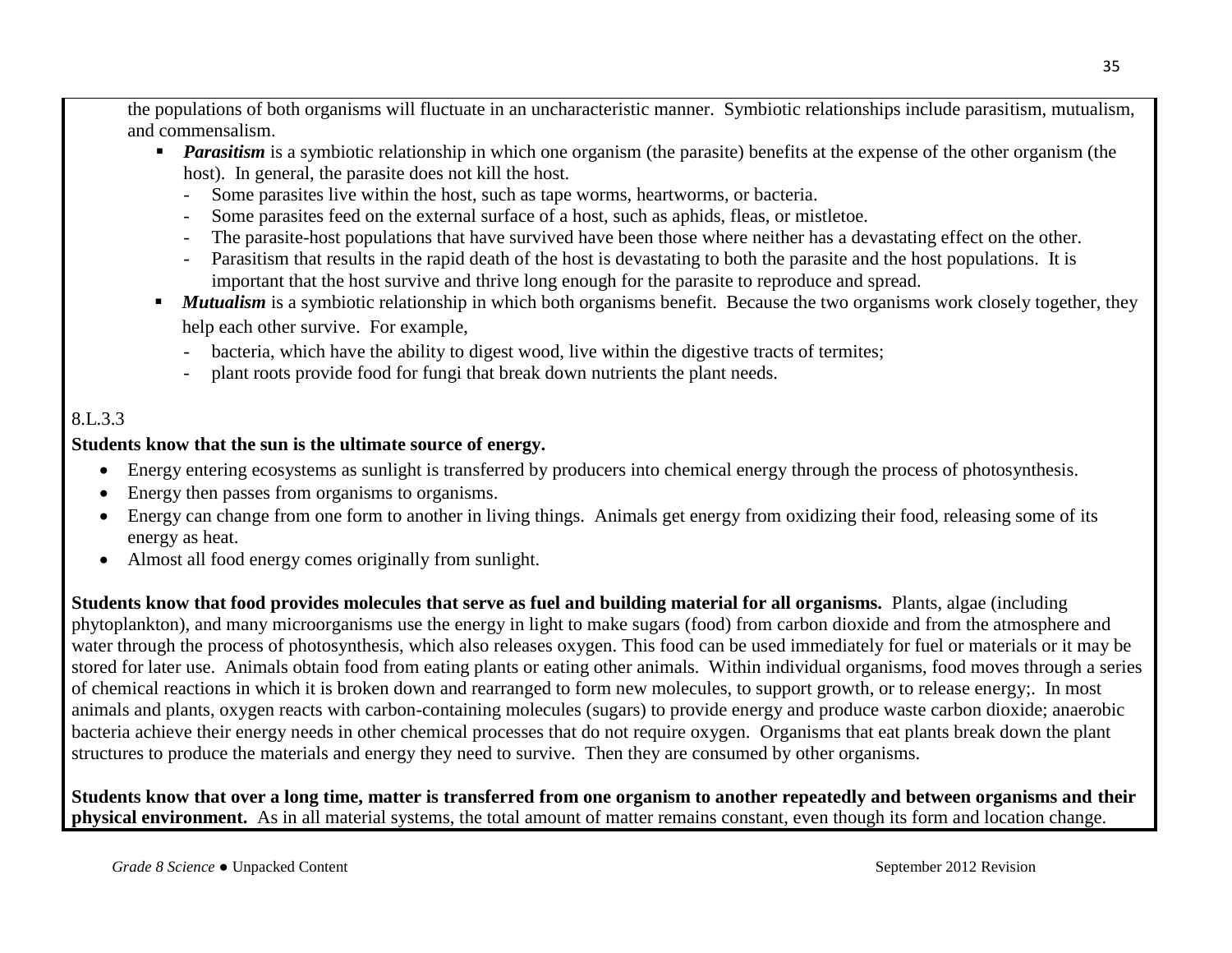**Students know that the flow of energy through ecosystems can be described and illustrated in food chains, food webs, and pyramids (energy, number, and biomass).** These are all models that demonstrate how matter and energy is transferred between producers (generally plants and other organisms that engage in photosynthesis), consumers, and decomposers as the three groups interact- primarily for food- within an ecosystem.Transfers of matter into and out of the physical environment occur at every level, for example when molecules from food react with oxygen captured from the environment, the carbon dioxide and water thus produced are transferred back to the environment, and ultimately so are waste products, such as fecal material. Decomposers recycle nutrients from dead plant or animal matter back to the soil in terrestrial environments or to the water in aquatic environments. The atoms that make up the organisms in an ecosystem are cycled repeatedly between the living and nonliving parts of the ecosystem.

# **Students know how the flow of energy is interconnected with the cycling of matter.**

- A *food chain* is the simplest path that energy takes through an ecosystem. Energy enters an ecosystem from the Sun. Each level in the transfer of energy through an ecosystem is called a *trophic level*. The organisms in each trophic level use some of the energy in the process of cellular respiration, lose energy due to heat loss, and store the rest.
	- o The first trophic level consists of *producers* (green plants or other *autotrophs*).
		- **Primary producers capture the Sun's energy during photosynthesis, and it is converted to chemical energy in the form of simple** sugars.
		- The autotroph uses some of the simple sugars for energy and some of the simple sugars are converted to organic compounds (carbohydrates, proteins, and fats) as needed for the structure and functions of the organism.
		- Examples of primary producers include land plants and phytoplankton in aquatic environments.
	- o The second trophic level consists of *primary consumers (heterotrophs)*.
		- Primary consumers that eat green plants are called *herbivores*.
		- The herbivore uses some of the organic compounds for energy and some of the organic compounds are converted into the proteins, carbohydrates and fats that are necessary for the structure and functions of the herbivore. Much of the consumed energy is lost as heat.
		- Examples of primary consumers include grasshoppers, rabbits and zooplankton.
	- o The third trophic level, or any higher trophic level, consists of *consumers*.
		- Consumers that eat primary consumers are called *carnivores*; consumers that eat both producers and primary consumers are called *omnivores*.
		- The carnivores or omnivores use some of the organic compounds for energy and some of the organic compounds are converted into the proteins, carbohydrates and fats that are necessary for their body structures and functions. Much of the consumed energy is lost as heat.
		- Examples of consumers include humans, wolves, frogs, and minnows.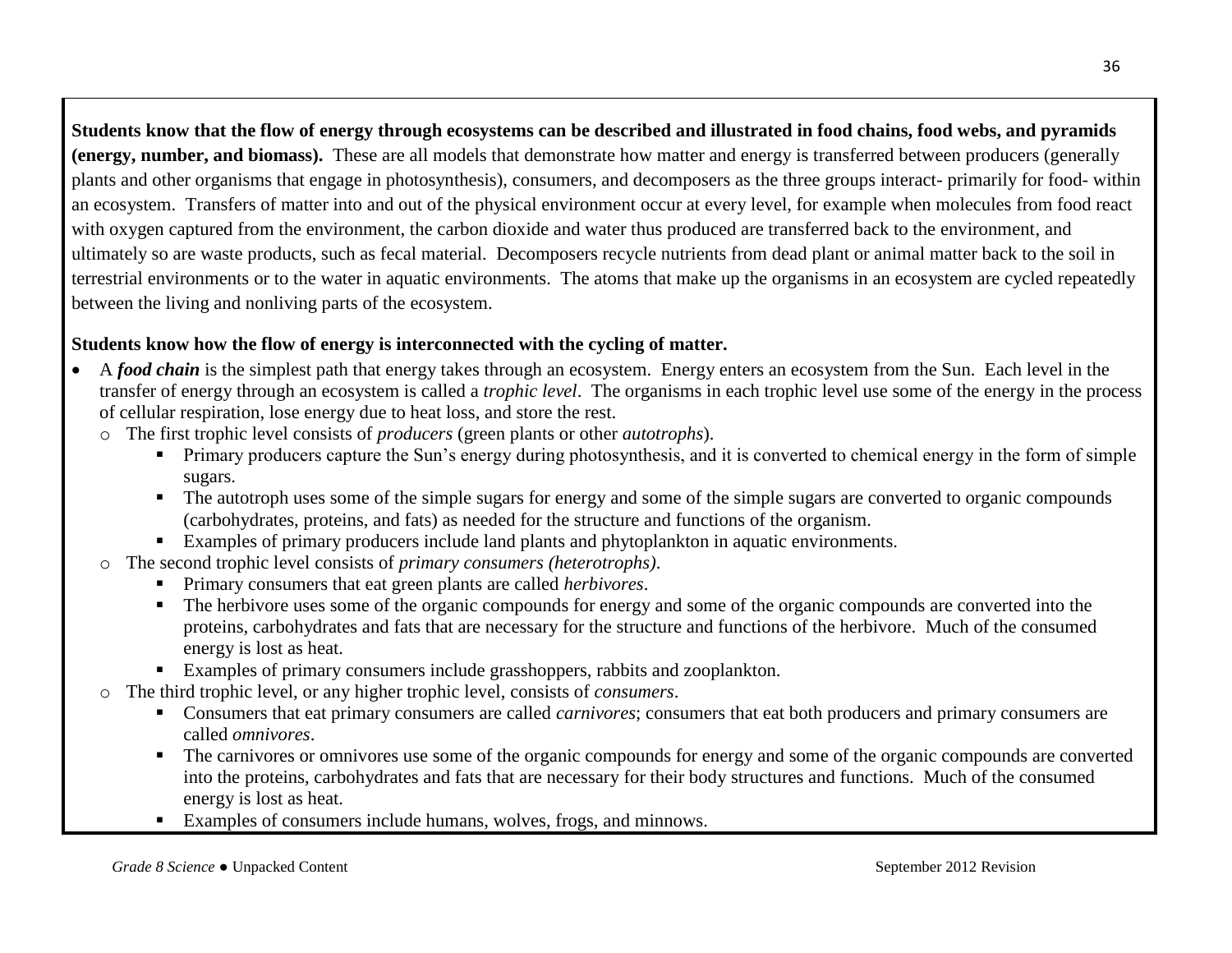- o A heterotroph that breaks down organic material and returns the nutrients to soil, water, and air making the nutrients available to other organisms is called a *decomposer*.
- o The energy available for each trophic level in an ecosystem can be illustrated with a food chain diagram.
- A *food web* represents many interconnected food chains describing the various paths that energy takes through an ecosystem. The energy available in an ecosystem can be illustrated with a food web diagram.
- *Ecological pyramids* are models that show how energy flows through ecosystems. Pyramids can show the relative amounts of energy, biomass, or numbers of organisms at each trophic level in an ecosystem. The base of the pyramid represents producers. Each step up represents a different level of consumer. The number of trophic levels in the pyramid is determined by the number of organisms in the food chain or food web.
	- o An *energy pyramid* represents the energy available for each trophic level in an ecosystem.
		- The energy needs of organisms are greater from level to level in an ecosystem.
		- Therefore, the total amount of energy available at each level decreases in an ecosystem.
		- Each successive level in an ecosystem can support fewer numbers of organisms than the one below. With each level of the pyramid, only 10% of the energy available is used by organisms while there is an energy loss of about 90% to the environment.
	- o A *number pyramid* represents the number of individual organisms available for energy at each trophic level in an ecosystem. It can be used to examine how the population of a certain species affects another.
		- The autotrophic level is represented at the base of the pyramid. This represents the total number of producers available to support the energy needs of the ecosystem.
		- The total numbers of individual organisms tend to decline as one goes up trophic levels.
	- o A *biomass pyramid* represents the total mass of living organic matter (biomass) at each trophic level in an ecosystem.
		- Since the number of organisms is reduced in each successive trophic level, the biomass at each trophic level is reduced as well.
		- Even though a biomass pyramid shows the total mass of organisms available at each level, it does not necessarily represent the amount of energy available at each level. For example, the skeleton and beak of a bird will contribute to the total biomass but are not available for energy.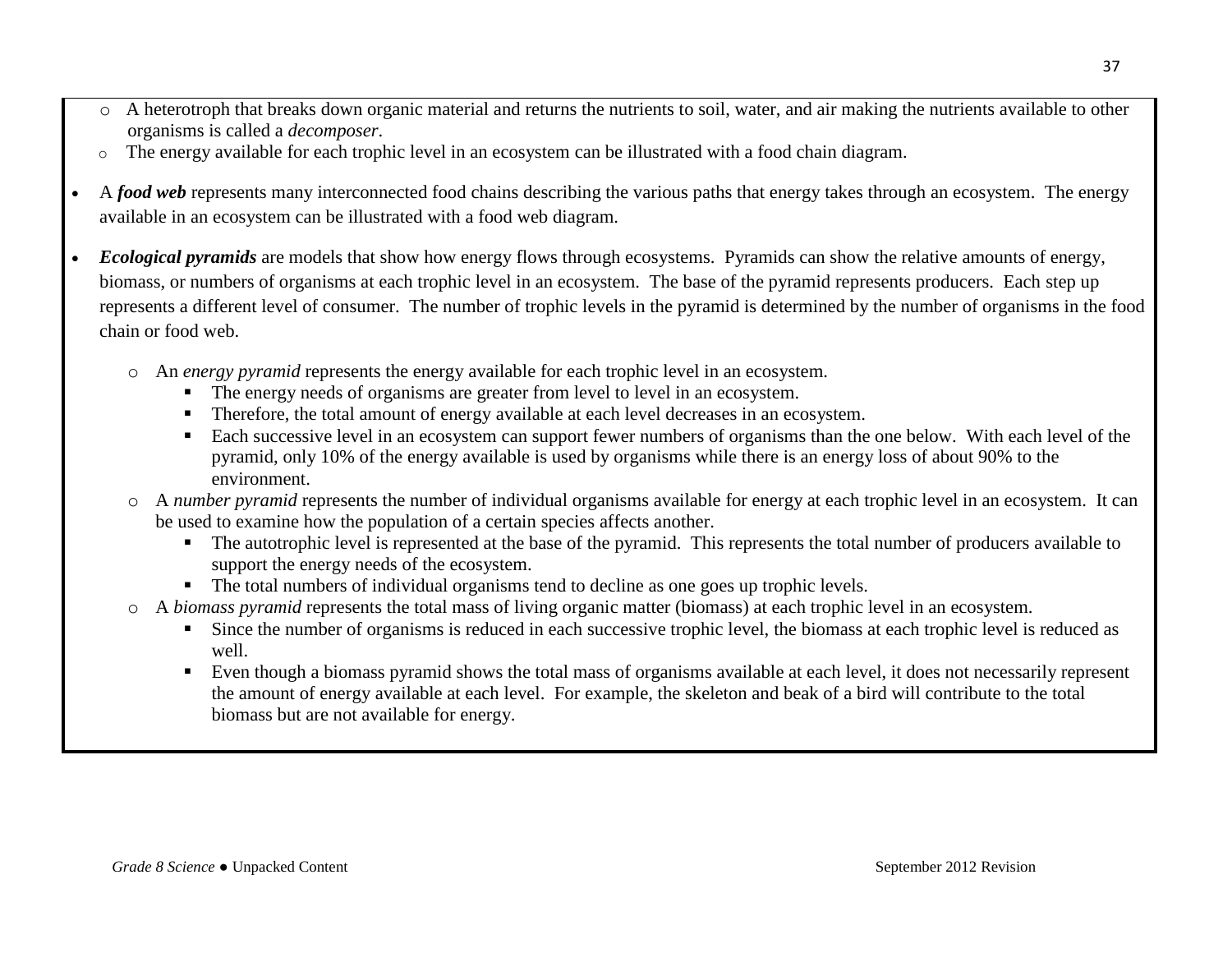### **Evolution and Genetics**

# **Essential Standard and Clarifying Objectives**

**8.L.4 Understand the evolution of organisms and landforms based on evidence, theories and processes that impact the Earth over time.** 8.L.4.1 Summarize the use of evidence drawn from geology, fossils, and comparative anatomy to form the basis for biological

classification systems and the theory of evolution.

8.L.4.2 Explain the relationship between genetic variation and an organism's ability to adapt to its environment.

#### Unpacking

What does this standard mean a child will know, understand and be able to do?

### 8.L.4.1

### **Students know that:**

- life on Earth, as well as the shape of Earth's surface, has a history of change that is called *evolution.*
- the evidence that organisms and landforms change over time is scientifically described using the *Theory of Evolution*, the *Plate Tectonics Theory, and the Law of Superposition***.**
- *biological evolution* **accounts for the diversity of species developed through gradual processes over many generations.** Species acquire many of their unique characteristics through biological adaptation, which involves the selection of naturally occurring variations in populations. Biological adaptations include changes in structures, behaviors, or physiology that enhance survival and reproductive success in a particular environment. Similarities among organisms can infer the degree of relatedness: homologous structures—anatomical and cellular, analogous structures--anatomical and cellular, embryological similarities—anatomical and cellular, human developmental patterns are similar to those of other vertebrates.
- *fossils* (mineral replacements, preserved or traces of organisms that lived in the past) **can be compared to one another and to living organisms according to their similarities and differences.** Many thousands of layers of sedimentary rock provide evidence for the long history of the earth and for the long history of changing life forms whose remains are found in the rocks. Sediments, sand and smaller particles (sometimes containing the remains of organisms) are gradually buried and cemented together to form solid rock again. More recently deposited rock layers are more likely to contain fossils resembling existing species. Thousands of layers of sedimentary rock not only provide evidence of the history of Earth itself, but also of changes in organisms whose fossil remains have been found in these layers. The collection of fossils and their placement in chronological order (e.g., through the location of the sedimentary layers in which they are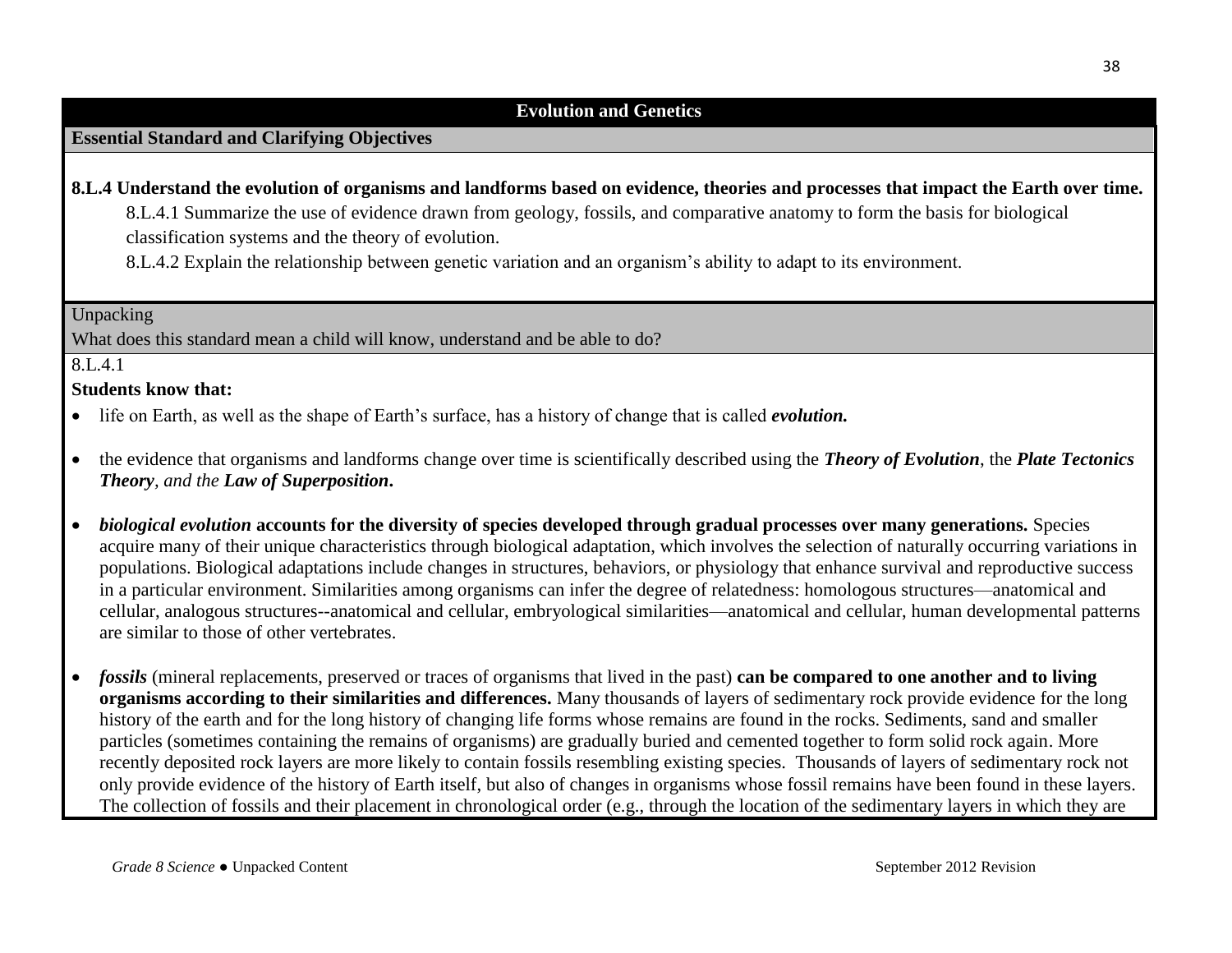found or through radioactive dating) is known as the fossil record. It documents the existence, diversity, extinction, and change of many life forms throughout the history of life in Earth. Because of the conditions necessary for their preservation, not all types of organisms that existed in the past have left fossils that can be retrieved. Anatomical similarities and differences between various organisms living today and between them and organisms in the fossil record enable the reconstruction of evolutionary history and the inference of lines of evolutionary descent.

- **most species that have lived on the earth are now extinct.** Extinction of species is common. Extinction of species occurs when the environment changes and the individual organisms of that species do not have the traits necessary to survive and reproduce in the changed environment. Some organisms that lived long ago are similar to existing organisms, but some are quite different. Extinction of organisms is apparent in the fossil record.
- *biological classification* is a system which is used to organize and codify all life on Earth. There are a number of goals to biological classification, in addition to the obvious need to be able to precisely describe organisms. Creating a system of classification allows scientists to examine the relationships between various organisms, and to construct evolutionary trees to explore the origins of life on Earth and the relationship of modern organisms to historical examples. Biological classification is also referred to as *[taxonomy.](http://www.wisegeek.com/what-is-taxonomy.htm)* Comparison of the embryological development of different species also reveals similarities that show relationships not evident in the fully formed anatomy.

*Theory of Evolution:* The theory states that species change over time. Living things evolve in response to changes in their environment. Charles Darwin is widely known as the "Father of Evolution". His theory of evolution is the widely held notion that all life is related and has descended from a common ancestor. As random genetic mutations occur within an organism's genetic code, the beneficial mutations are preserved because they aid survival -- a process known as *natural selection.* These beneficial mutations are passed on to the next generation. Over time, beneficial mutations accumulate and the result is an entirely different organism (not just a variation of the original, but an entirely different creature).

*Plate Tectonics Theory:* The movements of Earth's continental and oceanic plates have caused mountains and deep ocean trenches to form and continually change the shape of Earth's crust throughout time. These same movements have caused these plates to pass through different climatic ones. Natural processes and human activities result in environmental challenges. Sea level changes over time have expanded and contracted continental shelves, created and destroyed inland seas and shaped the surface of land. Sea level changes as plate tectonics cause the volume of the oceans and the height of land to change, as ice caps on land melt or enlarge and/or as sea water expands when ocean water warms and cools. The processes responsible for changes we observe today are similar to the processes that have occurred throughout Earth's history. The evolution of Earth's living things is strongly linked to the movements of the lithospheric plates. The movements of the plates cause changes in climate, in geographic features such as mountains, and in the types of living things in particular places.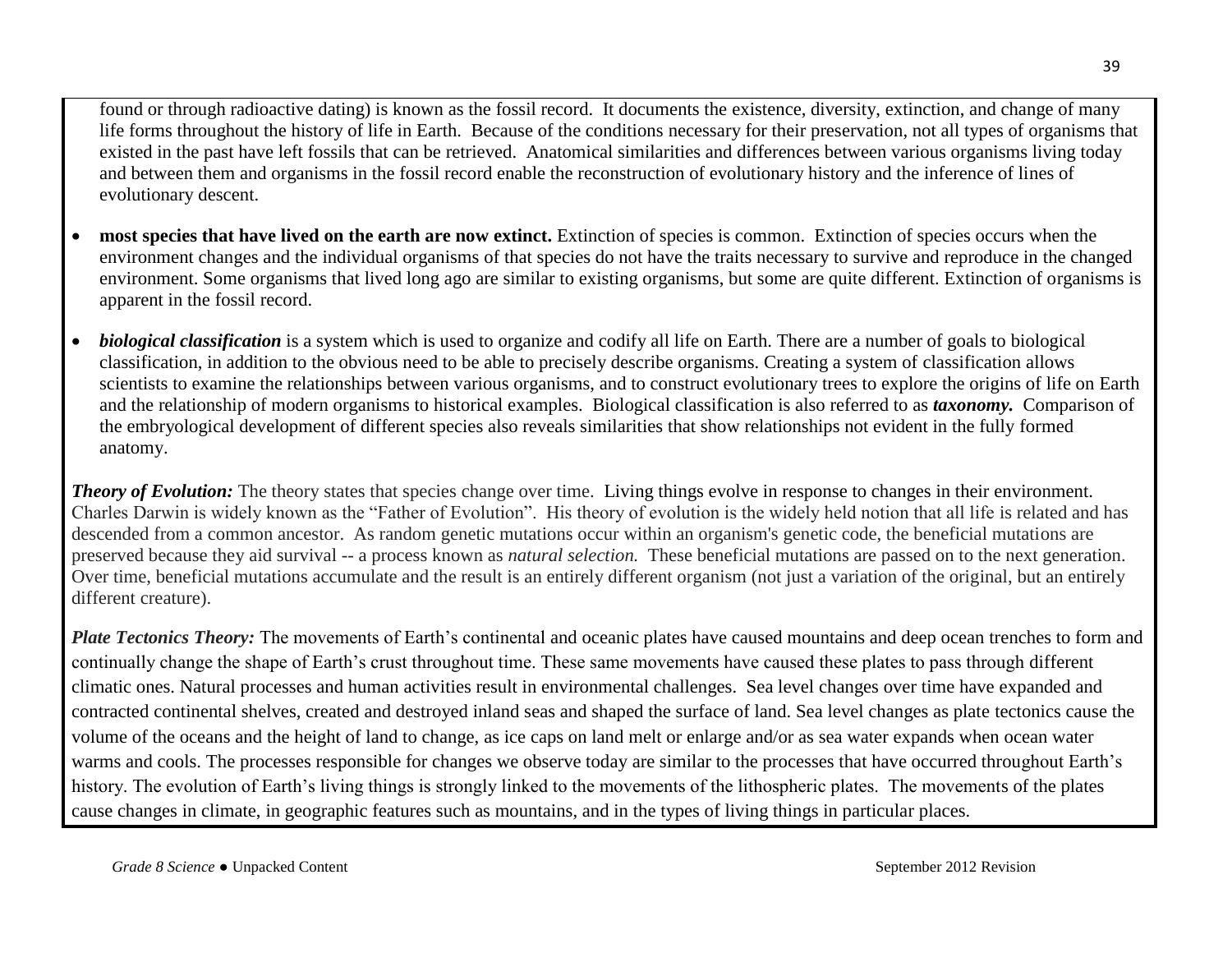*Law of Superposition:* Many thousands of layers of sedimentary rock provide evidence for the long history of the earth and for the long history of changing life forms whose remains are found in the rocks (fossils). More recently deposited rock layers are more likely to contain fossils resembling existing species.



# 8.L.4.2

### **Students know that:**

- within every population, variation exists within the inherited traits of the individuals. Variation exists in the phenotypes (body structures and characteristics) of the individuals within every population. An organism's phenotype may influence its ability to find, obtain, or utilize its resources (food, water, shelter, etc.) and also might affect the organism's ability to reproduce.
- **in any particular environment, the growth and survival of organisms depend on physical conditions.** Changes in environmental conditions can affect the survival of individual organisms and entire species. If an environment changes, organisms that have characteristics which are well-suited to the new environment will be able to survive and reproduce at higher rates than those with less favorable traits. Therefore, the alleles associated with favorable phenotypes increase in frequency and become more common and increase the chances of survival of the species.
- **individual organisms with certain traits (those that are "favored" in the environment) are more likely than others to survive, reproduce and pass these "favorable" traits (such as courting behaviors, coloration or odors in plants and animals, competitive strength) to their offspring.** Those organisms that do not interact well with the environment are more likely to die or produce fewer offspring than those organisms having "favored" traits.
- **within a species there is a variability of phenotypic traits leading to diversity among the organisms of the species. The greater the diversity, the greater the chances are for that species to survive during environmental changes.**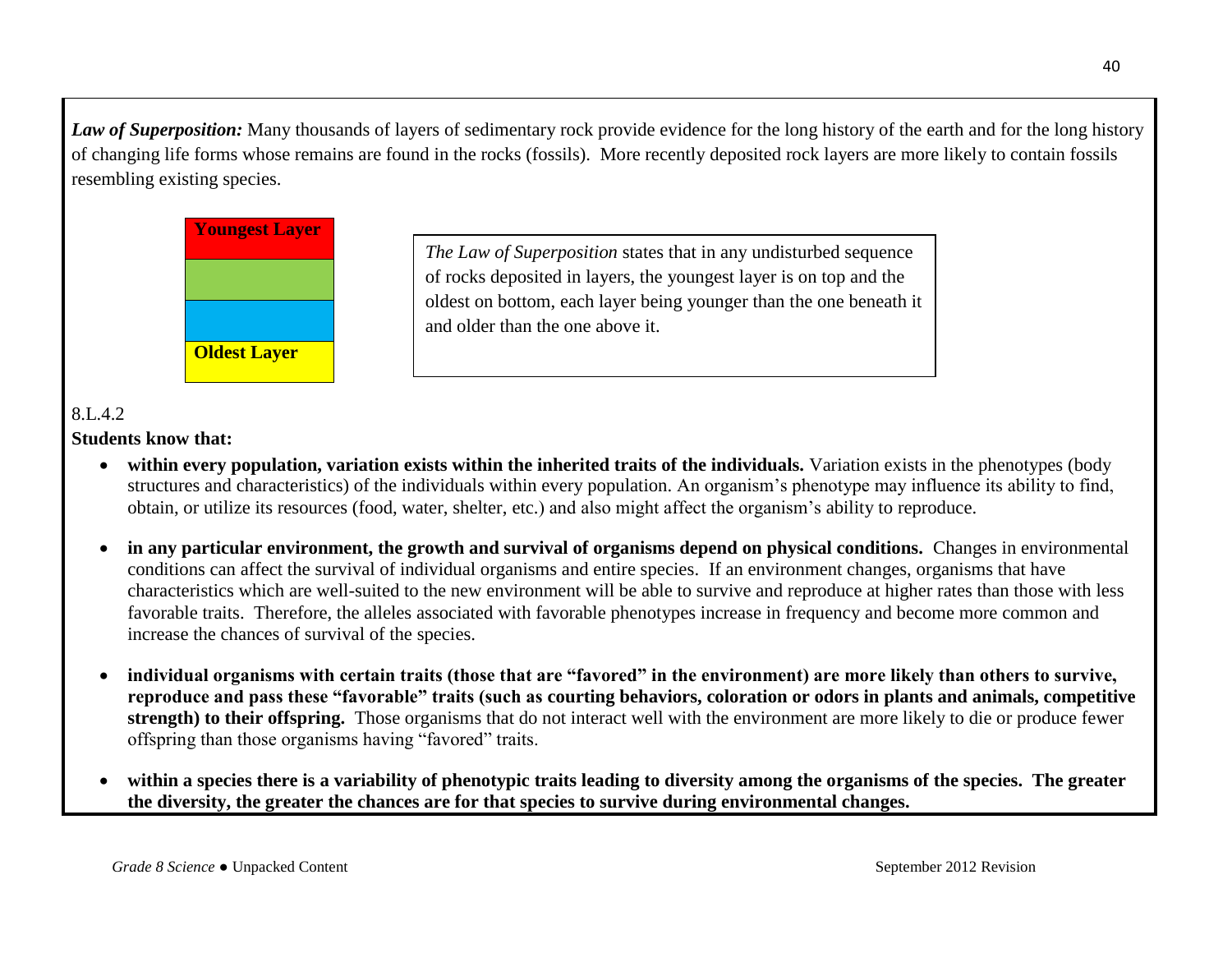### **Molecular Biology**

## **Essential Standard and Clarifying Objectives**

### **8.L.5 Understand the composition of various substances as it relates to their ability to serve as a source of energy and building materials for growth and repair of organisms.**

8.L.5.1 Summarize how food provides the energy and the molecules required for building materials, growth and survival of all organisms (to include plants).

8.L.5.2 Explain the relationship among a healthy diet, exercise, and the general health of the body (emphasis on the relationship between respiration and digestion).

#### Unpacking

What does this standard mean a child will know, understand and be able to do?

### $8.L.5.1$

#### **Students know that:**

- **food provides molecules that serve as fuel and building material for all organisms.** Plants use the energy in light to make sugars out of carbon dioxide and water. This food can be used immediately for fuel or materials or it may be stored for later use. Organisms that eat plants break down the plant structures to produce the materials and energy they need to survive. Then they are consumed by other organisms.
- **cells carry on the many functions needed to sustain life.** They grow and divide (mitosis or meiosis), thereby producing more cells. This requires that they take in nutrients, which they use to provide energy for the work that cells do and to make the materials that a cell or an organism needs. The way in which all cells function is similar in all living organisms. Within cells many of the basic functions of organisms, such as releasing energy from food and getting rid of waste, are carried out by different cell elements.
- **matter is transferred among organisms in an ecosystem when organisms eat, or are eaten by others for food.** Matter is transferred from organisms to the physical environment when molecules from food react with oxygen to produce carbon dioxide and water in a process called cellular respiration. Through the process of cellular respiration, cells convert energy (glucose) to a usable form of energy (ATP). The energy stored in ATP provides the means by which cells are able to carry out their functions such as growth, development, and repair of organisms, locomotion and transportation of molecules across cell membranes.

#### **in plants and animals, molecules from food (a) react with oxygen to provide energy that is needed to carry out life functions, (b)**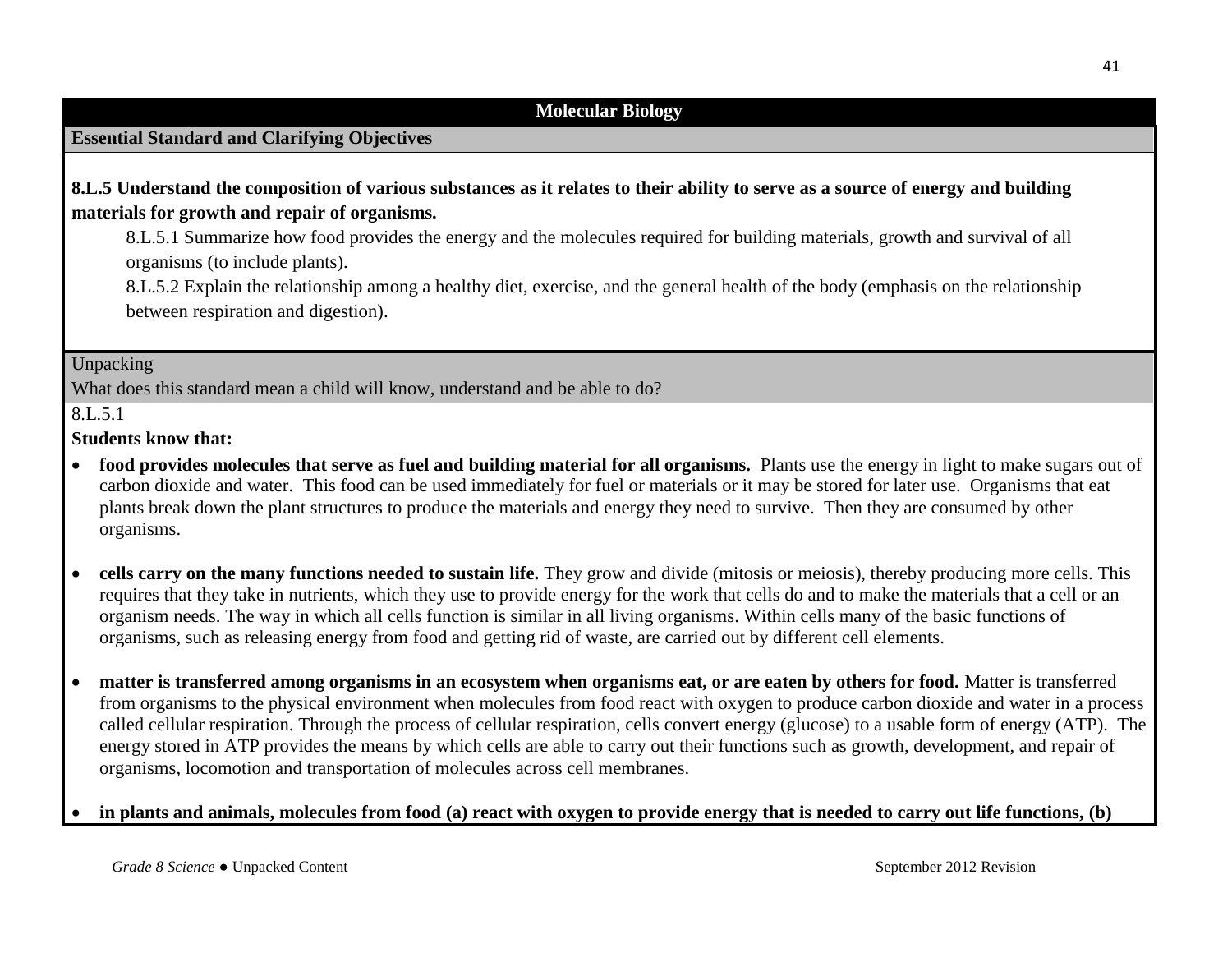**build and become incorporated into the body structure, or (c) are stored for later use.** (Also in Matter and Energy)

- **matter moves within individual organisms through a series of chemical reactions in which food is broken down and rearranged to form new molecules.**
- **plants use the energy from light to make sugars (food) from carbon dioxide and water. This process transforms light energy from the sun into stored chemical energy.**
- **minerals and other nutrients from the soil are not food (they don't provide energy), but they are needed for plants to make complex molecules from the sugar they make.**
- **chemical energy is transferred from one organism in an ecosystem to another as the organisms interact with each other for food.**
- **the atoms that make up the organisms in an ecosystem are cycled repeatedly between the living and nonliving parts of the ecosystem.** Over a long time, matter is transferred from one organism to another repeatedly and between organisms and their physical environment. As in all material systems, the total amount of matter remains constant, even though its form and location change.
- **energy can change from one form to another in living things. Animals get energy from oxidizing their food, releasing some of its energy as heat. Almost all food energy comes originally from sunlight.**

*Teacher Notes:*

- 1) The term *food* is commonly known as whatever nutrients plants and animals must take in if they are to grow and survive. In scientific terms, *food* refers only to those substances, such as carbohydrates, proteins, and lipids, from which organisms derive the energy they need to grow and operate and the material of which they are made. It is also important to emphasize that the sugars that plants make out of water and carbon dioxide are their only source of food. Water and minerals dissolved in it are not sources of energy for plants or for animals.
- 2) *It is not essential for students to know the structural components of proteins, lipids, and carbohydrates.*

8.L.5.2

# **Students know that:**

**A balanced diet combined with regular exercise aid in the overall general health of the body.** Humans require energy to function. The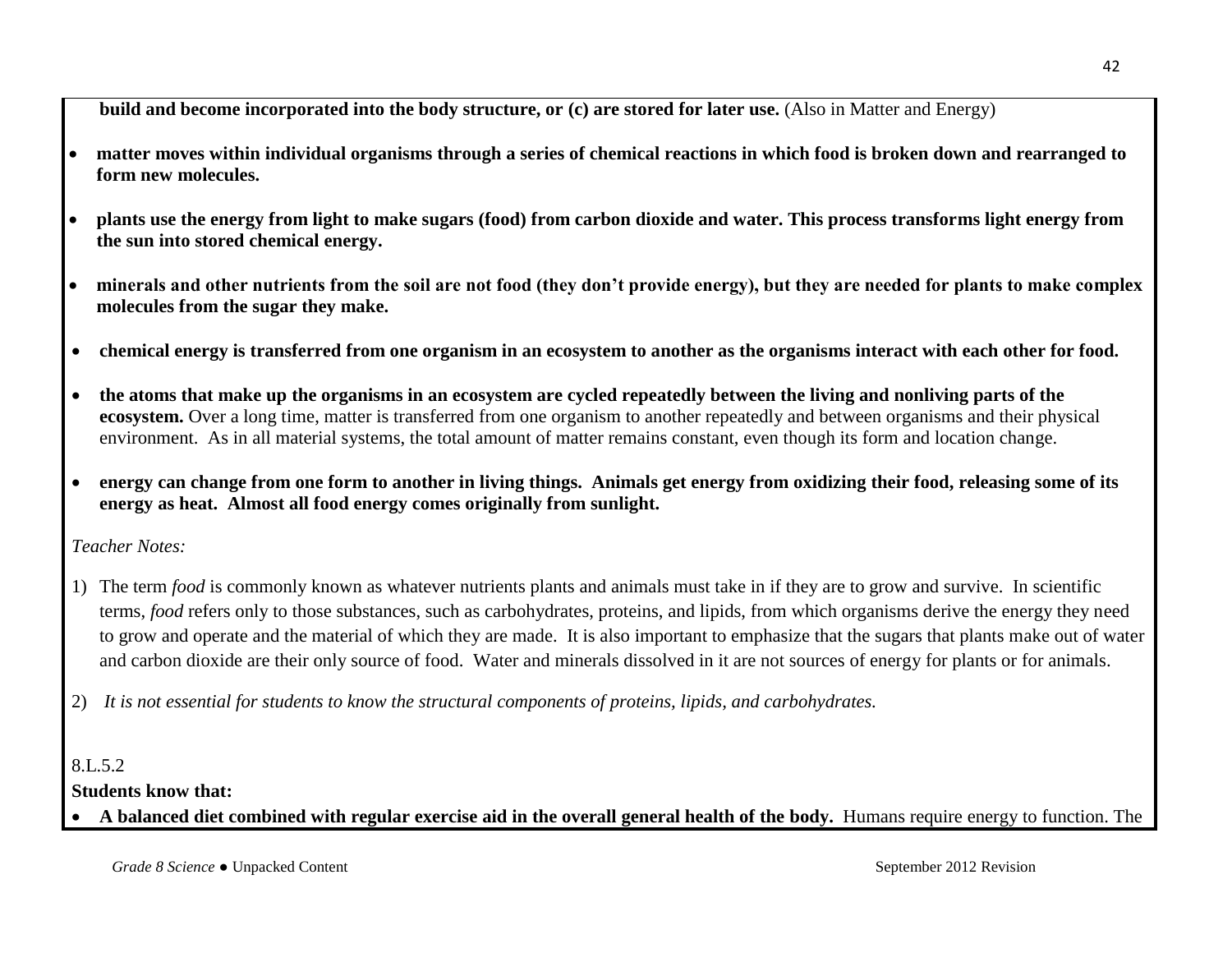total energy used by an individual depends on the type and intensity of the activity and the energy required for basic life processes. The amount of energy required to maintain minimum essential life functions is called *basal metabolic rate*, or BMR. Humans obtain the energy required to carry out basic life processes from the food they consume. Food energy is measured in calories. The amount of food energy (calories) a person requires varies with body weight, age, sex, activity level, and natural body efficiency.

- **For the body to use food (proteins, lipids, carbohydrates) for energy and building materials, the food must first be digested into molecules that are absorbed and transported to cells.**
- **Metabolism is the set of chemical reactions involved in storing fuel (food) molecules and converting fuel (food) molecules into energy.** In order for the body to use the fuel energy stored in food, the food must first be digested and combined with oxygen (oxidized).
- **Three factors contribute to the overall metabolic rate of the body.** The Basal Metabolic Rate (BMR) accounts for about 60% of all energy used by the body. Daily physical activities such as walking and moving around account for another 30% of the energy used by the body. Finally, 10% of the energy used by the body is used to digest and process (oxidize) food.
- **If one consumes more calories than the body uses, the excess is stored and weight is gained. Weight loss occurs when fewer calories are taken in than the body needs.**
- **To burn food for the release of energy stored in it, oxygen must be supplied to cells, and carbon dioxide removed**. The heart /lung system work together to deliver oxygen rich blood to all of the organs, tissues and cells of the body. Lungs take in oxygen for the combustion of food and they eliminate the carbon dioxide produced. The circulatory system moves all these substances to or from cells where they are needed or produced, responding to changing demands.
- **In order for systems to work properly, energy from the cells must be transformed into a useable form for cells and ultimately, organs, to perform work.** These systems work together in order for the body to function properly and maintain a balance. Regular exercise is important to maintain a healthy heart/lung system, good muscle tone, and bone strength. Regular exercise and physical activity increases the heart rate providing more oxygen for the body to use for processing food. A healthy body requires a delicate balance between a healthy diet and physical activity.
- In order for energy balance to occur, Energy In = Energy Out. This means that caloric intake equals caloric output. Food components (protein, fat, and carbohydrate) taken into the body have the following fates: they can be used to fuel metabolic activities and physical activities, they can be incorporated into growing body tissues, and they can be stored as fat.